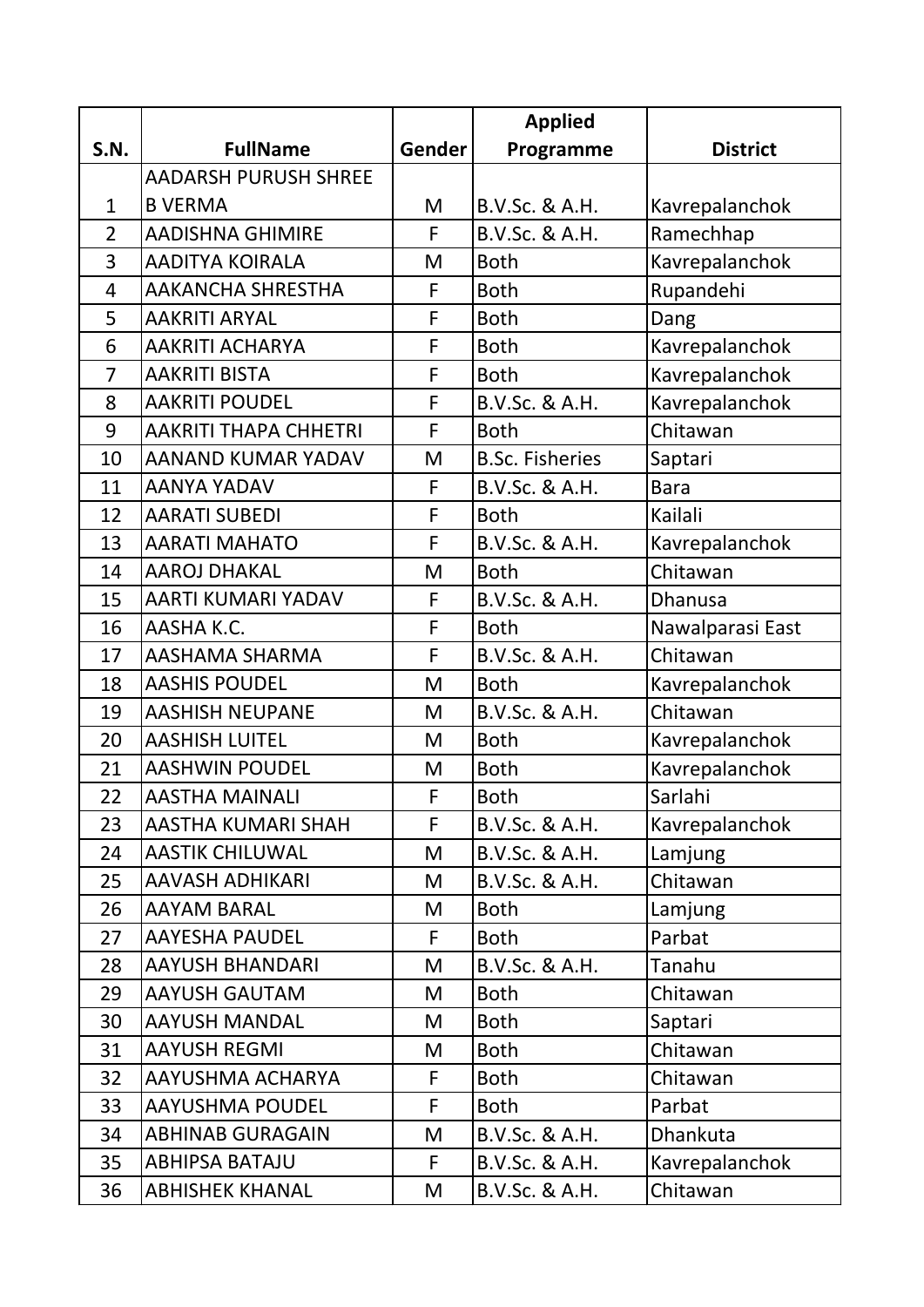| 37 | <b>ABHISHEK SAPKOTA</b>     | M           | B.V.Sc. & A.H. | Syangja          |
|----|-----------------------------|-------------|----------------|------------------|
| 38 | <b>ABHISHEK ADHIKARI</b>    | M           | <b>Both</b>    | Kavrepalanchok   |
| 39 | <b>ABHISHEK KUMAR YADAV</b> | M           | B.V.Sc. & A.H. | Saptari          |
| 40 | <b>ABID POKHREL</b>         | M           | B.V.Sc. & A.H. | Kavrepalanchok   |
| 41 | <b>ABILASH KHADKA</b>       | M           | <b>Both</b>    | Lamjung          |
| 42 | <b>ABINASH BHUSAL</b>       | M           | <b>Both</b>    | Chitawan         |
| 43 | <b>ABISHEK JHA</b>          | M           | B.V.Sc. & A.H. | Mahottari        |
| 44 | <b>ABISHEK RAMDAM</b>       | M           | <b>Both</b>    | Kavrepalanchok   |
| 45 | <b>ADARSH BHANDARI</b>      | M           | <b>Both</b>    | Kapilbastu       |
| 46 | <b>ADARSH GUPTA</b>         | M           | <b>Both</b>    | Kapilbastu       |
| 47 | <b>ADITYA SINGH</b>         | M           | B.V.Sc. & A.H. | Sarlahi          |
| 48 | <b>AMAT</b>                 | M           | B.V.Sc. & A.H. | Kavrepalanchok   |
| 49 | <b>AJAY BHAT</b>            | M           | <b>Both</b>    | Arghakhanchi     |
| 50 | <b>AJAY BHATTA</b>          | M           | B.V.Sc. & A.H. | Chitawan         |
| 51 | <b>AJEETA PAUDEL</b>        | F           | <b>Both</b>    | <b>Bardiya</b>   |
| 52 | <b>AJISH ADHIKARI</b>       | M           | B.V.Sc. & A.H. | Salyan           |
| 53 | <b>AJIV BABU YADAV</b>      | M           | <b>Both</b>    | Rupandehi        |
| 54 | <b>AKASH ADHIKARI</b>       | M           | B.V.Sc. & A.H. | Sarlahi          |
| 55 | <b>AKINA GHARTI MAGAR</b>   | F           | <b>Both</b>    | Dang             |
| 56 | <b>AKKAL SHAHI</b>          | M           | B.V.Sc. & A.H. | Achham           |
| 57 | <b>AKRITI OJHA</b>          | F           | B.V.Sc. & A.H. | Nawalparasi East |
| 58 | <b>AKROSH THAPA MAGAR</b>   | M           | B.V.Sc. & A.H. | Lalitpur         |
| 59 | <b>AKSHATA POUDEL</b>       | F           | B.V.Sc. & A.H. | Chitawan         |
| 60 | <b>ALINA MAHATO</b>         | F           | <b>Both</b>    | Kavrepalanchok   |
| 61 | <b>ALISHA CHHETRI</b>       |             | B.V.Sc. & A.H. | Parbat           |
| 62 | <b>ALISHA KARKI</b>         | F           | B.V.Sc. & A.H. | Lamjung          |
| 63 | <b>ALISHA BHANDARI</b>      | F           | <b>Both</b>    | Kavrepalanchok   |
| 64 | <b>ALISHA CHAUDHARY</b>     | F           | B.V.Sc. & A.H. | Kavrepalanchok   |
| 65 | <b>AMAN SHAKYA</b>          | M           | B.V.Sc. & A.H. | <b>Banke</b>     |
| 66 | <b>AMAN BHANDARI</b>        | M           | <b>Both</b>    | Kavrepalanchok   |
| 67 | AMAN KUMAR MANDAL           | M           | <b>Both</b>    | Dhanusa          |
| 68 | <b>AMAR SHAH</b>            | M           | B.V.Sc. & A.H. | Kavrepalanchok   |
| 69 | <b>AMISHA POUDEL</b>        | F           | <b>Both</b>    | Pyuthan          |
| 70 | <b>AMISHA RIMAL</b>         | F           | B.V.Sc. & A.H. | Chitawan         |
| 71 | <b>AMISHA RANA</b>          | $\mathsf F$ | B.V.Sc. & A.H. | Kavrepalanchok   |
| 72 | <b>AMITA GIRI</b>           | F           | <b>Both</b>    | Chitawan         |
| 73 | <b>AMRESH KUMAR YADAV</b>   | M           | <b>Both</b>    | Siraha           |
| 74 | <b>AMRIT LAMSAL</b>         | M           | B.V.Sc. & A.H. | Nawalparasi East |
| 75 | <b>AMRIT NEUPANE</b>        | M           | <b>Both</b>    | Syangja          |
| 76 | <b>AMRIT POUDEL</b>         | M           | B.V.Sc. & A.H. | Kaski            |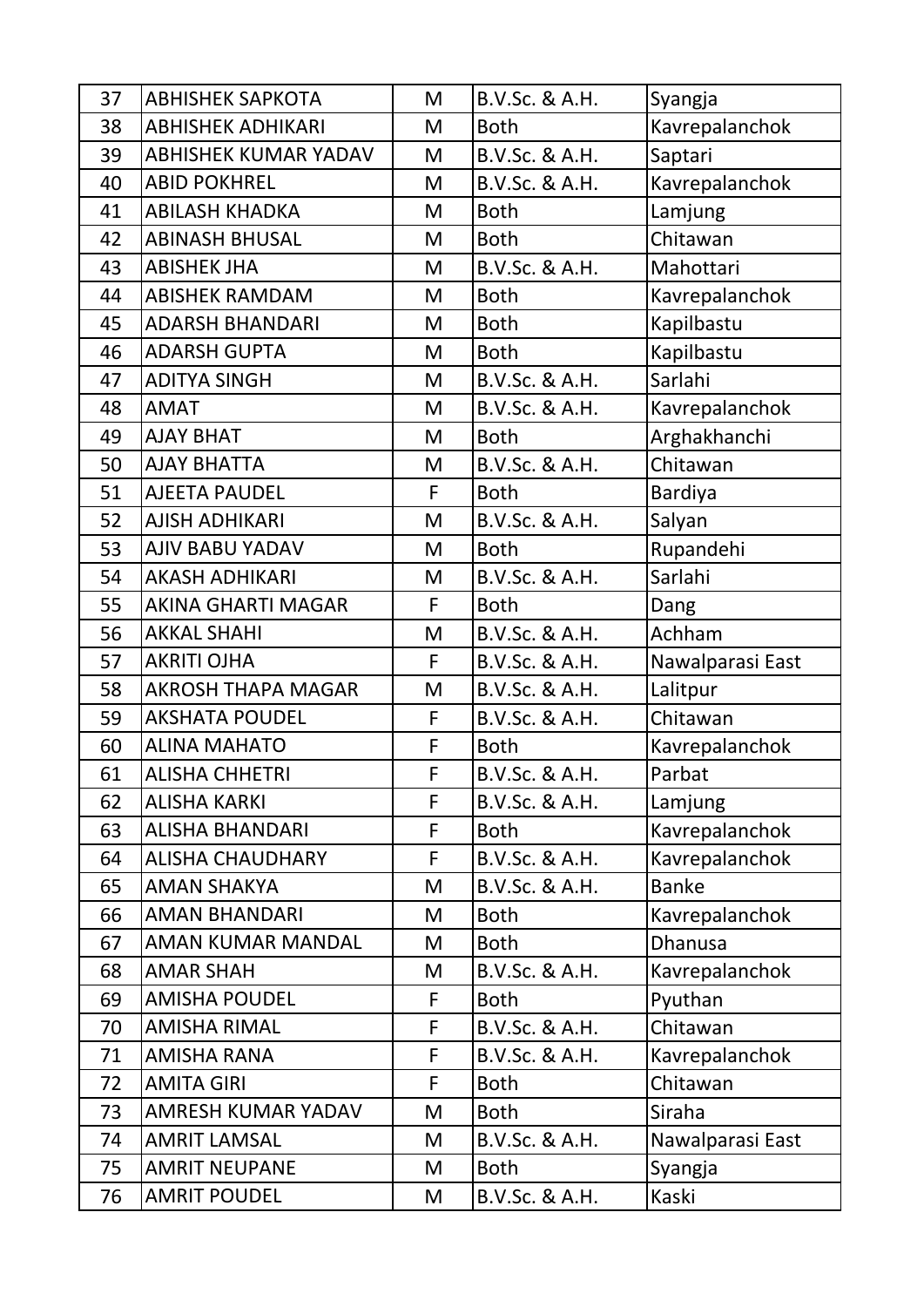| 77  | <b>AMRIT SUBEDI</b>         | M | B.V.Sc. & A.H.         | Parbat           |
|-----|-----------------------------|---|------------------------|------------------|
| 78  | <b>AMRIT LAMSAL</b>         | M | B.V.Sc. & A.H.         | Kavrepalanchok   |
| 79  | <b>AMRITA BHUSAL</b>        | F | <b>Both</b>            | Kavrepalanchok   |
| 80  | <b>ANANDA PAUDEL</b>        | M | <b>Both</b>            | Parbat           |
| 81  | <b>ANIKET BHUSAL</b>        | M | B.V.Sc. & A.H.         | Chitawan         |
| 82  | <b>ANIL GAIRE</b>           | M | <b>Both</b>            | Kapilbastu       |
| 83  | <b>ANIL SUBEDI</b>          | M | <b>Both</b>            | Kavrepalanchok   |
| 84  | <b>ANIL URAU</b>            | M | <b>Both</b>            | Kavrepalanchok   |
| 85  | <b>ANISA KANDEL</b>         | F | B.V.Sc. & A.H.         | Chitawan         |
| 86  | <b>ANISH PANDEY</b>         | M | <b>Both</b>            | Kapilbastu       |
| 87  | <b>ANISH RIJAL</b>          | M | B.V.Sc. & A.H.         | Kathmandu        |
| 88  | <b>ANISH ARYAL</b>          | M | <b>Both</b>            | Kavrepalanchok   |
| 89  | <b>ANISH CHHETRI</b>        | M | <b>Both</b>            | Kavrepalanchok   |
| 90  | <b>ANISH KATUWAL</b>        | M | <b>Both</b>            | Kavrepalanchok   |
| 91  | <b>ANISH TIMILSINA</b>      | M | B.V.Sc. & A.H.         | Kavrepalanchok   |
| 92  | <b>ANISH YADAV</b>          | M | B.V.Sc. & A.H.         | Kavrepalanchok   |
| 93  | <b>ANISH GOPAL SHRESTHA</b> | M | B.V.Sc. & A.H.         | Kathmandu        |
| 94  | <b>ANISH KUMAR YADAV</b>    | M | <b>Both</b>            | Mahottari        |
| 95  | <b>ANISHA BARAL</b>         | F | B.V.Sc. & A.H.         | Kaski            |
| 96  | <b>ANISHA GIRI</b>          | F | <b>Both</b>            | Salyan           |
| 97  | <b>ANISHA RAI</b>           | F | B.V.Sc. & A.H.         | Sankhuwasabha    |
| 98  | <b>ANISHA SHRESTHA</b>      | F | B.V.Sc. & A.H.         | Chitawan         |
| 99  | <b>ANITA BHANDARI</b>       | F | <b>Both</b>            | Jhapa            |
| 100 | <b>ANITA GIRI CHHETRI</b>   | F | B.V.Sc. & A.H.         | Arghakhanchi     |
| 101 | <b>ANJALI ADHIKARI</b>      | F | <b>Both</b>            | Dhanusa          |
| 102 | <b>ANJALI CHAUDHARY</b>     | F | B.V.Sc. & A.H.         | Mahottari        |
| 103 | <b>ANJALI KARKI</b>         | F | <b>Both</b>            | Gorkha           |
| 104 | <b>ANJALI MEHTA</b>         | F | B.V.Sc. & A.H.         | Sunsari          |
| 105 | <b>ANJALI SHAH</b>          | F | <b>Both</b>            | Mahottari        |
| 106 | <b>ANJALI YADAV</b>         | F | B.V.Sc. & A.H.         | Dhanusa          |
| 107 | <b>ANJALI YADAV</b>         | F | <b>Both</b>            | Kavrepalanchok   |
| 108 | <b>ANJILA CHAUDHARY</b>     | F | <b>Both</b>            | Nawalparasi West |
| 109 | <b>ANJILLA KANDEL</b>       | F | <b>Both</b>            | Kavrepalanchok   |
| 110 | <b>ANJITA MANDAL</b>        | F | <b>B.Sc. Fisheries</b> | Kavrepalanchok   |
| 111 | <b>ANJU BHANDARI</b>        | F | <b>Both</b>            | Kavrepalanchok   |
| 112 | <b>ANKIT ADHIKARI</b>       | M | B.V.Sc. & A.H.         | Kailali          |
| 113 | <b>ANKITA ADHIKARI</b>      | F | B.V.Sc. & A.H.         | Nawalparasi West |
| 114 | <b>ANNU KAFLE</b>           | F | B.V.Sc. & A.H.         | Chitawan         |
| 115 | <b>ANSHILA NARAL</b>        | F | <b>B.Sc. Fisheries</b> | Lamjung          |
| 116 | <b>ANSHU KANDEL</b>         | F | <b>Both</b>            | Chitawan         |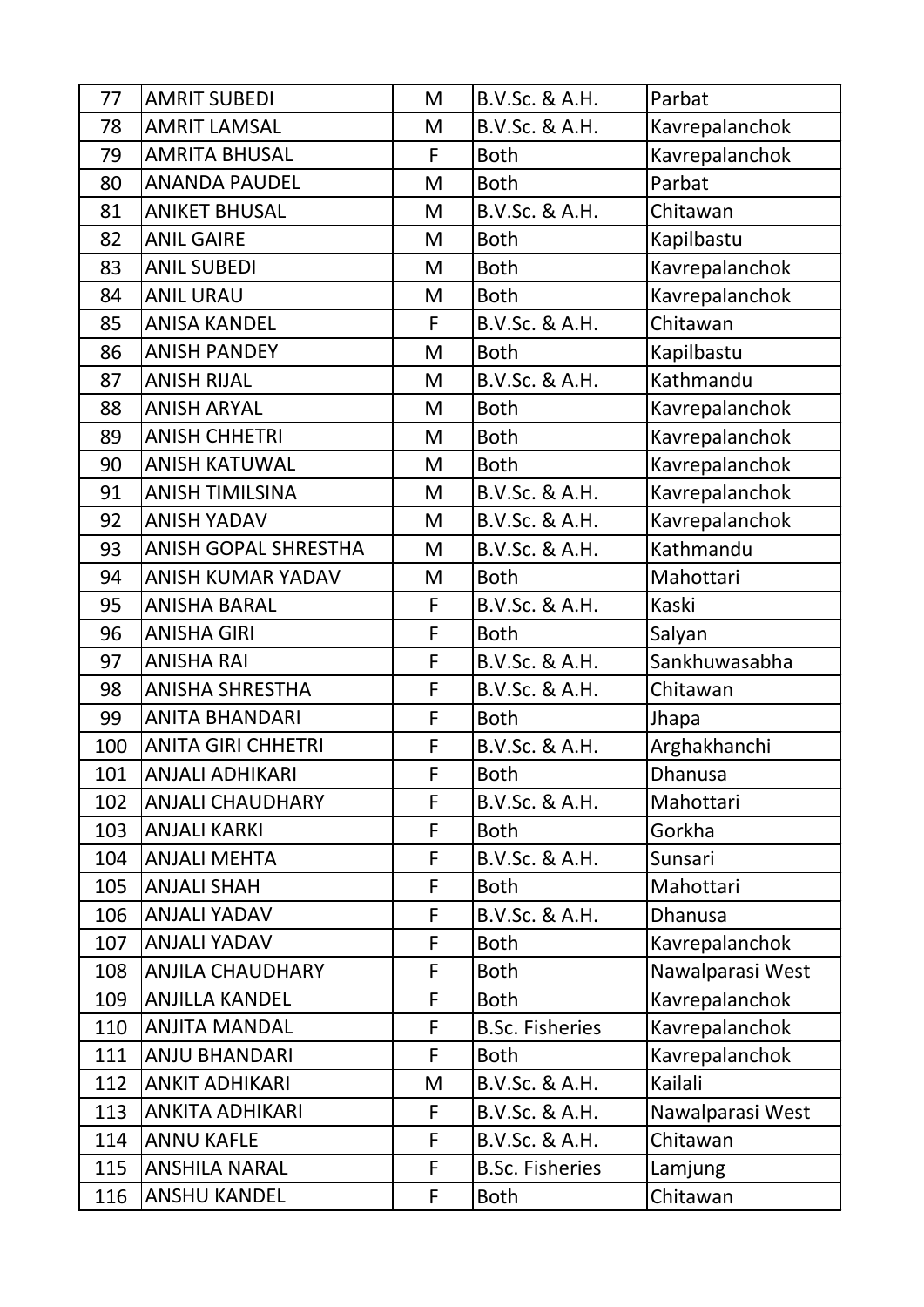| 117 | <b>ANU SHRESTHA</b>      | F | <b>Both</b>    | Kavrepalanchok   |
|-----|--------------------------|---|----------------|------------------|
| 118 | <b>ANUJ BHATTARAI</b>    | M | <b>Both</b>    | Nawalparasi East |
| 119 | <b>ANUJ YADAV</b>        | M | B.V.Sc. & A.H. | Rautahat         |
| 120 | <b>ANUJA THAPA</b>       | F | <b>Both</b>    | Kavrepalanchok   |
| 121 | <b>ANUKOOL KHANAL</b>    | M | <b>Both</b>    | Chitawan         |
| 122 | <b>ANUP POUDEL</b>       | M | B.V.Sc. & A.H. | Chitawan         |
| 123 | <b>ANUP REGMI</b>        | M | B.V.Sc. & A.H. | Lamjung          |
| 124 | <b>ANUP SUBEDI</b>       | M | B.V.Sc. & A.H. | Parbat           |
| 125 | <b>ANUPA ADHIKARI</b>    | F | <b>Both</b>    | Gorkha           |
| 126 | <b>ANUPA BHATTA</b>      | F | <b>Both</b>    | Gorkha           |
| 127 | <b>ANUPRIYA MISHRA</b>   | F | B.V.Sc. & A.H. | Saptari          |
| 128 | <b>ANURAG GHIMIRE</b>    | M | <b>Both</b>    | Kavrepalanchok   |
|     | <b>ANURAG THARU</b>      |   |                |                  |
| 129 | <b>CHAUDHARY</b>         | M | B.V.Sc. & A.H. | Rupandehi        |
| 130 | <b>ANUSH YOGI</b>        | M | B.V.Sc. & A.H. | Kapilbastu       |
| 131 | <b>ANUSHA BHATTARAI</b>  | F | B.V.Sc. & A.H. | Surkhet          |
| 132 | <b>ANUSHA BUDHATHOKI</b> | F | <b>Both</b>    | Gorkha           |
| 133 | <b>ANUSHA NIRAULA</b>    | F | <b>Both</b>    | Sunsari          |
| 134 | <b>ANUSHA RAJLAWAT</b>   | F | B.V.Sc. & A.H. | Chitawan         |
| 135 | <b>ANUSHA SHRESTHA</b>   | F | B.V.Sc. & A.H. | Sindhuli         |
| 136 | <b>ANUSHA SUBEDI</b>     | F | B.V.Sc. & A.H. | Nawalparasi East |
| 137 | <b>ANUSHKA K.C</b>       | F | <b>Both</b>    | Chitawan         |
| 138 | <b>ANUSHKA SUBEDI</b>    | F | B.V.Sc. & A.H. | Chitawan         |
| 139 | <b>ANZILA KHANAL</b>     | F | <b>Both</b>    | Tanahu           |
| 140 | <b>APEKSHA RAI</b>       | F | B.V.Sc. & A.H. | Bhojpur          |
| 141 | <b>APEKSHA CHHETRI</b>   | F | B.V.Sc. & A.H. | Kavrepalanchok   |
| 142 | <b>APEKSHYA BARAL</b>    | F | Both           | Jhapa            |
| 143 | <b>APEKSHYA GYAWALI</b>  | F | B.V.Sc. & A.H. | Chitawan         |
| 144 | APEKSHYA SHARMA          | F | <b>Both</b>    | <b>Ilam</b>      |
| 145 | APEXYA THAPA MAGAR       | F | B.V.Sc. & A.H. | Kavrepalanchok   |
| 146 | <b>APNA BOGATI</b>       | F | <b>Both</b>    | Kavrepalanchok   |
| 147 | <b>APSARA CHAUDHARY</b>  | F | <b>Both</b>    | Kailali          |
| 148 | <b>APSARA GURUNG</b>     | F | <b>Both</b>    | Kaski            |
| 149 | APSARA SHARMA            | F | <b>Both</b>    | Kavrepalanchok   |
| 150 | APSARA THAPA MAGAR       | F | B.V.Sc. & A.H. | Kavrepalanchok   |
| 151 | <b>ARBIND YADAV</b>      | M | <b>Both</b>    | Kavrepalanchok   |
| 152 | <b>KUSHWAHA</b>          | M | B.V.Sc. & A.H. | Sarlahi          |
| 153 | <b>ARCHANA ACHARYA</b>   | F | <b>Both</b>    | Chitawan         |
| 154 | <b>ARCHANA TRIPATHI</b>  | F | B.V.Sc. & A.H. | Chitawan         |
| 155 | <b>ARJUN DHAKAL</b>      | M | <b>Both</b>    | Nawalparasi West |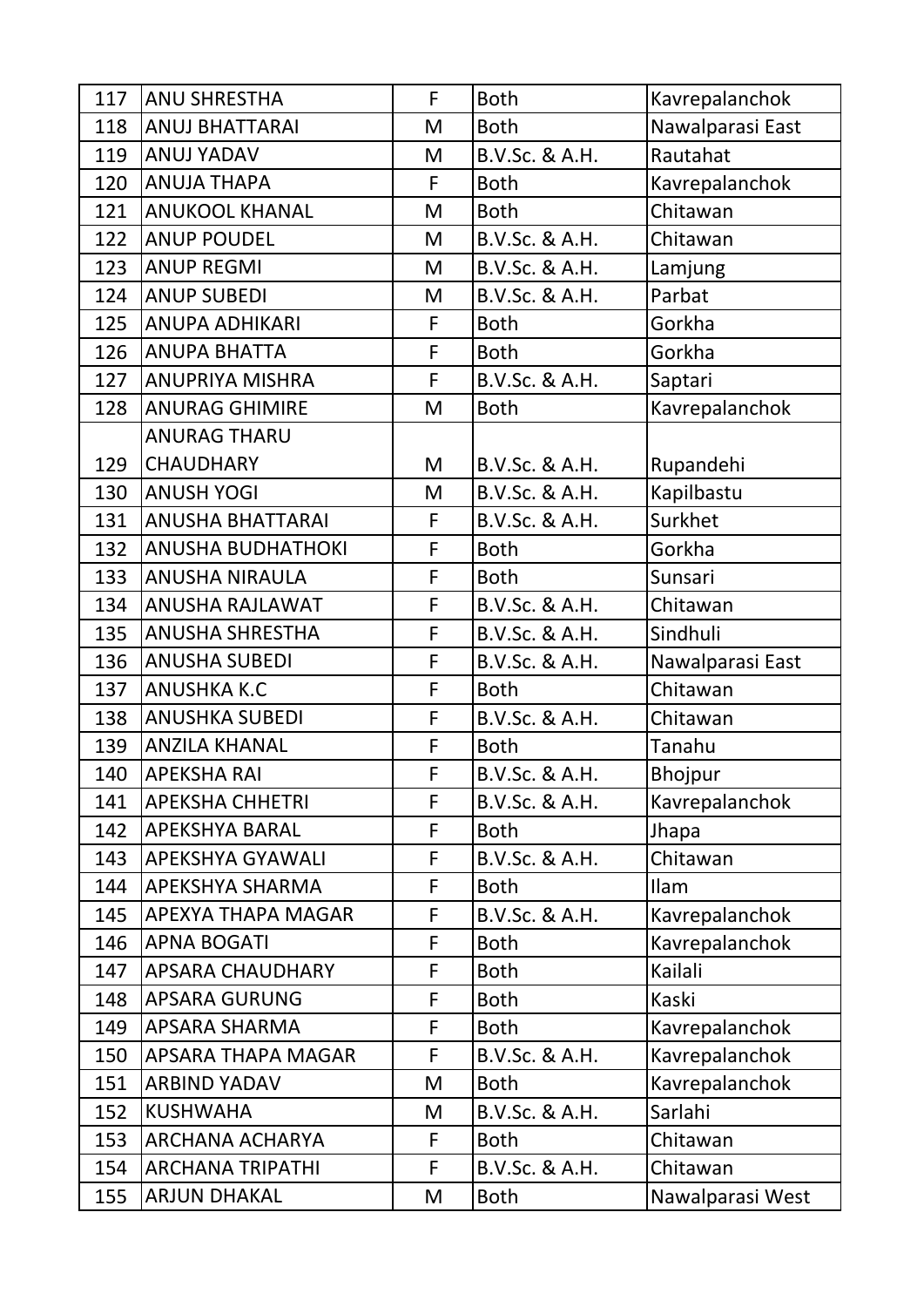| 156 | <b>ARJUN KUMAR SAH</b>      | M  | <b>Both</b>    | Mahottari        |
|-----|-----------------------------|----|----------------|------------------|
| 157 | <b>ARPAN BHANDARI</b>       | M  | <b>Both</b>    | <b>Baglung</b>   |
| 158 | <b>ARPANA CHAUDHARY</b>     | F  | <b>Both</b>    | Kavrepalanchok   |
| 159 | <b>ARUN DHAKAL</b>          | M  | B.V.Sc. & A.H. | <b>Baglung</b>   |
| 160 | <b>ARUN KHANAL</b>          | M  | <b>Both</b>    | Chitawan         |
| 161 | <b>ARUNA KHANAL</b>         | F  | B.V.Sc. & A.H. | Nawalparasi East |
| 162 | <b>ASBIN RAJ OJHA</b>       | M  | B.V.Sc. & A.H. | Kavrepalanchok   |
| 163 | <b>ASDEEP SILWAL</b>        | M  | <b>Both</b>    | Chitawan         |
| 164 | <b>ASHA SALAMI</b>          | F  | B.V.Sc. & A.H. | <b>Baglung</b>   |
| 165 | <b>ASHESH KAFLE</b>         | M  | <b>Both</b>    | Palpa            |
| 166 | <b>ASHIM WOSTI</b>          | M  | B.V.Sc. & A.H. | Lamjung          |
| 167 | <b>ASHISH K.C</b>           | M  | <b>Both</b>    | Rupandehi        |
| 168 | <b>ASHISH KARKI</b>         | M  | B.V.Sc. & A.H. | Parbat           |
| 169 | <b>ASHISH BHUSAL</b>        | M  | B.V.Sc. & A.H. | Kavrepalanchok   |
| 170 | <b>ASHISH KHADKA</b>        | M  | <b>Both</b>    | Kavrepalanchok   |
| 171 | <b>ASHMA TULADHAR</b>       | F  | <b>Both</b>    | Kavrepalanchok   |
| 172 | <b>ASHMITA GHALE</b>        | F  | <b>Both</b>    | Chitawan         |
| 173 | <b>ASHOK DHAKAL</b>         | M  | B.V.Sc. & A.H. | Chitawan         |
| 174 | <b>ASHOK CHAUDHARY</b>      | M  | <b>Both</b>    | Kavrepalanchok   |
| 175 | <b>ASHOK GAUTAM</b>         | M  | <b>Both</b>    | Kavrepalanchok   |
| 176 | <b>ASHUTOSH ADHIKARI</b>    | M  | <b>Both</b>    | Kavrepalanchok   |
| 177 | ASHWANI KUMAR JHA           | M  | B.V.Sc. & A.H. | Siraha           |
| 178 | <b>ASMIN KANDEL</b>         | F  | B.V.Sc. & A.H. | Nawalparasi West |
| 179 | <b>ASMIT GHIMIRE</b>        | M  | B.V.Sc. & A.H. | Gorkha           |
| 180 | <b>ASMITA BK</b>            | F  | <b>Both</b>    | Gorkha           |
| 181 | <b>ASMITA CHAUDHARY</b>     | F  | <b>Both</b>    | Saptari          |
| 182 | <b>ASMITA KHANAL</b>        | F  | B.V.Sc. & A.H. | Kailali          |
| 183 | <b>ASMITA BHATTA</b>        | F  | <b>Both</b>    | Kavrepalanchok   |
| 184 | <b>ASMITA TIWARI</b>        | F  | <b>Both</b>    | Kavrepalanchok   |
| 185 | <b>ASMITA RASAILI SUNAR</b> | F  | <b>Both</b>    | Rupandehi        |
| 186 | <b>ASTHA SAPKOTA</b>        | F  | <b>Both</b>    | Nawalparasi East |
| 187 | ATITHI SHRESTHA             | F  | B.V.Sc. & A.H. | Kaski            |
| 188 | <b>ATRIKA SHAH</b>          | F  | <b>Both</b>    | Kaski            |
| 189 | <b>AVARATI JUWAL</b>        | F  | B.V.Sc. & A.H. | Bhaktapur        |
| 190 | <b>AVAS MAN MASKEY</b>      | M  | <b>Both</b>    | Kavrepalanchok   |
| 191 | <b>AVICHAL JUNG K C</b>     | M  | B.V.Sc. & A.H. | Syangja          |
| 192 | <b>AVISHEK GACHHADAR</b>    | M  | B.V.Sc. & A.H. | Sunsari          |
| 193 | <b>AWASAR SUBEDI</b>        | M  | B.V.Sc. & A.H. | Chitawan         |
| 194 | <b>AYUSH CHAUDHARY</b>      | M  | B.V.Sc. & A.H. | Rautahat         |
| 195 | <b>AYUSHA SEN</b>           | F. | B.V.Sc. & A.H. | Nawalparasi East |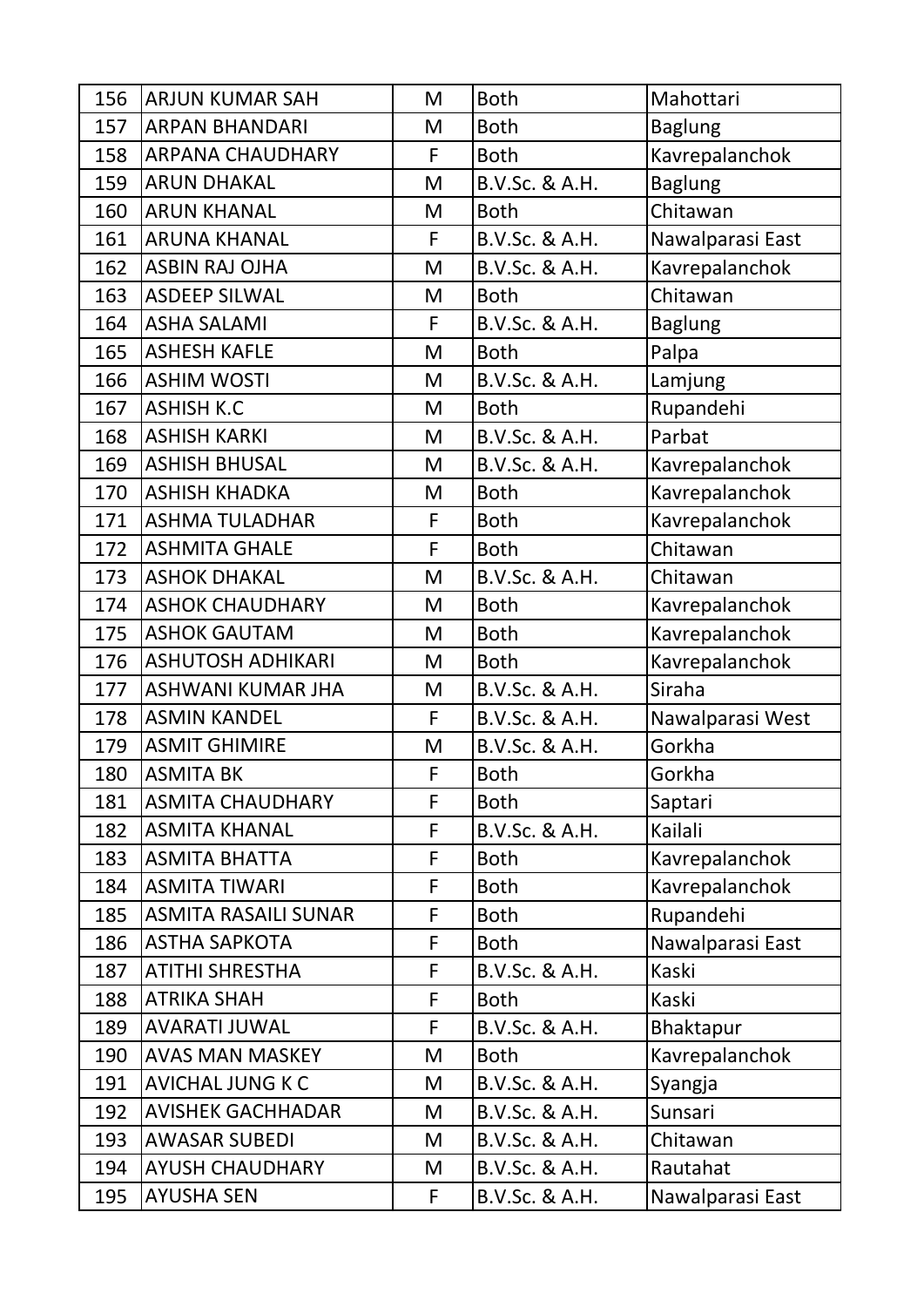| 196 | <b>AYUSHMA ARYAL</b>          | F | <b>Both</b>            | Kavrepalanchok   |
|-----|-------------------------------|---|------------------------|------------------|
| 197 | <b>BABITA YADAV</b>           | F | <b>Both</b>            | Kavrepalanchok   |
| 198 | <b>BABUL KUMAR SAH</b>        | M | B.V.Sc. & A.H.         | Sunsari          |
| 199 | <b>BAISNAVI SINGH</b>         | F | B.V.Sc. & A.H.         | Kavrepalanchok   |
| 200 | <b>BAL GOVINDA YADAV</b>      | M | B.V.Sc. & A.H.         | Kapilbastu       |
| 201 | <b>BAL KRISHNA CHAUDHARY</b>  | M | <b>B.Sc. Fisheries</b> | Siraha           |
| 202 | <b>BANDANA POUDEL</b>         | F | B.V.Sc. & A.H.         | <b>Banke</b>     |
| 203 | <b>BARDAN POUDEL</b>          | M | <b>Both</b>            | Chitawan         |
| 204 | <b>BARSA B.C</b>              | F | B.V.Sc. & A.H.         | Surkhet          |
| 205 | <b>BARSHA B.K.</b>            | F | B.V.Sc. & A.H.         | <b>Baglung</b>   |
| 206 | <b>BARSHA BOHARA</b>          | F | <b>Both</b>            | Kailali          |
| 207 | <b>BARSHA ROKAYA</b>          | F | <b>Both</b>            | Dang             |
| 208 | <b>BARUN KUMAR YADAV</b>      | M | B.V.Sc. & A.H.         | Siraha           |
| 209 | <b>BASANT SUBEDI</b>          | M | B.V.Sc. & A.H.         | Kavrepalanchok   |
| 210 | <b>BASANTA BARAL</b>          | M | <b>Both</b>            | <b>Kaski</b>     |
| 211 | <b>BASHANTA ACHARYA</b>       | M | <b>Both</b>            | Kavrepalanchok   |
| 212 | <b>BHABISHAYA SUBEDI</b>      | M | B.V.Sc. & A.H.         | Kavrepalanchok   |
| 213 | <b>BHAGAWATI PARAJULI</b>     | F | <b>Both</b>            | Nawalparasi East |
| 214 | <b>BHAGIRATHI THAKUR NAU</b>  | M | <b>Both</b>            | Nawalparasi West |
| 215 | <b>BHARATI ADHIKARI</b>       | F | <b>Both</b>            | Kavrepalanchok   |
| 216 | <b>BHASKAR BUDHATHOKI</b>     | M | <b>Both</b>            | Salyan           |
| 217 | <b>BHAWANA BHUSAL</b>         | F | B.V.Sc. & A.H.         | Rupandehi        |
| 218 | <b>BHAWANA RANABHAT</b>       | F | B.V.Sc. & A.H.         | Chitawan         |
| 219 | <b>BHAWANA THARU</b>          | F | <b>Both</b>            | Bardiya          |
| 220 | <b>BHAWANA BASHYAL</b>        | F | B.V.Sc. & A.H.         | Kavrepalanchok   |
| 221 | <b>BHISMA BHUSAL</b>          | M | <b>Both</b>            | Rupandehi        |
| 222 | <b>BHOLAKC</b>                | M | <b>Both</b>            | Salyan           |
| 223 | <b>BHUMIKA BANSHI THAKURI</b> | F | B.V.Sc. & A.H.         | Chitawan         |
|     | <b>BHUMIKA KUMARI</b>         |   |                        |                  |
| 224 | <b>BHANDARI</b>               | F | <b>Both</b>            | Kavrepalanchok   |
| 225 | <b>BHUPESH NEUPANE</b>        | M | <b>Both</b>            | Kailali          |
| 226 | <b>BHUWAN NEUPANE</b>         | M | B.V.Sc. & A.H.         | Kavrepalanchok   |
| 227 | <b>BIBASH BHATTA CHHETRI</b>  | M | <b>Both</b>            | Gorkha           |
| 228 | <b>BIBEK POKHREL</b>          | M | B.V.Sc. & A.H.         | Nawalparasi East |
| 229 | <b>BIBHUT POKHREL</b>         | M | <b>Both</b>            | Morang           |
| 230 | <b>BIBHUTI BAM</b>            | F | B.V.Sc. & A.H.         | Kavrepalanchok   |
| 231 | <b>BIBIKA ACHARYA</b>         | F | <b>Both</b>            | Kavrepalanchok   |
| 232 | <b>BIBISHA ITANI</b>          | F | B.V.Sc. & A.H.         | <b>Dhading</b>   |
| 233 | <b>BIDHAN HAMAL THAKURI</b>   | M | <b>Both</b>            | Parbat           |
| 234 | <b>BIDHAN POKHAREL</b>        | M | B.V.Sc. & A.H.         | Chitawan         |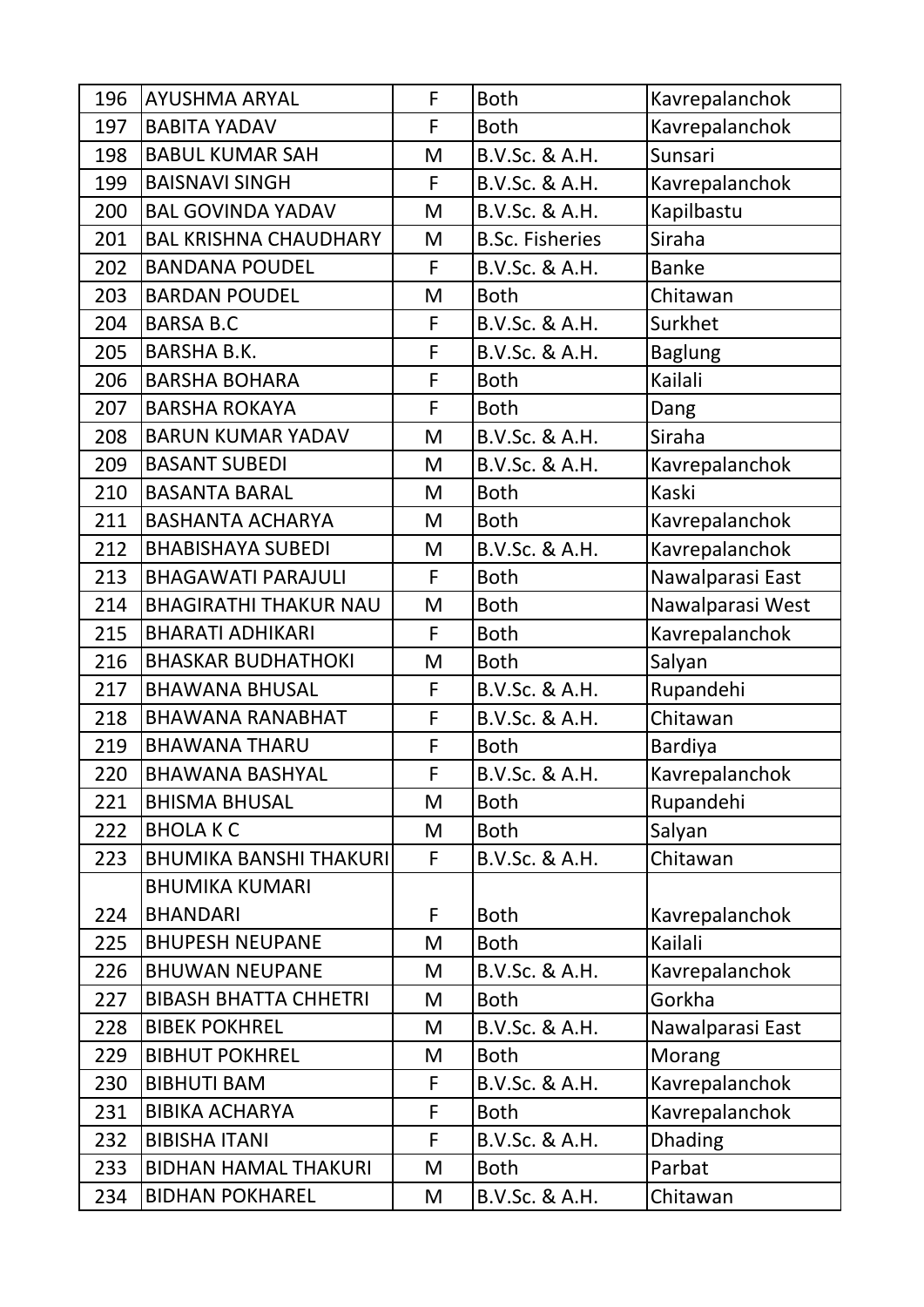| 235 | <b>BIDHYA SAGAR YADAV</b>     | M | <b>Both</b>    | Kavrepalanchok   |
|-----|-------------------------------|---|----------------|------------------|
| 236 | <b>BIDISHA CHAPAGAI</b>       | F | B.V.Sc. & A.H. | Chitawan         |
| 237 | <b>BIDISHA G.C.</b>           | F | <b>Both</b>    | Palpa            |
| 238 | <b>BIDISHA OJHA</b>           | F | <b>Both</b>    | Chitawan         |
| 239 | <b>BIGYAN KARKI</b>           | M | B.V.Sc. & A.H. | Palpa            |
| 240 | <b>BIGYAN POUDEL</b>          | M | B.V.Sc. & A.H. | Lamjung          |
| 241 | <b>BIHANI DANGI</b>           | F | <b>Both</b>    | Dang             |
| 242 | <b>BIJAY GAUTAM</b>           | M | B.V.Sc. & A.H. | Kavrepalanchok   |
| 243 | <b>BIJAY KUMAR GUPTA</b>      | M | B.V.Sc. & A.H. | Kavrepalanchok   |
| 244 | <b>BIJAY KUMAR SAH</b>        | M | <b>Both</b>    | Kavrepalanchok   |
| 245 | <b>BIJAYA LUITEL</b>          | M | <b>Both</b>    | Udayapur         |
| 246 | <b>BIJAYA NEUPANE</b>         | F | <b>Both</b>    | Chitawan         |
| 247 | <b>BIKASH ACHARYA</b>         | M | <b>Both</b>    | Palpa            |
| 248 | <b>BIKASH KANDEL</b>          | M | B.V.Sc. & A.H. | <b>Banke</b>     |
| 249 | <b>BIKASH NEUPANE</b>         | M | <b>Both</b>    | Kavrepalanchok   |
| 250 | <b>BIKASH KUMAR MANDAL</b>    | M | B.V.Sc. & A.H. | Kavrepalanchok   |
| 251 | <b>BIKRAM BHANDARI</b>        | M | B.V.Sc. & A.H. | Kaski            |
| 252 | <b>BIKRAM KHATRI</b>          | M | <b>Both</b>    | Surkhet          |
| 253 | <b>BIKRAM YADAV</b>           | M | <b>Both</b>    | Rupandehi        |
| 254 | <b>BIKRANTA SUBEDI</b>        | M | B.V.Sc. & A.H. | Kavrepalanchok   |
| 255 | <b>BIMAL DAMAI</b>            | M | <b>Both</b>    | Dang             |
| 256 | <b>BIMALA NEPALI</b>          | F | <b>Both</b>    | Tanahu           |
| 257 | <b>BIMALA REGMI</b>           | F | <b>Both</b>    | Nawalparasi East |
| 258 | <b>BIMALA KATWAL</b>          | F | B.V.Sc. & A.H. | Kavrepalanchok   |
| 259 | <b>BINARAM BHANDARI</b>       | M | <b>Both</b>    | Dang             |
| 260 | <b>BINAYA PRAKASH KOIRALA</b> | M | B.V.Sc. & A.H. | <b>Ilam</b>      |
|     | <b>BINDESHWAR KUMAR</b>       |   |                |                  |
| 261 | YADAV                         | M | B.V.Sc. & A.H. | <b>Dhanusa</b>   |
| 262 | <b>BINDU BASNET</b>           | F | <b>Both</b>    | Pyuthan          |
| 263 | <b>BINDU BASNET</b>           | F | B.V.Sc. & A.H. | Gulmi            |
| 264 | <b>BINISHA SAPKOTA</b>        | F | B.V.Sc. & A.H. | Chitawan         |
| 265 | <b>BINIT BHANDARI</b>         | M | B.V.Sc. & A.H. | Gulmi            |
| 266 | <b>BINITA BHATTARAI</b>       | F | B.V.Sc. & A.H. | Rupandehi        |
| 267 | <b>BINITA PANDEY</b>          | F | B.V.Sc. & A.H. | Kaski            |
| 268 | <b>BINITA PAUDEL</b>          | F | B.V.Sc. & A.H. | Dang             |
| 269 | <b>BINITA TIMILSINA</b>       | F | <b>Both</b>    | Chitawan         |
| 270 | <b>BINITA SHRESTHA</b>        | F | <b>Both</b>    | Kavrepalanchok   |
| 271 | <b>BINITA SUBEDI</b>          | F | <b>Both</b>    | Kavrepalanchok   |
| 272 | <b>BINOD BHANDARI</b>         | M | B.V.Sc. & A.H. | Rupandehi        |
| 273 | <b>BINOD RANA</b>             | M | B.V.Sc. & A.H. | Salyan           |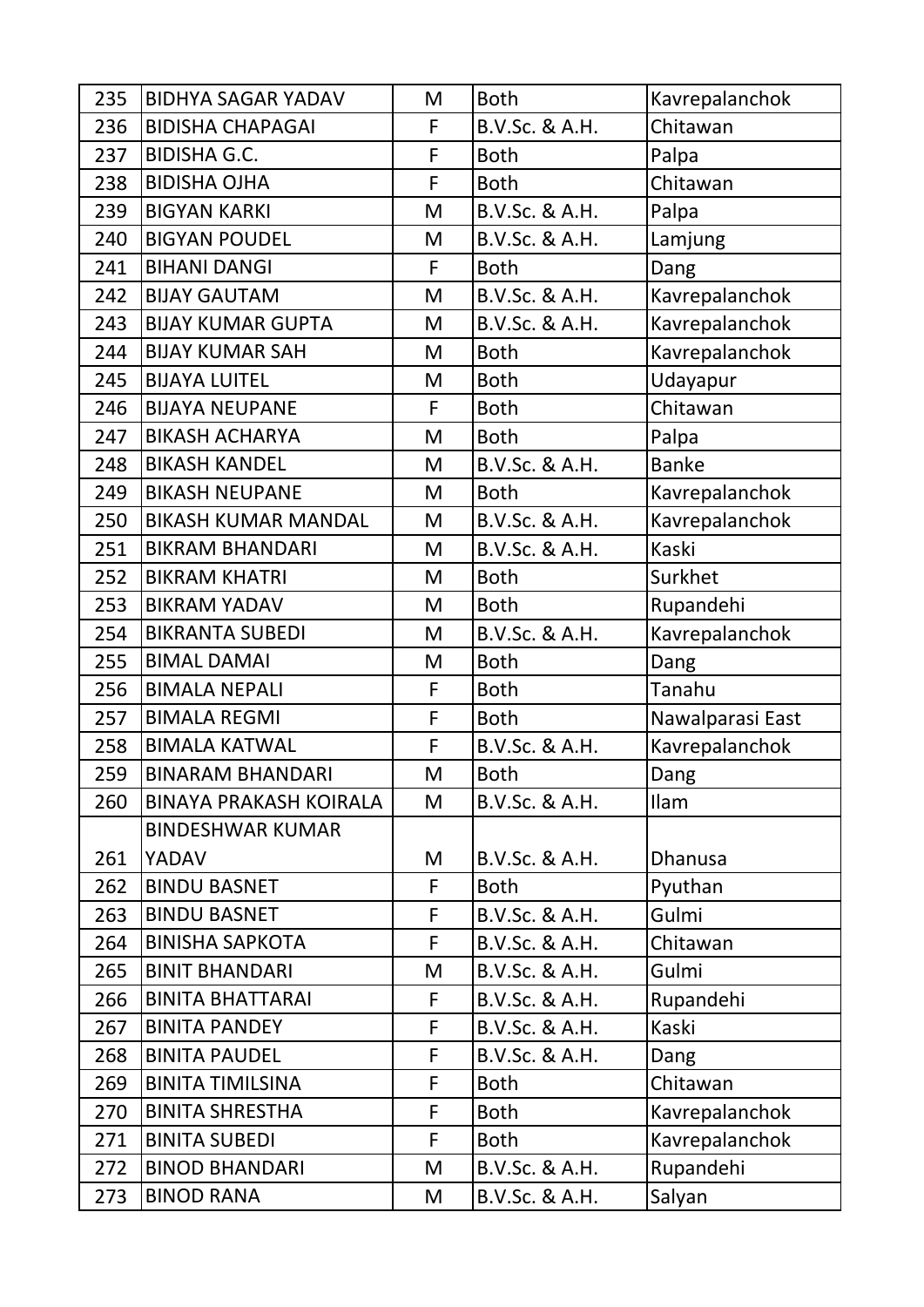| 274 | <b>BINOD SUNAR</b>          | M | B.V.Sc. & A.H. | Arghakhanchi     |
|-----|-----------------------------|---|----------------|------------------|
| 275 | <b>BINOD BHANDARI</b>       | M | B.V.Sc. & A.H. | Kavrepalanchok   |
| 276 | <b>BINOD RAJ BHATTA</b>     | M | B.V.Sc. & A.H. | Kavrepalanchok   |
| 277 | <b>BIPANA NEUPANE</b>       | F | B.V.Sc. & A.H. | Kaski            |
| 278 | <b>BIPANA GYAWALI</b>       | F | <b>Both</b>    | Kavrepalanchok   |
| 279 | <b>BIPANA THAPA</b>         | F | <b>Both</b>    | Kavrepalanchok   |
| 280 | <b>BIPANA KUMARI THARU</b>  | F | <b>Both</b>    | Kavrepalanchok   |
| 281 | <b>BIPANAN BHATTARAI</b>    | F | <b>Both</b>    | <b>Baglung</b>   |
| 282 | <b>BIPESH SAPKOTA</b>       | M | <b>Both</b>    | Kavrepalanchok   |
| 283 | <b>BIPIN DAWADI</b>         | M | <b>Both</b>    | Kavrepalanchok   |
| 284 | <b>BIPIN BISTA CHHETRI</b>  | M | B.V.Sc. & A.H. | Kavrepalanchok   |
| 285 | <b>BIPIN KUMAR NEUPANE</b>  | M | B.V.Sc. & A.H. | Rasuwa           |
| 286 | <b>BIPISHA SHARMA</b>       | F | B.V.Sc. & A.H. | Kavrepalanchok   |
| 287 | <b>BIPLAV PANDEY</b>        | M | B.V.Sc. & A.H. | Chitawan         |
| 288 | <b>BIRATA POUDEL</b>        | F | B.V.Sc. & A.H. | Chitawan         |
| 289 | <b>BISHAL ADHIKARI</b>      | M | B.V.Sc. & A.H. | Achham           |
| 290 | <b>BISHAL BK</b>            | M | B.V.Sc. & A.H. | Nawalparasi East |
| 291 | <b>BISHAL CHALISE</b>       | M | <b>Both</b>    | <b>Baglung</b>   |
| 292 | <b>BISHAL GYAWALI</b>       | M | B.V.Sc. & A.H. | Gulmi            |
| 293 | <b>BISHAL KANDEL</b>        | M | B.V.Sc. & A.H. | Rupandehi        |
| 294 | <b>BISHAL KHANAL</b>        | M | <b>Both</b>    | Arghakhanchi     |
| 295 | <b>BISHAL NEUPANE</b>       | M | <b>Both</b>    | Chitawan         |
| 296 | <b>BISHAL PANTHI</b>        | M | B.V.Sc. & A.H. | Gulmi            |
| 297 | <b>BISHAL SHRESTHA</b>      | M | B.V.Sc. & A.H. | Tanahu           |
| 298 | <b>BISHAL SAUD</b>          | M | B.V.Sc. & A.H. | Kavrepalanchok   |
| 299 | <b>BISHESH DANGI</b>        | M | <b>Both</b>    | Jhapa            |
| 300 | <b>BISHESH SIGDEL</b>       | M | <b>Both</b>    | Rupandehi        |
| 301 | <b>BISHNU BUDHA</b>         | M | <b>Both</b>    | Jumla            |
| 302 | <b>BISHNU NEUPANE</b>       | F | B.V.Sc. & A.H. | Nawalparasi West |
| 303 | <b>BISHNU PANDEY</b>        | M | B.V.Sc. & A.H. | Arghakhanchi     |
| 304 | <b>BISHNU SARU</b>          | M | B.V.Sc. & A.H. | Palpa            |
| 305 | <b>BISHNU BAHADUR RAWAT</b> | M | B.V.Sc. & A.H. | <b>Bajura</b>    |
| 306 | <b>BISHOW BANJADE</b>       | M | <b>Both</b>    | Rupandehi        |
| 307 | <b>BISHOW THAPA</b>         | M | B.V.Sc. & A.H. | Sindhuli         |
| 308 | <b>BISHWAS BASNET</b>       | M | B.V.Sc. & A.H. | Jajarkot         |
| 309 | <b>BISMITA POKHREL</b>      | F | <b>Both</b>    | <b>Bardiya</b>   |
| 310 | <b>BISMITA TAMANG</b>       | F | <b>Both</b>    | Kavrepalanchok   |
| 311 | <b>BIVEK KUMAR YADAV</b>    | M | B.V.Sc. & A.H. | Saptari          |
| 312 | <b>BIVIKA ARYAL</b>         | F | <b>Both</b>    | Gulmi            |
| 313 | <b>BUDDHI BAHADUR THAPA</b> | M | <b>Both</b>    | Kaski            |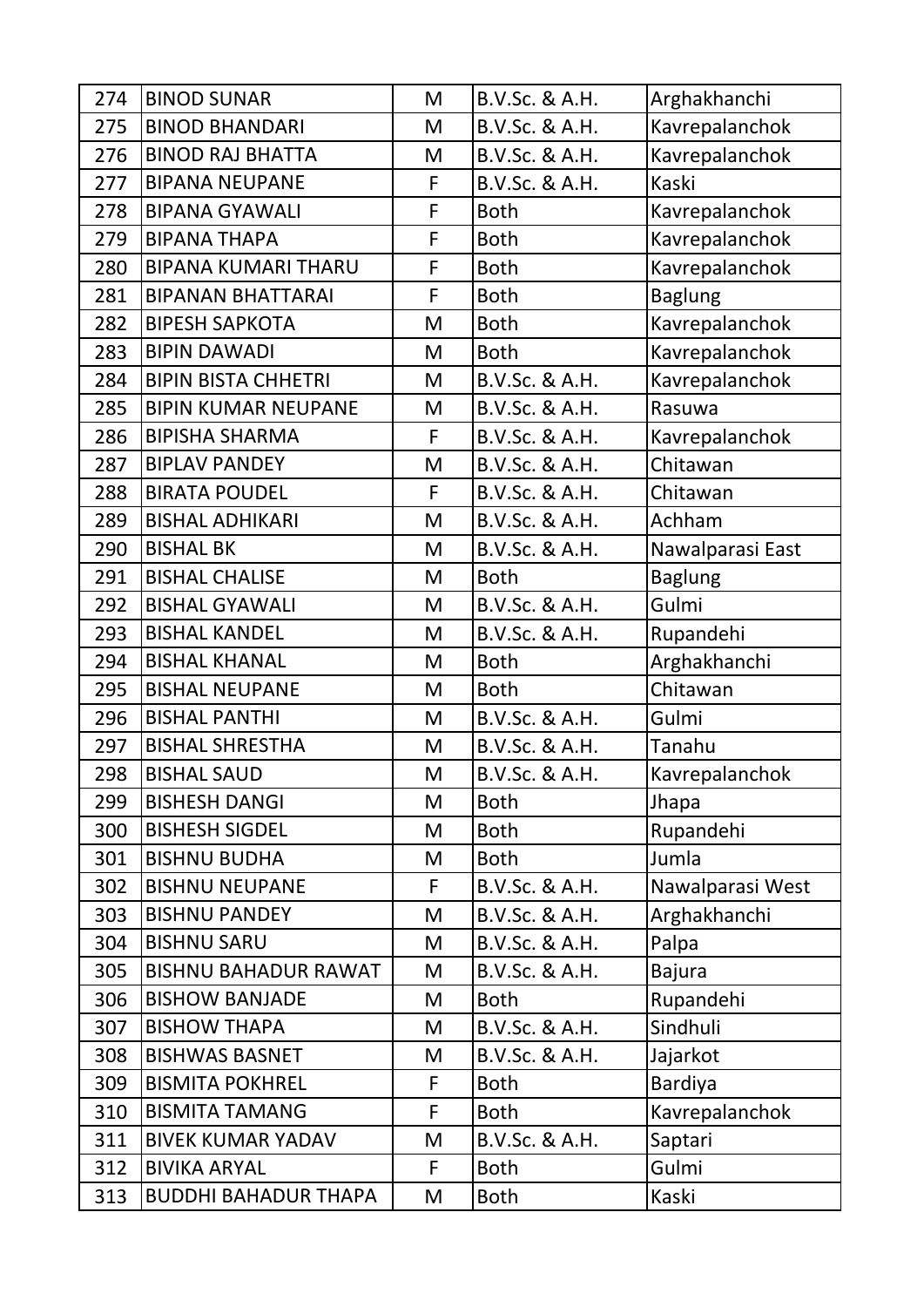| 314 | <b>BUNA DARJI</b>            | F | <b>Both</b>    | Chitawan         |
|-----|------------------------------|---|----------------|------------------|
| 315 | <b>CHANDA ACHARYA</b>        | F | <b>Both</b>    | Kavrepalanchok   |
| 316 | <b>CHANDAN SAH</b>           | M | B.V.Sc. & A.H. | Morang           |
| 317 | <b>CHANDRA BAHADUR KARKI</b> | M | <b>Both</b>    | <b>Banke</b>     |
| 318 | <b>CHANDRA KALA PUN</b>      | F | <b>Both</b>    | Kavrepalanchok   |
| 319 | <b>CHANDRA SINGH DANGI</b>   | M | B.V.Sc. & A.H. | Dolpa            |
| 320 | <b>CHANDRADEV POUDEL</b>     | M | B.V.Sc. & A.H. | Chitawan         |
| 321 | <b>CHAUDHARY</b>             | F | <b>Both</b>    | Kavrepalanchok   |
| 322 | <b>CHARCHIL BK</b>           | M | <b>Both</b>    | <b>Baglung</b>   |
| 323 | <b>CHETAN PUN</b>            | M | B.V.Sc. & A.H. | Dang             |
| 324 | <b>CHHABI RAJ BHATTA</b>     | M | B.V.Sc. & A.H. | Kailali          |
| 325 | <b>CHIRAN KHANAL</b>         | M | <b>Both</b>    | Arghakhanchi     |
| 326 | <b>CHIRANJIVI CHAPAIN</b>    | M | B.V.Sc. & A.H. | Surkhet          |
| 327 | <b>CHRISTINA BHUSAL</b>      | F | B.V.Sc. & A.H. | Arghakhanchi     |
| 328 | <b>DADHI RAM CHAPAGAIN</b>   | M | <b>Both</b>    | Kavrepalanchok   |
| 329 | <b>DEBAYANI SUBEDI</b>       | F | <b>Both</b>    | Kavrepalanchok   |
| 330 | <b>DEEPA BHATT</b>           | F | B.V.Sc. & A.H. | Kanchanpur       |
| 331 | <b>DEEPA PAUDEL</b>          | F | <b>Both</b>    | Syangja          |
| 332 | <b>DEEPAK THAPA</b>          | M | B.V.Sc. & A.H. | <b>Baglung</b>   |
| 333 | <b>DEEPAK KHATRI</b>         | M | <b>Both</b>    | Kavrepalanchok   |
| 334 | <b>DEEPAK SHARMA</b>         | M | <b>Both</b>    | Kavrepalanchok   |
| 335 | <b>DEEPAK RAJ JOSHI</b>      | M | <b>Both</b>    | Kanchanpur       |
| 336 | <b>DEEPEEKA BARAL</b>        | F | <b>Both</b>    | Chitawan         |
| 337 | <b>DEEVIKA POUDEL</b>        | F | B.V.Sc. & A.H. | Kaski            |
| 338 | <b>DEEWASH SUBEDI</b>        | M | <b>Both</b>    | Kavrepalanchok   |
| 339 | <b>DENISH MALLA THAKURI</b>  | M | <b>Both</b>    | Udayapur         |
| 340 | DEPENDRA BASHYAL             | M | B.V.Sc. & A.H. | Palpa            |
| 341 | <b>DEVENDRA MANDAL</b>       | M | B.V.Sc. & A.H. | Saptari          |
| 342 | <b>DHAN BAHADUR BIST</b>     | M | B.V.Sc. & A.H. | Kavrepalanchok   |
| 343 | <b>DHANIRAM YADAV</b>        | M | <b>Both</b>    | Rupandehi        |
| 344 | <b>DHARMA RAJ BARAL</b>      | M | B.V.Sc. & A.H. | Kalikot          |
| 345 | DHIRAJ KUMAR YADAV           | M | B.V.Sc. & A.H. | Saptari          |
| 346 | <b>DHURBA BARAL</b>          | M | B.V.Sc. & A.H. | Nawalparasi West |
| 347 | <b>DIBASH SUBEDI</b>         | M | <b>Both</b>    | Chitawan         |
| 348 | <b>DIBYA RANABHAT</b>        | F | <b>Both</b>    | Kaski            |
| 349 | <b>DIKSHA KHANAL</b>         | F | <b>Both</b>    | Chitawan         |
| 350 | <b>DIKSHA KHANAL</b>         | F | <b>Both</b>    | Chitawan         |
| 351 | <b>DIKSHA SUBEDI</b>         | F | B.V.Sc. & A.H. | Nawalparasi East |
| 352 | <b>DIKSHA TIMILSENA</b>      | F | B.V.Sc. & A.H. | Kailali          |
| 353 | DIKSHYA ACHARYA              | F | B.V.Sc. & A.H. | Parbat           |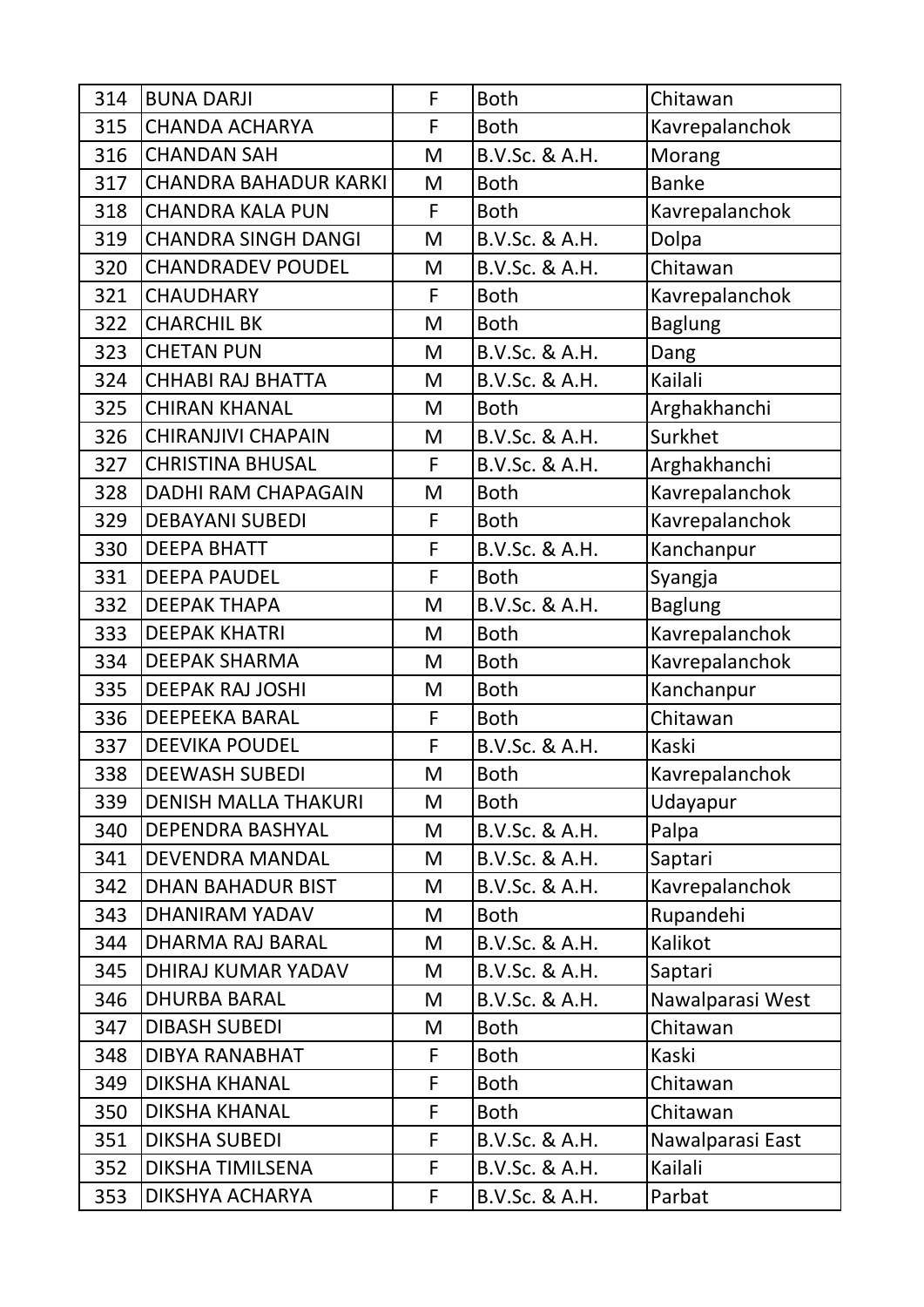| 354 | <b>DIKSHYA BASNET</b>     | F | B.V.Sc. & A.H. | Kathmandu        |
|-----|---------------------------|---|----------------|------------------|
| 355 | <b>DIKSHYA BHATTARAI</b>  | F | <b>Both</b>    | Nawalparasi West |
| 356 | <b>DIKSHYA BISTA</b>      | F | B.V.Sc. & A.H. | Lamjung          |
| 357 | DIKSHYA RANABHAT          | F | B.V.Sc. & A.H. | Chitawan         |
| 358 | <b>DIKSHYA ROKA</b>       | F | <b>Both</b>    | Chitawan         |
| 359 | <b>DIKSHYA SAPKOTA</b>    | F | <b>Both</b>    | Kavrepalanchok   |
| 360 | <b>DILIP GHARTI</b>       | M | <b>Both</b>    | Palpa            |
| 361 | DILLI RAJ UPADHYAYA       | M | B.V.Sc. & A.H. | Doti             |
| 362 | <b>DINESH BUDHA</b>       | M | B.V.Sc. & A.H. | Jumla            |
| 363 | DINESH B.K.               | M | B.V.Sc. & A.H. | Kavrepalanchok   |
| 364 | <b>DINESH NEUPANE</b>     | M | <b>Both</b>    | Kavrepalanchok   |
| 365 | <b>DIPAK DHUNGANA</b>     | M | B.V.Sc. & A.H. | Nawalparasi East |
| 366 | <b>DIPAK YOGI</b>         | M | B.V.Sc. & A.H. | Dang             |
| 367 | <b>DIPAK KUMAR GANESH</b> | M | B.V.Sc. & A.H. | Jhapa            |
| 368 | <b>DIPENDRA DHAKAL</b>    | M | <b>Both</b>    | Gulmi            |
| 369 | <b>DIPENDRA KAFLE</b>     | M | B.V.Sc. & A.H. | Parbat           |
| 370 | <b>DIPENDRA KHADKA</b>    | M | <b>Both</b>    | <b>Banke</b>     |
| 371 | <b>DIPENDRA JIREL</b>     | M | <b>Both</b>    | Kavrepalanchok   |
| 372 | <b>MANDAL</b>             | M | <b>Both</b>    | Saptari          |
| 373 | <b>DIPESH BHANDARI</b>    | M | B.V.Sc. & A.H. | Dang             |
| 374 | <b>DIPESH CHAPAGAI</b>    | M | B.V.Sc. & A.H. | Rupandehi        |
| 375 | <b>DIPESH GHIMIRE</b>     | M | B.V.Sc. & A.H. | Arghakhanchi     |
| 376 | <b>DIPESH GURUNG</b>      | M | <b>Both</b>    | Kavrepalanchok   |
| 377 | DIPESH KUMAR MAHATO       | M | B.V.Sc. & A.H. | Kavrepalanchok   |
| 378 | <b>DIPSHIKHA GURUNG</b>   | F | B.V.Sc. & A.H. | Kavrepalanchok   |
| 379 | <b>DIVYA BASNET</b>       | F | <b>Both</b>    | <b>Ilam</b>      |
| 380 | <b>DIVYA ACHARYA</b>      | F | <b>Both</b>    | Kavrepalanchok   |
| 381 | <b>DIVYANI RAJAURE</b>    | F | B.V.Sc. & A.H. | Dang             |
| 382 | DIVYANSHU SHRESTHA        | M | <b>Both</b>    | Kathmandu        |
| 383 | <b>DIWAKAR LAMICHHANE</b> | M | <b>Both</b>    | Kavrepalanchok   |
| 384 | <b>DIWASH ADHIKARI</b>    | M | <b>Both</b>    | Chitawan         |
| 385 | <b>DIWASH DHUNGANA</b>    | M | B.V.Sc. & A.H. | Kanchanpur       |
| 386 | <b>DIYA ALE MAGAR</b>     | F | <b>Both</b>    | Sindhuli         |
| 387 | <b>DIYA ACHARYA</b>       | F | <b>Both</b>    | Kavrepalanchok   |
| 388 | DIYA KUMARI RAWAL         | F | <b>Both</b>    | <b>Baitadi</b>   |
| 389 | <b>DURGA POUDEL</b>       | F | <b>Both</b>    | Rupandehi        |
| 390 | <b>DURGESH YADAV</b>      | M | <b>Both</b>    | Kavrepalanchok   |
| 391 | EISHAINA CHAUDHARY        | F | B.V.Sc. & A.H. | Kavrepalanchok   |
| 392 | <b>ELISHA GAUTAM</b>      | F | <b>Both</b>    | Chitawan         |
| 393 | <b>ELIZA BHUSAL</b>       | F | <b>Both</b>    | Rupandehi        |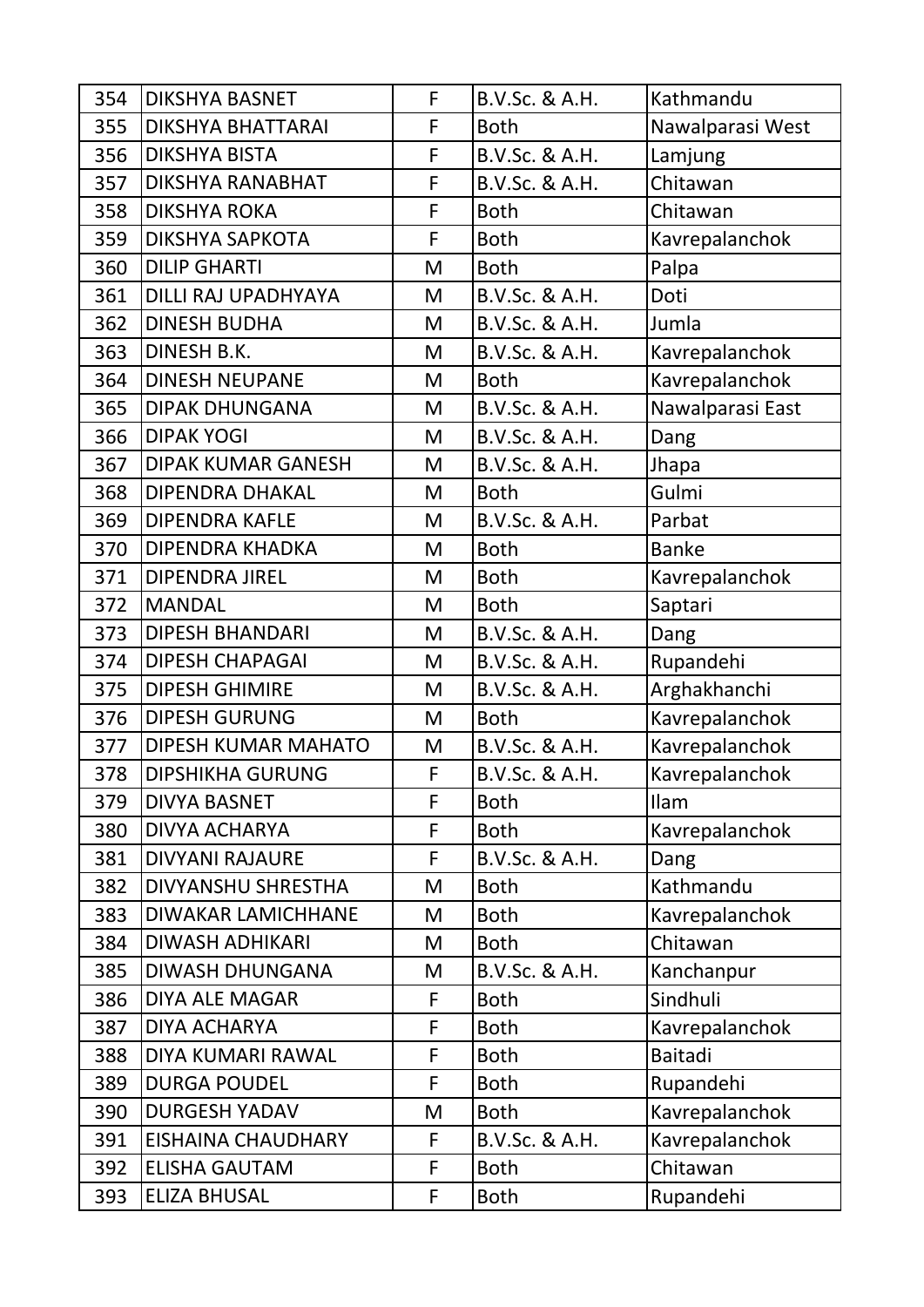| 394 | <b>ERIKA KUNWAR</b>        | F | <b>Both</b>            | Kavrepalanchok   |
|-----|----------------------------|---|------------------------|------------------|
| 395 | <b>EUREKA JOSHI</b>        | F | B.V.Sc. & A.H.         | Lalitpur         |
| 396 | <b>GANESH BHUSAL</b>       | M | B.V.Sc. & A.H.         | Gulmi            |
| 397 | <b>GANESH DHAMI</b>        | M | <b>B.Sc. Fisheries</b> | Doti             |
| 398 | <b>GANESH KULUNG</b>       | M | B.V.Sc. & A.H.         | Sankhuwasabha    |
| 399 | <b>GANESH GAUTAM</b>       | M | B.V.Sc. & A.H.         | Kavrepalanchok   |
| 400 | <b>GANGA BASNET</b>        | F | <b>Both</b>            | Gulmi            |
| 401 | <b>GANGA BOHORA</b>        | F | B.V.Sc. & A.H.         | Jhapa            |
| 402 | <b>GARIMA BASNET</b>       | F | <b>Both</b>            | Chitawan         |
| 403 | <b>GARIMA SHRESTHA</b>     | F | <b>Both</b>            | Chitawan         |
| 404 | <b>GARIMA MARASINI</b>     | F | B.V.Sc. & A.H.         | Kavrepalanchok   |
| 405 | <b>GARIMA PARAJULI</b>     | F | <b>Both</b>            | Kavrepalanchok   |
| 406 | <b>GAURAB SUBEDI</b>       | M | <b>Both</b>            | Chitawan         |
| 407 | <b>GAURAB THAPA</b>        | M | <b>Both</b>            | Kavrepalanchok   |
| 408 | <b>GAURAV PANDEY</b>       | M | B.V.Sc. & A.H.         | Kaski            |
| 409 | <b>GAURAV GURUNG</b>       | M | B.V.Sc. & A.H.         | Kavrepalanchok   |
| 410 | <b>GEETA NEUPANE</b>       | F | <b>Both</b>            | Parbat           |
| 411 | <b>CHAUDHARY</b>           | F | B.V.Sc. & A.H.         | Sunsari          |
| 412 | <b>GHANA SHYAM KAFLE</b>   | M | <b>Both</b>            | Nawalparasi East |
| 413 | <b>GHANASHYAM POKHAREL</b> | M | <b>Both</b>            | Arghakhanchi     |
| 414 | <b>GITA TIWARI</b>         | F | <b>Both</b>            | Kaski            |
| 415 | <b>GOKARNA DAHAL</b>       | M | <b>Both</b>            | Kavrepalanchok   |
| 416 | <b>GOKUL TIMILSINA</b>     | M | <b>Both</b>            | Chitawan         |
| 417 | <b>GOKUL PRASAD BAHUN</b>  | M | B.V.Sc. & A.H.         | Dadeldhura       |
| 418 | <b>GOPAL THARU</b>         | M | <b>Both</b>            | Rupandehi        |
| 419 | <b>GOPAL RAUT AHIR</b>     | M | B.V.Sc. & A.H.         | Parsa            |
| 420 | <b>GOVINDA SHRESTHA</b>    | M | <b>Both</b>            | Chitawan         |
| 421 | <b>GREEM BHATTARAI</b>     | M | B.V.Sc. & A.H.         | Morang           |
| 422 | <b>GRISHMA NEOPANE</b>     | F | <b>Both</b>            | Arghakhanchi     |
| 423 | <b>GUNARAJ LAMICHHANE</b>  | M | <b>Both</b>            | Kavrepalanchok   |
| 424 | <b>HARDIK DHITAL</b>       | M | B.V.Sc. & A.H.         | <b>Bardiya</b>   |
| 425 | <b>HARI BHANDARI</b>       | M | <b>Both</b>            | Rupandehi        |
| 426 | <b>HARISH PANDEY</b>       | M | B.V.Sc. & A.H.         | Kavrepalanchok   |
| 427 | <b>HARISH PRASAD BHATT</b> | M | B.V.Sc. & A.H.         | Kanchanpur       |
| 428 | <b>HARK BHUL</b>           | M | B.V.Sc. & A.H.         | Kavrepalanchok   |
| 429 | <b>HARSHIKA CHAUDHARY</b>  | F | B.V.Sc. & A.H.         | Dang             |
| 430 | <b>HEMANT JOSHI</b>        | M | B.V.Sc. & A.H.         | Kanchanpur       |
| 431 | <b>HEMANT KUMAR MAHATO</b> | M | B.V.Sc. & A.H.         | Mahottari        |
| 432 | <b>HEMANT RAJ JOSHI</b>    | M | B.V.Sc. & A.H.         | <b>Bajhang</b>   |
| 433 | <b>HEMKANT YADAV</b>       | M | <b>Both</b>            | Kavrepalanchok   |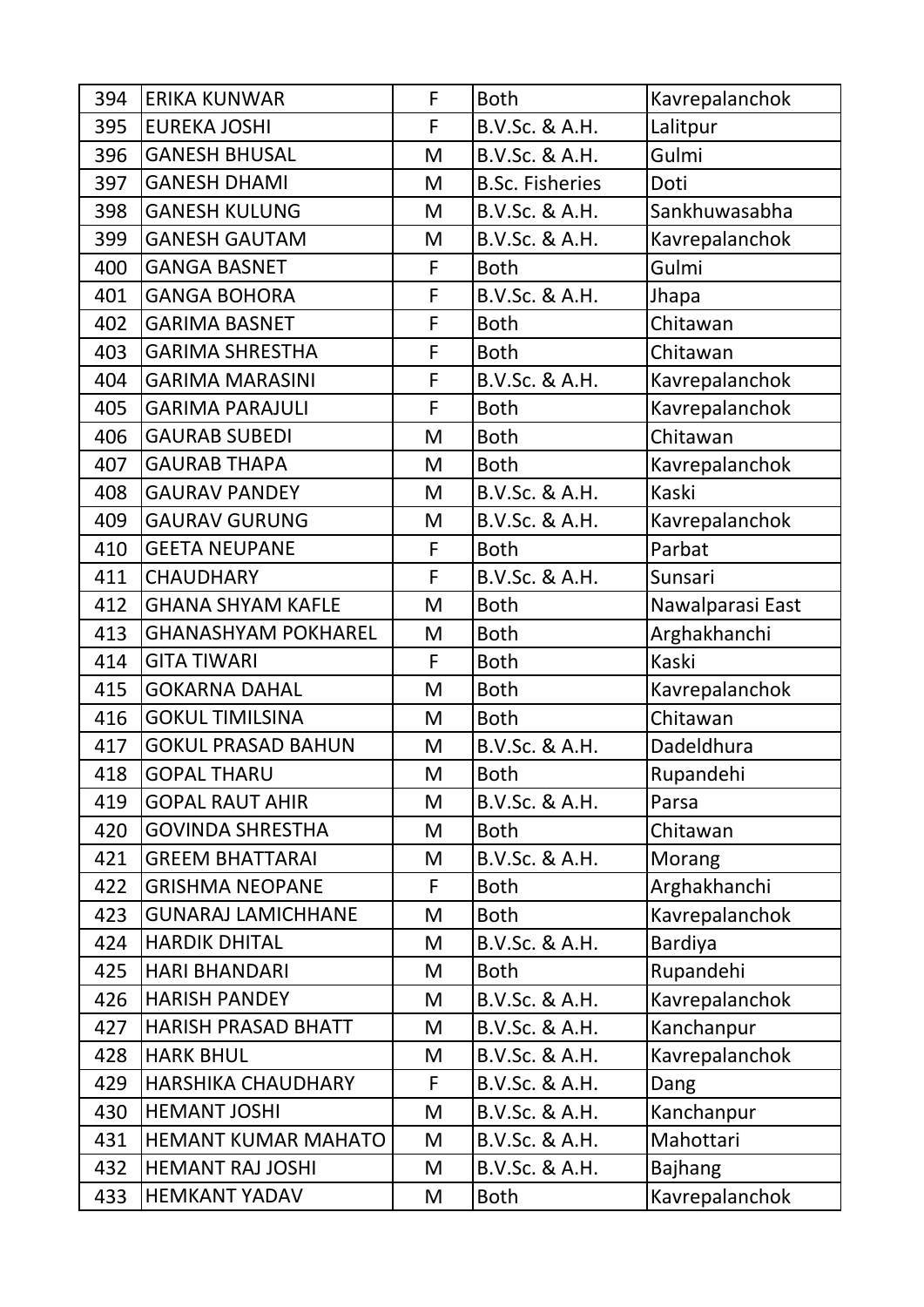| 434 | <b>HIMAL SAUD</b>            | M | B.V.Sc. & A.H. | Kanchanpur       |
|-----|------------------------------|---|----------------|------------------|
| 435 | <b>HITESH LABH</b>           | M | B.V.Sc. & A.H. | Saptari          |
| 436 | <b>HRISHAV LAMICHHANE</b>    | M | <b>Both</b>    | Kavrepalanchok   |
| 437 | <b>HRITIKA THAPA</b>         | F | B.V.Sc. & A.H. | Jhapa            |
| 438 | <b>ILA KATTEL</b>            | F | B.V.Sc. & A.H. | Chitawan         |
| 439 | <b>INDU GYAWALI</b>          | F | B.V.Sc. & A.H. | Rupandehi        |
| 440 | <b>ISHA BARAL</b>            | F | B.V.Sc. & A.H. | Chitawan         |
| 441 | <b>ISHA BHATTARAI</b>        | F | <b>Both</b>    | Nawalparasi East |
| 442 | <b>ISHA KHATRI</b>           | F | B.V.Sc. & A.H. | Surkhet          |
| 443 | <b>ISHA KUNWAR</b>           | F | <b>Both</b>    | Palpa            |
| 444 | <b>ISHA NEPAL</b>            | F | <b>Both</b>    | Jhapa            |
| 445 | <b>ISHA SHARMA</b>           | F | <b>Both</b>    | Kavrepalanchok   |
| 446 | <b>ISHAKA SHRESTHA</b>       | F | <b>Both</b>    | Chitawan         |
| 447 | <b>ISHAN ARYAL</b>           | M | B.V.Sc. & A.H. | Parbat           |
| 448 | <b>ISHAN JOSHI</b>           | M | B.V.Sc. & A.H. | Kailali          |
| 449 | <b>PANDEYA</b>               | M | <b>Both</b>    | Dadeldhura       |
| 450 | <b>ISHWAR PRASAD SAH</b>     | M | <b>Both</b>    | Kavrepalanchok   |
| 451 | <b>ISHWOR BHUJEL</b>         | M | B.V.Sc. & A.H. | Sindhuli         |
| 452 | <b>ISHWOR HITANGA</b>        | M | B.V.Sc. & A.H. | Palpa            |
| 453 | <b>ISHWOR POUDEL</b>         | M | <b>Both</b>    | Chitawan         |
| 454 | <b>ISHWORI ADHIKARI</b>      | M | B.V.Sc. & A.H. | Kavrepalanchok   |
| 455 | <b>ISMILE PATHAN</b>         | M | B.V.Sc. & A.H. | Kapilbastu       |
| 456 | <b>JAGADISH JOSHI</b>        | M | B.V.Sc. & A.H. | Kavrepalanchok   |
| 457 | <b>JANAK SUNAR</b>           | M | B.V.Sc. & A.H. | Pyuthan          |
| 458 | <b>JANAKI PATHAK</b>         | F | B.V.Sc. & A.H. | Syangja          |
| 459 | <b>JANAKI SAPKOTA</b>        | F | <b>Both</b>    | Nawalparasi West |
| 460 | <b>JAY BAHADUR CHAUDHARY</b> | M | B.V.Sc. & A.H. | Kanchanpur       |
| 461 | <b>JAY KISHOR YADAV</b>      | M | <b>Both</b>    | Siraha           |
| 462 | <b>JAYANTEE SAPKOTA</b>      | F | <b>Both</b>    | Kavrepalanchok   |
| 463 | <b>JAYANTI SHAHI</b>         | F | B.V.Sc. & A.H. | Humla            |
| 464 | <b>JAYANTI SHARMA</b>        | F | B.V.Sc. & A.H. | Rupandehi        |
| 465 | <b>JAYANTI KHADKA</b>        | F | B.V.Sc. & A.H. | Kavrepalanchok   |
| 466 | <b>JAYANTI KUMAR KHADKA</b>  | M | B.V.Sc. & A.H. | Mahottari        |
| 467 | <b>JEEVAN NEUPANE</b>        | M | B.V.Sc. & A.H. | Kailali          |
| 468 | <b>JEEVAN GHIMIRE</b>        | M | <b>Both</b>    | Kavrepalanchok   |
| 469 | <b>JEEVAN KUMAR DUMRE</b>    | M | <b>Both</b>    | Kavrepalanchok   |
| 470 | <b>JENISH CHAPAGAIN</b>      | M | <b>Both</b>    | Chitawan         |
| 471 | <b>JENISHA SHIWAKOTI</b>     | F | B.V.Sc. & A.H. | Chitawan         |
| 472 | <b>JENISHA LAMA</b>          | F | B.V.Sc. & A.H. | Kavrepalanchok   |
| 473 | <b>JESICA BHANDARI</b>       | F | <b>Both</b>    | Rupandehi        |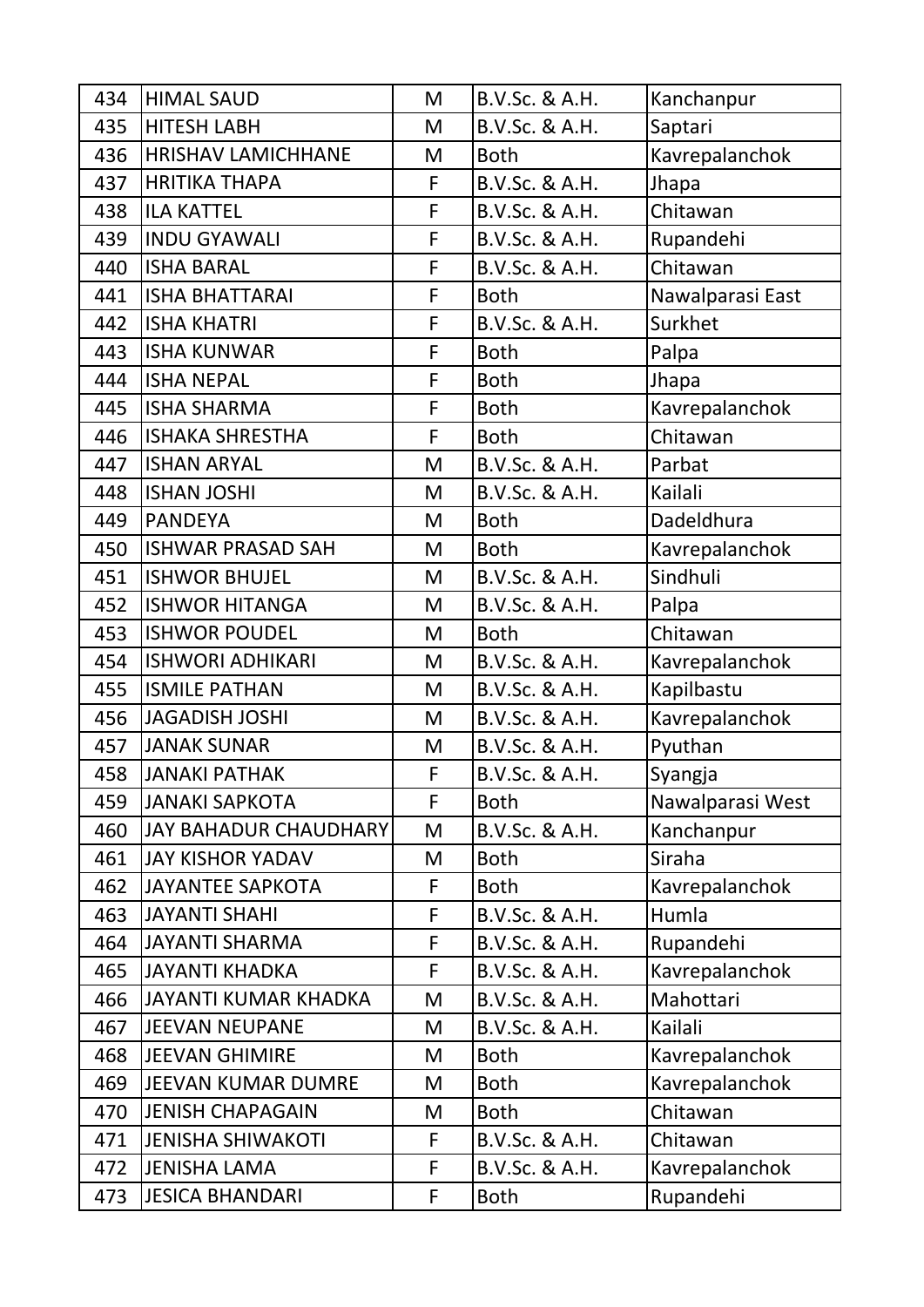| 474 | <b>JESSICA SHAKYA</b>       | F | <b>Both</b>    | Kavrepalanchok   |
|-----|-----------------------------|---|----------------|------------------|
| 475 | <b>JHARANA SUBEDI</b>       | F | <b>Both</b>    | Nawalparasi West |
| 476 | <b>JONASH BADU</b>          | M | <b>Both</b>    | Kavrepalanchok   |
| 477 | <b>JOTI RASAILI</b>         | F | <b>Both</b>    | Chitawan         |
| 478 | JYOTI BHATT                 | F | B.V.Sc. & A.H. | Kanchanpur       |
| 479 | <b>JYOTI LAMICHHANE</b>     | F | <b>Both</b>    | Kavrepalanchok   |
| 480 | <b>KABINDRA BHATT</b>       | M | B.V.Sc. & A.H. | Kavrepalanchok   |
| 481 | <b>KABITA BASTAKOTI</b>     | F | <b>Both</b>    | Nawalparasi East |
| 482 | <b>KABITA BHUSAL</b>        | F | <b>Both</b>    | Nawalparasi West |
| 483 | <b>KABITA LAMSAL</b>        | F | <b>Both</b>    | Kaski            |
| 484 | <b>KABITA SHARMA</b>        | F | <b>Both</b>    | Nawalparasi East |
| 485 | <b>KABITA BHUSAL</b>        | F | <b>Both</b>    | Kavrepalanchok   |
| 486 | <b>KABYA KHANAL</b>         | F | B.V.Sc. & A.H. | Sunsari          |
| 487 | <b>KAILASH KHATRI</b>       | M | B.V.Sc. & A.H. | Kavrepalanchok   |
| 488 | <b>KAJOL PANGENI</b>        | F | <b>Both</b>    | Kavrepalanchok   |
| 489 | <b>KALPANA CHAUDHARY</b>    | F | B.V.Sc. & A.H. | Siraha           |
| 490 | <b>KALPANA PAUDEL</b>       | F | <b>Both</b>    | Nawalparasi East |
| 491 | <b>KAMAL PAUDEL</b>         | M | B.V.Sc. & A.H. | Rupandehi        |
| 492 | <b>KAMAL MANI ARYAL</b>     | M | <b>Both</b>    | Kaski            |
| 493 | <b>KAMAL PRASHAD BHATTA</b> | M | B.V.Sc. & A.H. | Kanchanpur       |
| 494 | <b>KAMANA ADHIKARI</b>      | F | B.V.Sc. & A.H. | Chitawan         |
| 495 | <b>KAMANA BHUSAL</b>        | F | <b>Both</b>    | Arghakhanchi     |
| 496 | <b>KANCHAN GHIMIRE</b>      | F | <b>Both</b>    | Chitawan         |
| 497 | <b>KAPIL BASNET</b>         | M | B.V.Sc. & A.H. | Rupandehi        |
| 498 | <b>KAPIL KHADKA</b>         | M | <b>Both</b>    | Dailekh          |
| 499 | <b>KAPIL RIMAL</b>          | M | B.V.Sc. & A.H. | Achham           |
| 500 | <b>KAPIL SAPKOTA</b>        | M | B.V.Sc. & A.H. | Chitawan         |
| 501 | <b>KARAN PAUDEL</b>         | M | B.V.Sc. & A.H. | <b>Baglung</b>   |
| 502 | <b>KARAN DULAL</b>          | M | <b>Both</b>    | Kavrepalanchok   |
| 503 | <b>KARISHMA BOHORA</b>      | F | B.V.Sc. & A.H. | Surkhet          |
| 504 | <b>KARISHMA KHATRI</b>      | F | <b>Both</b>    | Rupandehi        |
| 505 | <b>KARUNA CHAUDHARY</b>     | F | <b>Both</b>    | Nawalparasi West |
| 506 | <b>KARUNA THAPA</b>         | F | B.V.Sc. & A.H. | Gorkha           |
| 507 | <b>KAUSHIKA KAHAR GOUD</b>  | F | <b>Both</b>    | Kavrepalanchok   |
| 508 | <b>KESHAV BHATTARAI</b>     | M | B.V.Sc. & A.H. | Jhapa            |
| 509 | <b>KESHAV RAJ DAWADI</b>    | M | <b>Both</b>    | Kavrepalanchok   |
| 510 | <b>KEWAL PANTA</b>          | M | <b>Both</b>    | Lamjung          |
| 511 | KHUMANANDA KANDEL           | M | <b>Both</b>    | <b>Baglung</b>   |
| 512 | <b>KHUSHI KC</b>            | F | <b>Both</b>    | Rupandehi        |
| 513 | <b>KHUSIRAM LAMSAL</b>      | M | B.V.Sc. & A.H. | Kavrepalanchok   |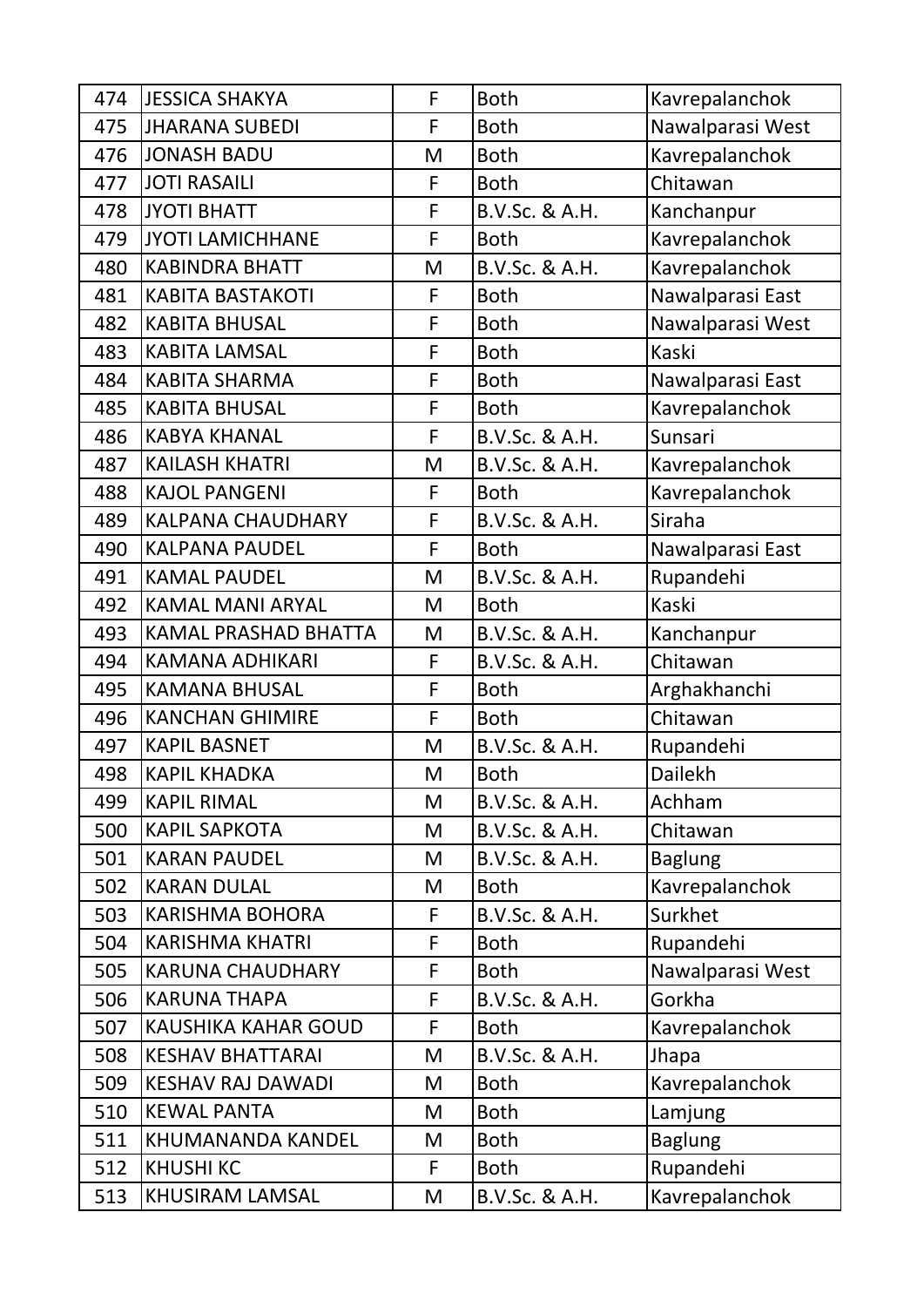| 514 | <b>KHYAMLAL PAUDEL</b>        | M | <b>Both</b>    | Kavrepalanchok    |
|-----|-------------------------------|---|----------------|-------------------|
| 515 | <b>KIRAN KUMPAKHA</b>         | M | <b>Both</b>    | Bhaktapur         |
| 516 | <b>KISHMAT REGMI</b>          | M | <b>Both</b>    | Kavrepalanchok    |
| 517 | <b>KRICHYA PIYA</b>           | F | B.V.Sc. & A.H. | Chitawan          |
| 518 | <b>KRIPA PAUDEL</b>           | F | <b>Both</b>    | Parbat            |
| 519 | <b>KRIPA BHUJEL</b>           | F | <b>Both</b>    | Kavrepalanchok    |
| 520 | <b>KRISHA KHADKA</b>          | F | B.V.Sc. & A.H. | Kavrepalanchok    |
| 521 | <b>KRISHANA BHANDARI</b>      | M | B.V.Sc. & A.H. | <b>Banke</b>      |
| 522 | <b>KRISHANT TIMILSINA</b>     | M | B.V.Sc. & A.H. | Chitawan          |
| 523 | <b>KRISHMA PANDEY</b>         | F | B.V.Sc. & A.H. | Lamjung           |
| 524 | <b>KRISHNA BASHYAL</b>        | M | B.V.Sc. & A.H. | Nawalparasi West  |
| 525 | <b>KRISHNA KAFLE</b>          | M | B.V.Sc. & A.H. | Jhapa             |
| 526 | <b>KRISHNA WAGLE</b>          | M | <b>Both</b>    | Chitawan          |
| 527 | <b>KRISHNA PRASAD BHURTEL</b> | M | <b>Both</b>    | Kavrepalanchok    |
|     | <b>KRISHNA PRASAD</b>         |   |                |                   |
| 528 | <b>CHAUDHARY</b>              | M | <b>Both</b>    | Kavrepalanchok    |
| 529 | <b>KRISHNANAND RAJAK</b>      | M | <b>Both</b>    | Saptari           |
| 530 | <b>KRITI GAUTAM</b>           | F | B.V.Sc. & A.H. | Nawalparasi West  |
| 531 | <b>KRITIKA ADHIKARI</b>       | F | B.V.Sc. & A.H. | Dolakha           |
| 532 | <b>KRITIKA NEUPANE</b>        | F | <b>Both</b>    | Nawalparasi West  |
| 533 | <b>KRITIKA POKHREL</b>        | F | <b>Both</b>    | Sunsari           |
| 534 | <b>KSHITIZ THAKUR</b>         | M | B.V.Sc. & A.H. | Morang            |
| 535 | <b>KUMARI SHILPI SHARMA</b>   | F | B.V.Sc. & A.H. | Kavrepalanchok    |
| 536 | <b>SHAH</b>                   | M | B.V.Sc. & A.H. | <b>Dhanusa</b>    |
| 537 | <b>KUSHAL BHATTARAI</b>       | M | B.V.Sc. & A.H. | Chitawan          |
| 538 | <b>KUSHAL KAFLE</b>           | M | <b>Both</b>    | Nawalparasi East  |
| 539 | <b>KUSHAL LAMSAL</b>          | M | B.V.Sc. & A.H. | Kavrepalanchok    |
| 540 | <b>LALIT POKHREL</b>          | M | <b>Both</b>    | <b>Banke</b>      |
| 541 | LAXMAN B.C.                   | M | B.V.Sc. & A.H. | <b>Dailekh</b>    |
| 542 | <b>LAXMAN DANGI</b>           | M | <b>Both</b>    | Dang              |
| 543 | LAXMI KATUWAL                 | F | B.V.Sc. & A.H. | Jhapa             |
| 544 | <b>LAXMI THAKUR</b>           | F | <b>Both</b>    | Morang            |
| 545 | <b>LAXMI NEUPANE</b>          | F | B.V.Sc. & A.H. | Kavrepalanchok    |
| 546 | <b>LEEJA GURUNG</b>           | F | B.V.Sc. & A.H. | Gorkha            |
| 547 | LEKHRAJ DHUNGANA              | M | B.V.Sc. & A.H. | Achham            |
| 548 | LOK BAHADUR BHUJEL            | M | B.V.Sc. & A.H. | Tanahu            |
| 549 | <b>LOKENDRA KHADKA</b>        | M | B.V.Sc. & A.H. | <b>Rukum West</b> |
|     | <b>LOKENDRA KUMAR</b>         |   |                |                   |
| 550 | <b>ADHIKARI</b>               | M | <b>Both</b>    | Sarlahi           |
| 551 | <b>LOKESH CHAUDHARY</b>       | M | B.V.Sc. & A.H. | Dang              |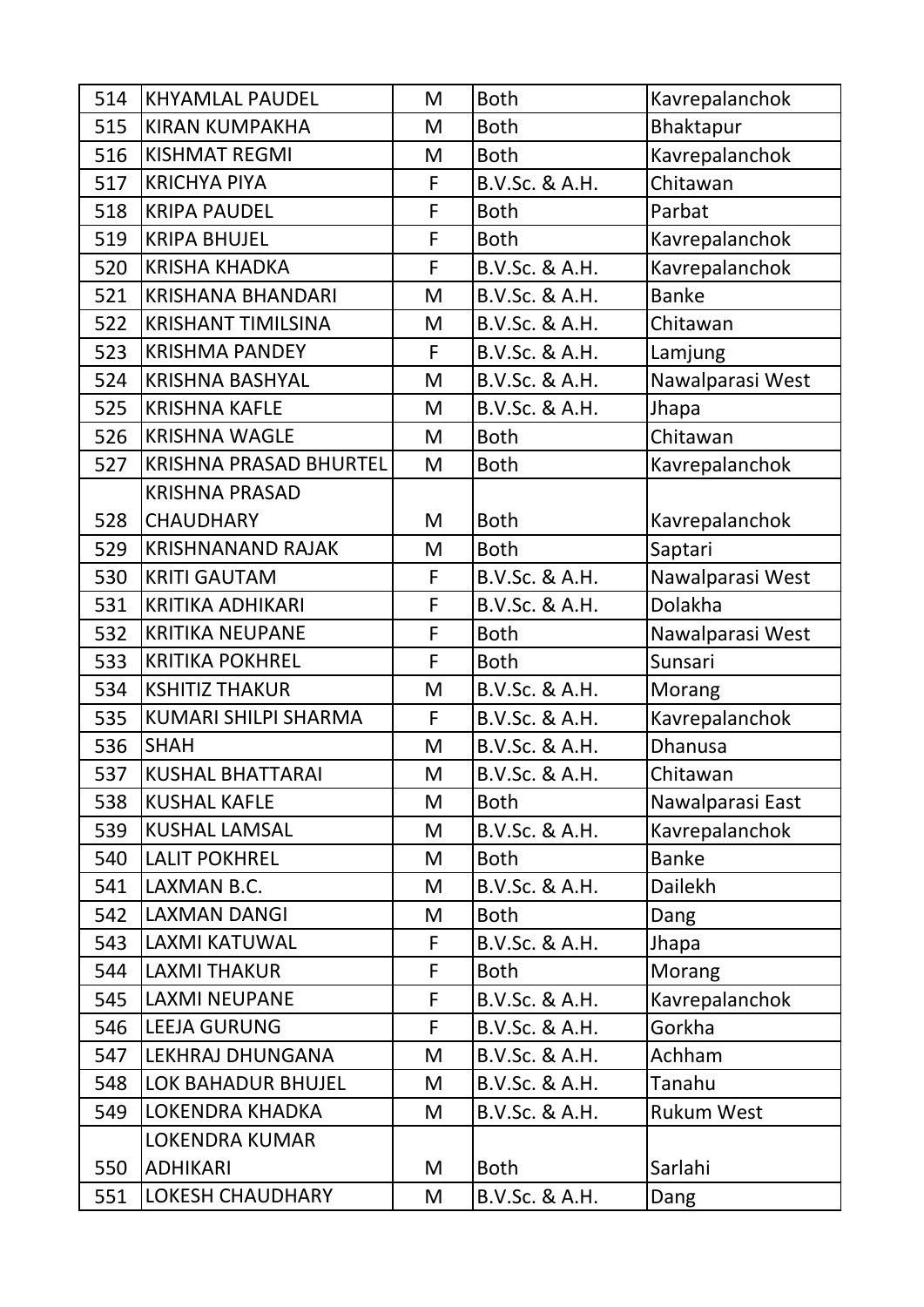| 552 | <b>MADAN KUMAR NEUPANE</b>  | M | <b>Both</b>    | Kavrepalanchok   |
|-----|-----------------------------|---|----------------|------------------|
| 553 | <b>MADAN KUMAR YADAV</b>    | M | B.V.Sc. & A.H. | Saptari          |
| 554 | <b>MAHADEV TIWARI</b>       | M | <b>Both</b>    | Parbat           |
|     | <b>MAHADEV SINGH</b>        |   |                |                  |
| 555 | <b>KUSHWAHA</b>             | M | B.V.Sc. & A.H. | Mahottari        |
| 556 | <b>MAHESH THARU</b>         | M | <b>Both</b>    | <b>Bardiya</b>   |
| 557 | <b>MAHESH KUMAR DC</b>      | M | B.V.Sc. & A.H. | Surkhet          |
| 558 | <b>MAHESH KUMAR SHAH</b>    | M | B.V.Sc. & A.H. | Saptari          |
| 559 | <b>MAHESH KUMAR THAPA</b>   | M | <b>Both</b>    | Kavrepalanchok   |
| 560 | <b>MAMATA BHANDARI</b>      | F | <b>Both</b>    | Jhapa            |
| 561 | <b>MAMATA KHAREL</b>        | F | B.V.Sc. & A.H. | Chitawan         |
| 562 | <b>MAMATA PANTA</b>         | F | B.V.Sc. & A.H. | Chitawan         |
| 563 | <b>MAMATA SHRESTHA</b>      | F | <b>Both</b>    | Sindhupalchok    |
| 564 | <b>MAMATA SHARMA WAGLE</b>  | F | <b>Both</b>    | Nawalparasi East |
| 565 | <b>MAMTA KUMARI JHA</b>     | F | <b>Both</b>    | Saptari          |
| 566 | <b>MAN BAHADUR MALLA</b>    | M | B.V.Sc. & A.H. | Chitawan         |
| 567 | <b>MANASI POUDEL</b>        | F | B.V.Sc. & A.H. | Chitawan         |
| 568 | <b>MANASVEE RIMAL</b>       | F | <b>Both</b>    | Tanahu           |
| 569 | <b>MANCHAN RAJ GHIMIRE</b>  | M | B.V.Sc. & A.H. | Morang           |
| 570 | <b>MANDIP ADHIKARI</b>      | M | <b>Both</b>    | <b>Bara</b>      |
|     |                             |   |                |                  |
| 571 | <b>MANDIP CHAUDHARY</b>     | M | <b>Both</b>    | Chitawan         |
| 572 | <b>MANIRAM CHAUDHARY</b>    | M | B.V.Sc. & A.H. | Nawalparasi West |
| 573 | <b>MANISH BHATTA</b>        | M | B.V.Sc. & A.H. | Kanchanpur       |
| 574 | <b>MANISH BHATTARAI</b>     | M | B.V.Sc. & A.H. | Chitawan         |
| 575 | <b>MANISH GIRI</b>          | M | B.V.Sc. & A.H. | Kaski            |
| 576 | <b>MANISH GOIT</b>          | M | B.V.Sc. & A.H. | Saptari          |
| 577 | <b>MANISH MARASINI</b>      | M | <b>Both</b>    | Kapilbastu       |
| 578 | <b>MANISH SHRESTHA</b>      | M | B.V.Sc. & A.H. | Rupandehi        |
| 579 | <b>MANISH TIMILSINA</b>     | M | B.V.Sc. & A.H. | Parbat           |
| 580 | <b>MANISH PANDEY</b>        | M | <b>Both</b>    | Kavrepalanchok   |
| 581 | <b>MANISH JAMMAR KATTEL</b> | M | <b>Both</b>    | Kavrepalanchok   |
| 582 | <b>MANISH KUMAR GAURO</b>   | M | <b>Both</b>    | Kavrepalanchok   |
| 583 | <b>MANISH KUMAR YADAV</b>   | M | B.V.Sc. & A.H. | Kavrepalanchok   |
| 584 | <b>MANISHA BHANDARI</b>     | F | <b>Both</b>    | Gulmi            |
| 585 | <b>MANISHA GURUNG</b>       | F | <b>Both</b>    | Lamjung          |
| 586 | <b>MANISHA PANTHA</b>       | F | <b>Both</b>    | Gulmi            |
| 587 | <b>MANISHA PATHAK</b>       | F | B.V.Sc. & A.H. | Nawalparasi East |
| 588 | <b>MANISHA SAH</b>          | F | <b>Both</b>    | Dhanusa          |
| 589 | <b>MANISHA SUBEDI</b>       | F | B.V.Sc. & A.H. | <b>Baglung</b>   |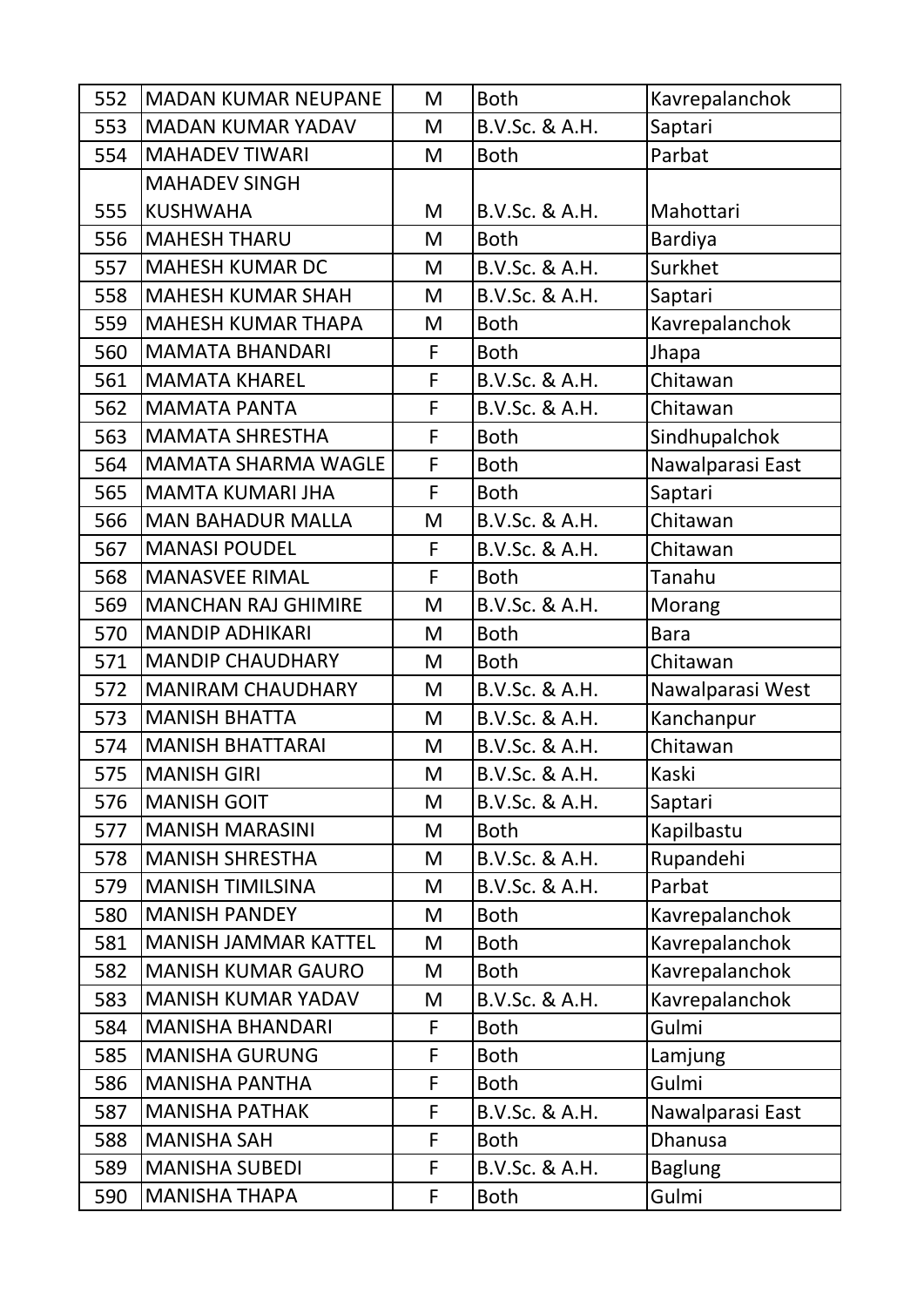| 591 | <b>MANISHA TIMSINA</b>    | F | B.V.Sc. & A.H. | Kaski             |
|-----|---------------------------|---|----------------|-------------------|
| 592 | <b>MANISHA SAPKOTA</b>    | F | <b>Both</b>    | Kavrepalanchok    |
| 593 | <b>MANITA AALE MAGAR</b>  | F | <b>Both</b>    | Sindhuli          |
| 594 | MANJIL KHANAL             | M | B.V.Sc. & A.H. | Kapilbastu        |
| 595 | <b>MANJILA LAMICHHANE</b> | F | B.V.Sc. & A.H. | Chitawan          |
| 596 | <b>MANJILA SHRESTHA</b>   | F | <b>Both</b>    | Palpa             |
| 597 | MANJU LAMSAL              | F | B.V.Sc. & A.H. | Dang              |
| 598 | <b>MANOJ DEVKOTA</b>      | M | B.V.Sc. & A.H. | Sindhuli          |
| 599 | <b>MANOJ GIRI</b>         | M | B.V.Sc. & A.H. | Syangja           |
| 600 | <b>MANOJ SHERPALI</b>     | M | B.V.Sc. & A.H. | Dang              |
| 601 | <b>MANOJ KUMAR YADAV</b>  | M | B.V.Sc. & A.H. | Kavrepalanchok    |
| 602 | <b>MAYA KUMARI</b>        | F | <b>Both</b>    | Gulmi             |
| 603 | <b>MELINA BASNET</b>      | F | B.V.Sc. & A.H. | Okhaldhunga       |
| 604 | MILAN DHITAL              | M | B.V.Sc. & A.H. | Kavrepalanchok    |
| 605 | <b>MILAN POUDEL</b>       | M | <b>Both</b>    | Kavrepalanchok    |
| 606 | <b>MIN BAHADUR KARKI</b>  | M | B.V.Sc. & A.H. | Syangja           |
| 607 | MINAKSHI ACHARYA          | F | <b>Both</b>    | Gulmi             |
| 608 | <b>MISHRAN DADEL</b>      | M | B.V.Sc. & A.H. | <b>Rukum West</b> |
| 609 | <b>MITHALESH YADAV</b>    | M | B.V.Sc. & A.H. | Morang            |
| 610 | <b>MITHLESH YADAV</b>     | M | B.V.Sc. & A.H. | Saptari           |
| 611 | <b>MOHAN DANGI</b>        | M | B.V.Sc. & A.H. | Dang              |
| 612 | <b>MONIKA PALLI MAGAR</b> | F | <b>Both</b>    | Rupandehi         |
| 613 | <b>MONIKA PANDEY</b>      | F | <b>Both</b>    | Kavrepalanchok    |
| 614 | <b>MONIKA THAPA</b>       | F | B.V.Sc. & A.H. | Kavrepalanchok    |
| 615 | PANJIYAR                  | F | B.V.Sc. & A.H. | <b>Dhanusa</b>    |
| 616 | <b>MONITA SHAH</b>        | F | <b>Both</b>    | Sunsari           |
| 617 | <b>MUKESH KARKI</b>       | M | B.V.Sc. & A.H. | Morang            |
| 618 | MUKESH KUMAR YADAV        | M | B.V.Sc. & A.H. | Siraha            |
| 619 | <b>MUNA PATHAK</b>        | F | <b>Both</b>    | Nawalparasi West  |
| 620 | <b>MUNA BANJARA</b>       | F | <b>Both</b>    | Kavrepalanchok    |
| 621 | <b>MUNAL POUDEL</b>       | M | <b>Both</b>    | Chitawan          |
| 622 | NABARAJ KHADKA            | M | <b>Both</b>    | Dang              |
| 623 | <b>NABIN SAH</b>          | M | B.V.Sc. & A.H. | Dhanusa           |
| 624 | <b>NABIN BHUSAL</b>       | M | <b>Both</b>    | Kavrepalanchok    |
| 625 | <b>NABIN GIRI</b>         | M | <b>Both</b>    | Kavrepalanchok    |
| 626 | <b>NABIN RIMAL</b>        | M | <b>Both</b>    | Kavrepalanchok    |
| 627 | <b>NABIN RIMAL</b>        | M | <b>Both</b>    | Kavrepalanchok    |
| 628 | NABIN DEEP DEVKOTA        | M | B.V.Sc. & A.H. | Sindhuli          |
| 629 | <b>NABIN LAMA TAMANG</b>  | M | B.V.Sc. & A.H. | Ramechhap         |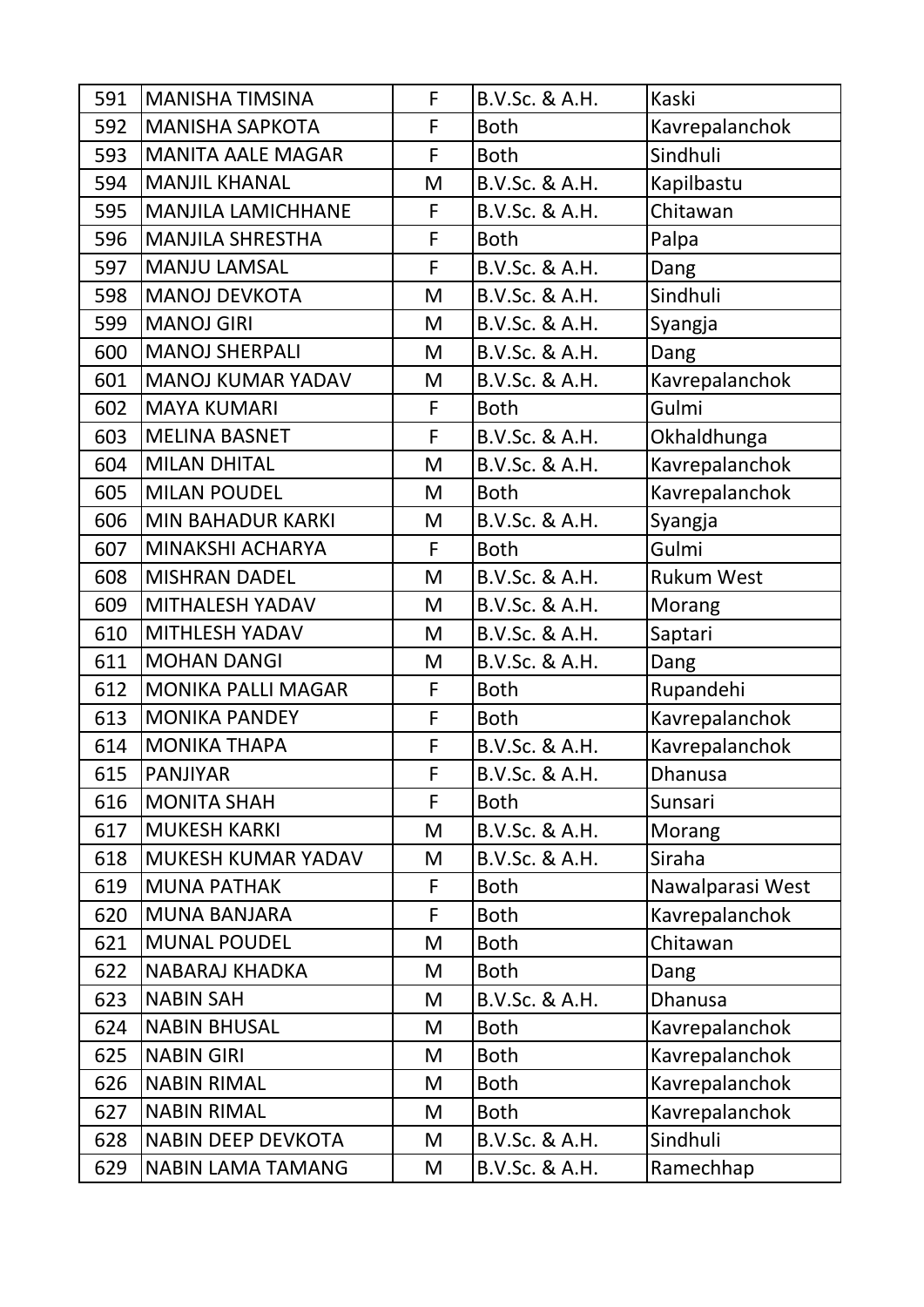|     | <b>NABIN ROSHAN</b>       |   |                        |                |
|-----|---------------------------|---|------------------------|----------------|
| 630 | <b>CHAUDHARY</b>          | M | <b>Both</b>            | Kavrepalanchok |
| 631 | <b>NABINA ARYAL</b>       | F | B.V.Sc. & A.H.         | Gorkha         |
| 632 | <b>NABINA GAUTAM</b>      | F | <b>Both</b>            | Syangja        |
| 633 | <b>NABINA TAMANG</b>      | F | B.V.Sc. & A.H.         | Udayapur       |
| 634 | <b>NABRAJ RIJAL</b>       | M | B.V.Sc. & A.H.         | Kavrepalanchok |
| 635 | <b>NAMINA RUWALI</b>      | F | <b>Both</b>            | <b>Dhading</b> |
| 636 | <b>NAMRATA KAPHLE</b>     | F | B.V.Sc. & A.H.         | <b>Kaski</b>   |
| 637 | <b>NAMRATA SAH</b>        | F | <b>Both</b>            | Siraha         |
| 638 | NAMRATA BANIYA            | F | <b>Both</b>            | Kavrepalanchok |
| 639 | <b>NANCY BHUJEL</b>       | F | B.V.Sc. & A.H.         | Parsa          |
| 640 | <b>NARENDRA THAPA</b>     | M | <b>Both</b>            | Surkhet        |
| 641 | <b>AWASTHI</b>            | M | <b>Both</b>            | Kavrepalanchok |
| 642 | <b>NEHA MAHATO</b>        | F | <b>Both</b>            | <b>Dhanusa</b> |
| 643 | <b>NEHA SHARMA</b>        | F | <b>Both</b>            | Kavrepalanchok |
| 644 | <b>NEHA SHRESTHA</b>      | F | <b>Both</b>            | Kavrepalanchok |
| 645 | <b>NEHA SINGH</b>         | F | <b>B.Sc. Fisheries</b> | Kavrepalanchok |
| 646 | <b>NEMISHA PAUDEL</b>     | F | <b>Both</b>            | Jhapa          |
| 647 | <b>NGIMA ONGEL SHERPA</b> | M | B.V.Sc. & A.H.         | Sankhuwasabha  |
| 648 | <b>NIKAL GAUTAM</b>       | M | <b>Both</b>            | Chitawan       |
| 649 | <b>NIKEET PRADHAN</b>     | M | <b>Both</b>            | Kavrepalanchok |
| 650 | <b>NIKESH SHARMA</b>      | M | B.V.Sc. & A.H.         | Parbat         |
| 651 | NIKHIL KUMAR YADAV        | M | <b>Both</b>            | Rupandehi      |
| 652 | <b>NIKITA CHALISE</b>     | F | <b>Both</b>            | Chitawan       |
| 653 | <b>NIKITA DHAKAL</b>      | F | <b>Both</b>            | Gorkha         |
| 654 | <b>NIKITA JHA</b>         | F | B.V.Sc. & A.H.         | Morang         |
| 655 | NIKITA SHRESTHA           | F | B.V.Sc. & A.H.         | Syangja        |
| 656 | <b>NIKKI KARNA</b>        | F | <b>Both</b>            | Kavrepalanchok |
| 657 | <b>NILAM CHAUDHARY</b>    | F | <b>Both</b>            | Kailali        |
| 658 | NIMASANG TAMANG           | F | B.V.Sc. & A.H.         | Sindhuli       |
| 659 | <b>NIRAJ PANDEY</b>       | M | B.V.Sc. & A.H.         | Kapilbastu     |
| 660 | <b>NIRAJ DHUNGANA</b>     | M | <b>Both</b>            | Kavrepalanchok |
| 661 | <b>NIRAJ POUDEL</b>       | M | <b>Both</b>            | Kavrepalanchok |
| 662 | NIRAJ KUMAR CHAUDHARY     | M | <b>Both</b>            | Saptari        |
| 663 | <b>NIRAJAN JOSHI</b>      | M | B.V.Sc. & A.H.         | <b>Bajhang</b> |
| 664 | <b>NIRAJAN PARAJULI</b>   | M | <b>Both</b>            | Jhapa          |
| 665 | <b>NIRAJAN UPRETI</b>     | M | <b>Both</b>            | Kavrepalanchok |
| 666 | <b>NIRDESH BUDHATHOKI</b> | M | B.V.Sc. & A.H.         | Dang           |
| 667 | NIRJALA ADHIKARI          | F | B.V.Sc. & A.H.         | Kavrepalanchok |
| 668 | NIRMAL DAHAL              | M | B.V.Sc. & A.H.         | Kathmandu      |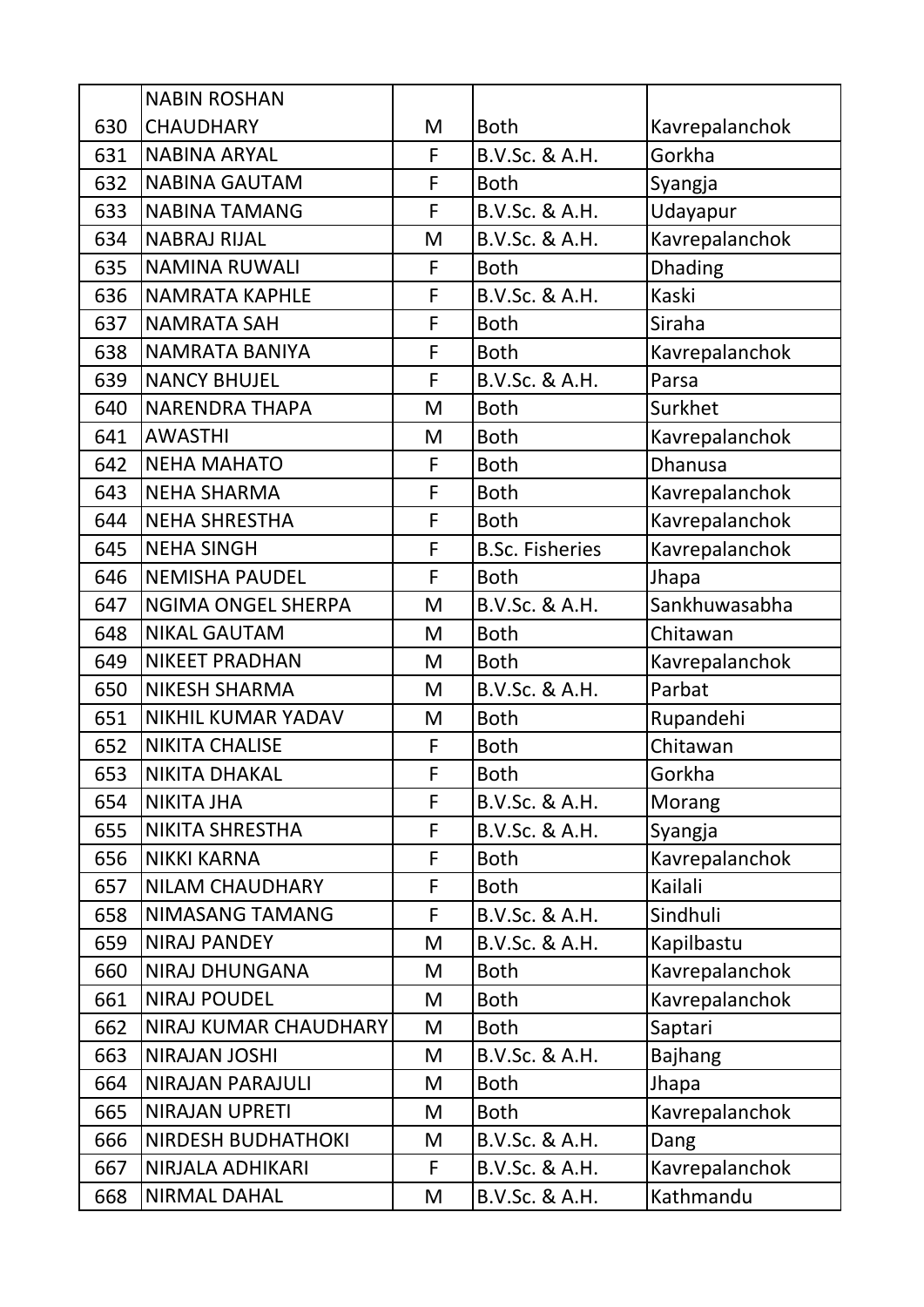| 669 | <b>NIRMAL BHANDARI</b>   | M | B.V.Sc. & A.H. | Kavrepalanchok   |
|-----|--------------------------|---|----------------|------------------|
| 670 | <b>NIRMALA BARAL</b>     | F | B.V.Sc. & A.H. | Kavrepalanchok   |
| 671 | <b>NIRU GAUTAM</b>       | F | <b>Both</b>    | Kavrepalanchok   |
| 672 | NIRUTA ACHARYA           | F | B.V.Sc. & A.H. | <b>Bardiya</b>   |
| 673 | <b>NIRUTA THAPA</b>      | F | B.V.Sc. & A.H. | Nawalparasi East |
| 674 | <b>NIRVYA THAKUR</b>     | F | <b>Both</b>    | Kavrepalanchok   |
| 675 | <b>NISAN PAUDEL</b>      | M | <b>Both</b>    | Gulmi            |
| 676 | <b>NISCHAL ADHIKARI</b>  | M | <b>Both</b>    | Chitawan         |
| 677 | <b>NISCHAL SHARMA</b>    | M | B.V.Sc. & A.H. | Kathmandu        |
| 678 | <b>NISHA BHANDARI</b>    | F | <b>Both</b>    | Syangja          |
| 679 | <b>NISHA BHUSAL</b>      | F | <b>Both</b>    | Parbat           |
| 680 | <b>NISHA GAIRE</b>       | F | <b>Both</b>    | Rupandehi        |
| 681 | <b>NISHA THAPA</b>       | F | <b>Both</b>    | Chitawan         |
| 682 | <b>NISHA GHIMIRE</b>     | F | <b>Both</b>    | Kavrepalanchok   |
| 683 | NISHAN SINGTAN TAMANG    | M | <b>Both</b>    | Kavrepalanchok   |
| 684 | <b>NISHANT NYURE</b>     | M | B.V.Sc. & A.H. | Kailali          |
| 685 | <b>NITESH BASTOLA</b>    | M | B.V.Sc. & A.H. | Ilam             |
| 686 | <b>NITESH BHATTARAI</b>  | M | B.V.Sc. & A.H. | Chitawan         |
| 687 | <b>NITESH YADAV</b>      | M | <b>Both</b>    | Kavrepalanchok   |
| 688 | <b>NITISH KUMAR JHA</b>  | M | B.V.Sc. & A.H. | Kavrepalanchok   |
| 689 | <b>NITU GAUTAM</b>       | F | B.V.Sc. & A.H. | Dang             |
| 690 | <b>NORDEN SHERPA</b>     | M | B.V.Sc. & A.H. | Ilam             |
| 691 | <b>OCEAN THAPA MAGAR</b> | M | <b>Both</b>    | Kavrepalanchok   |
| 692 | <b>OJASHWI GHIMIRE</b>   | F | <b>Both</b>    | Lalitpur         |
|     |                          |   |                |                  |
|     | OLIZA THADA THAPA        |   |                |                  |
| 693 | <b>MAGAR</b>             | F | <b>Both</b>    | Nawalparasi East |
| 694 | OM PRAKASH MAHATO        | M | B.V.Sc. & A.H. | Mahottari        |
| 695 | <b>OM PRAKASH SAH</b>    | M | <b>Both</b>    | Kavrepalanchok   |
|     | <b>OMBEDKAR PRAKASH</b>  |   |                |                  |
| 696 | YADAV                    | M | B.V.Sc. & A.H. | Siraha           |
| 697 | <b>OMRAJ BASNET</b>      | M | <b>Both</b>    | Kavrepalanchok   |
| 698 | PABAN KUMAR YADAV        | M | B.V.Sc. & A.H. | Kavrepalanchok   |
| 699 | <b>PABINA NEUPANE</b>    | F | <b>Both</b>    | Chitawan         |
| 700 | <b>PABITRA GURUNG</b>    | F | <b>Both</b>    | Kavrepalanchok   |
| 701 | PABITTRA BHATTA          | F | B.V.Sc. & A.H. | Chitawan         |
| 702 | PADMA NEUPANE            | F | B.V.Sc. & A.H. | Rupandehi        |
| 703 | PANKAJ KUMAR NIRALA      | M | <b>Both</b>    | Kavrepalanchok   |
| 704 | PANKAJ KUMAR SHAH        | M | B.V.Sc. & A.H. | Rautahat         |
| 705 | PARAS MANI SAMAL         | M | <b>Both</b>    | Kavrepalanchok   |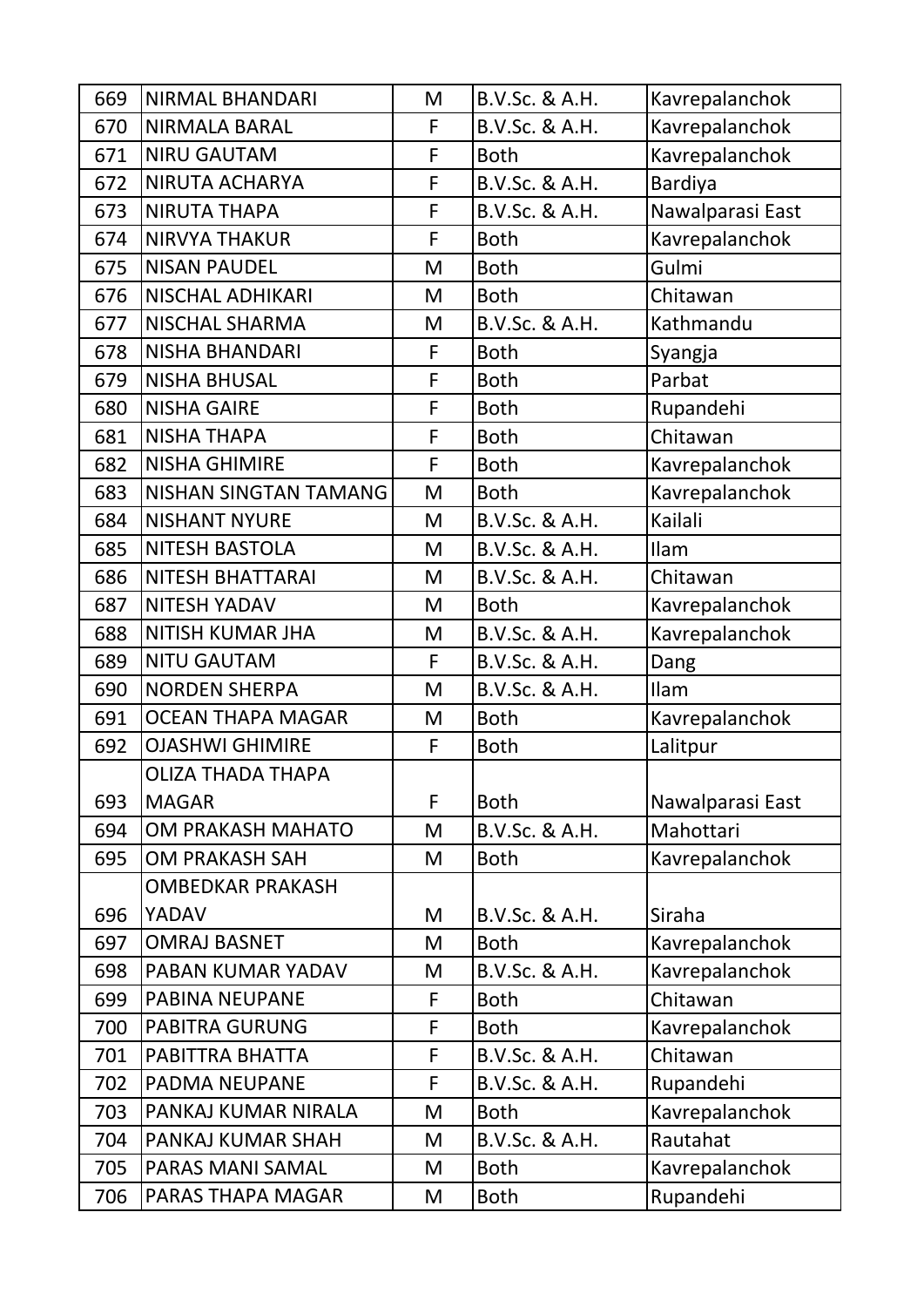| 707 | PASANG DOLMA TAMANG    | F | B.V.Sc. & A.H. | Dolakha          |
|-----|------------------------|---|----------------|------------------|
| 708 | PASHUPATI GYAWALI      | M | B.V.Sc. & A.H. | Chitawan         |
| 709 | PAWAN PARAJULI         | M | <b>Both</b>    | Chitawan         |
| 710 | PHADINDRA PARAJULI     | M | B.V.Sc. & A.H. | Tanahu           |
| 711 | PINKY SHARMA POUDEL    | F | <b>Both</b>    | Kavrepalanchok   |
| 712 | POOJA PANDEY           | F | <b>Both</b>    | Nawalparasi East |
| 713 | POOJA SAH              | F | <b>Both</b>    | <b>Dhanusa</b>   |
| 714 | POOJA TIMILSINA        | F | B.V.Sc. & A.H. | Nawalparasi East |
| 715 | POOJA KUMARI YADAV     | F | B.V.Sc. & A.H. | Kavrepalanchok   |
| 716 | PRABAL ACHARYA         | M | B.V.Sc. & A.H. | Dang             |
| 717 | PRABASH RAJ SINGH      | M | B.V.Sc. & A.H. | <b>Dhanusa</b>   |
| 718 | PRABESH THAPA          | M | B.V.Sc. & A.H. | Lamjung          |
| 719 | PRABESH RAYAMAJHI      | M | B.V.Sc. & A.H. | Kavrepalanchok   |
| 720 | PRABHA YADAV           | F | B.V.Sc. & A.H. | Mahottari        |
| 721 | PRABIN BASNET          | M | B.V.Sc. & A.H. | Dolakha          |
| 722 | PRABIN SHRESTHA        | M | B.V.Sc. & A.H. | Bhojpur          |
| 723 | <b>PRABIN SHRESTHA</b> | M | <b>Both</b>    | Kavrepalanchok   |
| 724 | PRABIN KUMAR MANDAL    | M | B.V.Sc. & A.H. | Saptari          |
| 725 | PRABINA PARAJULI       | F | <b>Both</b>    | Arghakhanchi     |
| 726 | PRABINA PATHAK         | F | B.V.Sc. & A.H. | Kavrepalanchok   |
| 727 | <b>PRABITA GHIMIRE</b> | F | <b>Both</b>    | Dolakha          |
| 728 | <b>PRADIP KHARAL</b>   | M | B.V.Sc. & A.H. | Syangja          |
| 729 | <b>PRADIP POUDEL</b>   | M | B.V.Sc. & A.H. | Kavrepalanchok   |
| 730 | <b>PRADIP POUDEL</b>   | M | B.V.Sc. & A.H. | Kavrepalanchok   |
| 731 | PRAGYA POUDEL          | F | <b>Both</b>    | Nawalparasi West |
| 732 | PRAGYA BHANDARI        | F | B.V.Sc. & A.H. | Kavrepalanchok   |
| 733 | PRAJINA KANDEL         | F | B.V.Sc. & A.H. | Chitawan         |
| 734 | PRAJITA DEVKOTA        | F | <b>Both</b>    | Tanahu           |
| 735 | PRAJNAA PAUDEL         | F | <b>Both</b>    | Bardiya          |
| 736 | PRAJWAL THAPA          | M | <b>Both</b>    | Jhapa            |
| 737 |                        |   |                |                  |
|     | PRAJWOL KOIRALA        | M | B.V.Sc. & A.H. | Syangja          |
| 738 | <b>PRAKASH SHAH</b>    | M | B.V.Sc. & A.H. | Sunsari          |
| 739 | PRAKASH SHARMA         | M | <b>Both</b>    | Kapilbastu       |
| 740 | PRAKRITI BASHYAL       | F | <b>Both</b>    | Rupandehi        |
| 741 | <b>PRAKRITI POUDEL</b> | F | <b>Both</b>    | Syangja          |
| 742 | PRAKRITI HUMAGAIN      | F | B.V.Sc. & A.H. | Kavrepalanchok   |
|     | PRAMENDRA KUMAR        |   |                |                  |
| 743 | <b>DANUWAR</b>         | M | <b>Both</b>    | Dhanusa          |
| 744 | PRAMISHA LAUDARI       | F | <b>Both</b>    | Tanahu           |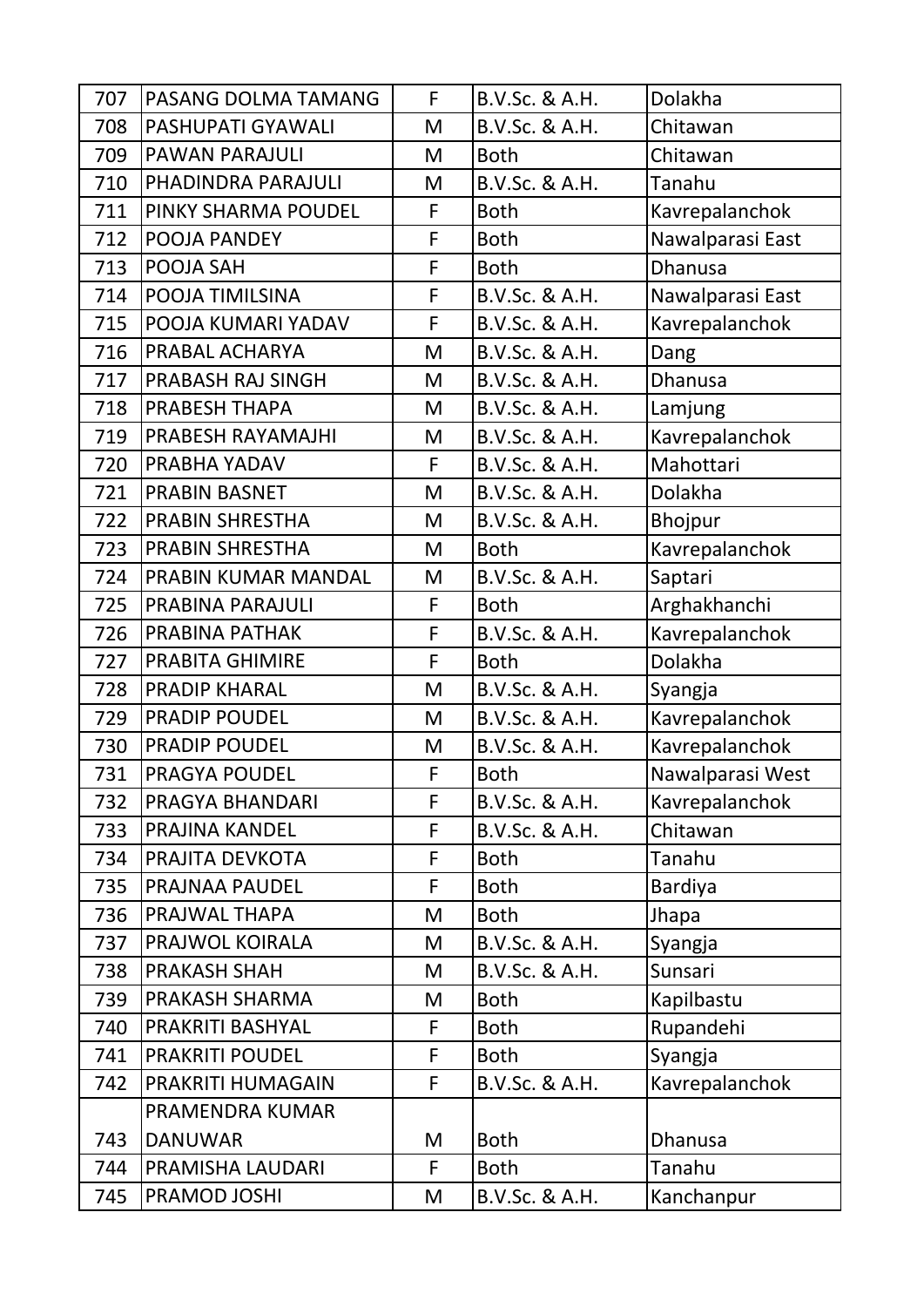| 746 | <b>PRAMOD KURMI</b>    | M | <b>Both</b>    | Kavrepalanchok   |
|-----|------------------------|---|----------------|------------------|
| 747 | PRASAMSHA GHIMIRE      | F | <b>Both</b>    | Chitawan         |
| 748 | PRASANNA GHIMIRE       | M | B.V.Sc. & A.H. | Lamjung          |
| 749 | PRASANSHA DHAKAL       | F | B.V.Sc. & A.H. | Udayapur         |
| 750 | PRASANTA DEVKOTA       | M | <b>Both</b>    | Syangja          |
| 751 | PRASHANT KALAUNI       | M | B.V.Sc. & A.H. | Kanchanpur       |
| 752 | <b>PRASHANT KUIKEL</b> | M | <b>Both</b>    | Kaski            |
| 753 | PRASHANT PANDEY        | M | B.V.Sc. & A.H. | Arghakhanchi     |
| 754 | <b>PRASHANT SUBEDI</b> | M | B.V.Sc. & A.H. | Parbat           |
| 755 | PRASHANT LAMICHHANE    | M | B.V.Sc. & A.H. | Kavrepalanchok   |
| 756 | PRASHANTA BANSTOLA     | M | <b>Both</b>    | Kaski            |
| 757 | PRASHIDDHA DEVKOTA     | M | B.V.Sc. & A.H. | Chitawan         |
| 758 | PRASHUNA KHANAL        | F | <b>Both</b>    | Gorkha           |
| 759 | PRASIDDHA SAPKOTA      | M | B.V.Sc. & A.H. | Nawalparasi West |
| 760 | PRASUNA ADHIKARI       | F | <b>Both</b>    | Tanahu           |
| 761 | PRATHANA SILWAL        | F | <b>Both</b>    | Udayapur         |
| 762 | PRATIK BHATTARAI       | M | <b>Both</b>    | Arghakhanchi     |
| 763 | <b>PRATIK PANDIT</b>   | M | B.V.Sc. & A.H. | Tanahu           |
| 764 | <b>PRATIK KAFLE</b>    | M | B.V.Sc. & A.H. | Kavrepalanchok   |
| 765 | PRATIKSHA KHADKA       | F | <b>Both</b>    | Surkhet          |
| 766 | PRATIKSHYA BHUSAL      | F | <b>Both</b>    | Rupandehi        |
| 767 | PRATIKSHYA PANTHI      | F | <b>Both</b>    | Arghakhanchi     |
| 768 | PRATIKSHYA SAPKOTA     | F | <b>Both</b>    | Nawalparasi West |
| 769 | PRATIMA ARYAL          | F | <b>Both</b>    | Kavrepalanchok   |
| 770 | PRATIVA ACHARYA        | F | <b>Both</b>    | <b>Baglung</b>   |
| 771 | PRAVAKAR THAPA         | M | <b>Both</b>    | Chitawan         |
| 772 | PRAVAS KUMAR MANDAL    | M | <b>Both</b>    | Kavrepalanchok   |
| 773 | PRAVEEN PANDEY         | M | B.V.Sc. & A.H. | Kapilbastu       |
| 774 | <b>PRAVEEN SAH</b>     | M | B.V.Sc. & A.H. | <b>Dhanusa</b>   |
| 775 | <b>PRAVIN KHATTRI</b>  | M | B.V.Sc. & A.H. | Syangja          |
| 776 | <b>PREETI GIRI</b>     | F | <b>Both</b>    | Kavrepalanchok   |
| 777 | PREJIKA THAPA          | F | B.V.Sc. & A.H. | Kaski            |
| 778 | PREM BAHADUR THAPA     | M | <b>Both</b>    | Pyuthan          |
| 779 | PREM KISHOR YADAV      | M | <b>Both</b>    | Kapilbastu       |
| 780 | PRERANA BISHWAKARMA    | F | <b>Both</b>    | Chitawan         |
| 781 | PRESHNA POUDEL         | F | B.V.Sc. & A.H. | Chitawan         |
| 782 | PRISHMA SHRESTHA       | F | <b>Both</b>    | Chitawan         |
| 783 | PRITEE RANABHAT        | F | <b>Both</b>    | Tanahu           |
| 784 | PRITHVI BARAL          | M | B.V.Sc. & A.H. | Nawalparasi West |
| 785 | PRITHVI DEVI BARTAULA  | F | <b>Both</b>    | Kavrepalanchok   |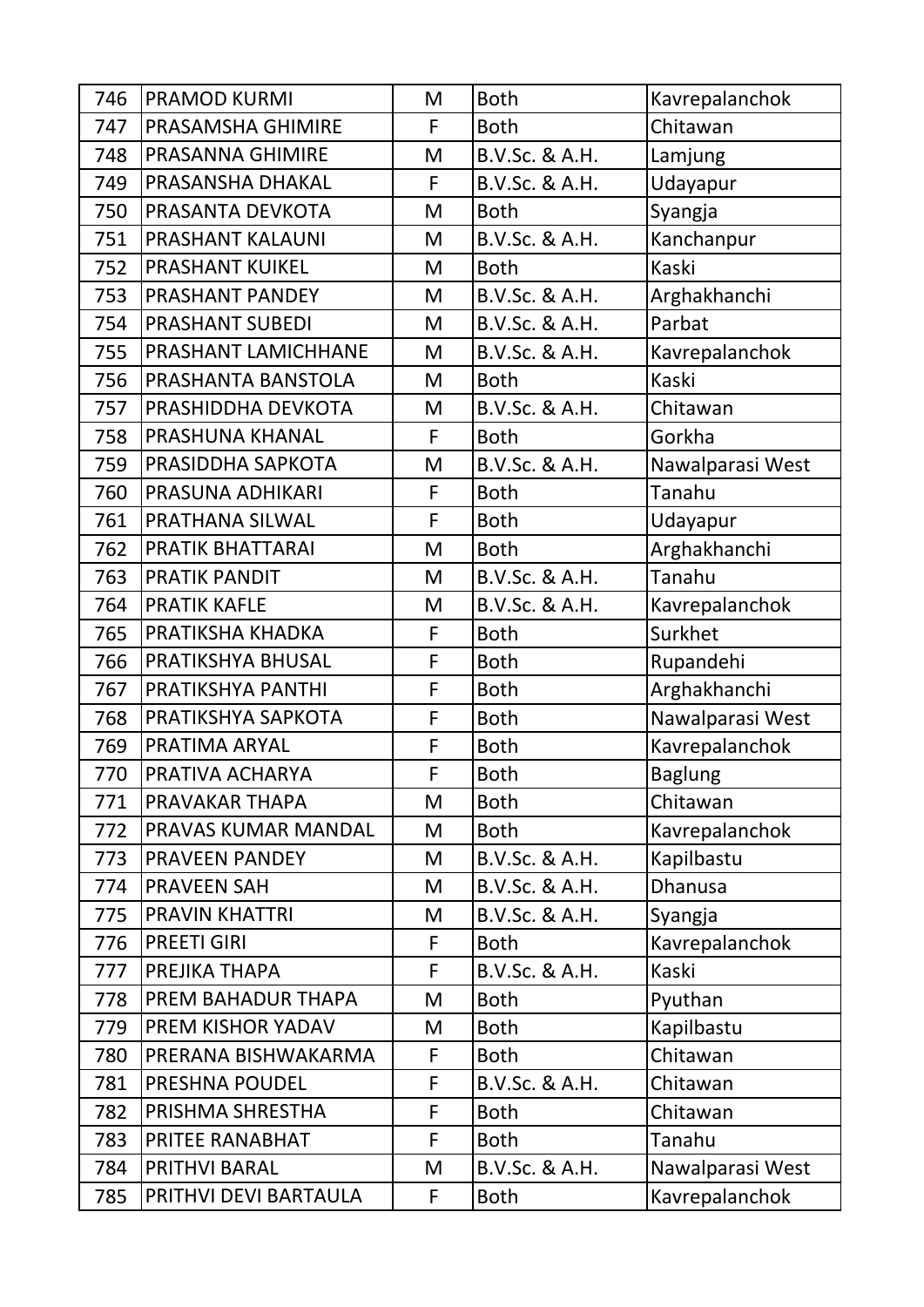| 786 | PRIYA PATHAK            | F | <b>Both</b>    | Kapilbastu       |
|-----|-------------------------|---|----------------|------------------|
| 787 | PRIYA RIMAL             | F | <b>Both</b>    | Kavrepalanchok   |
| 788 | PRIYANKA ADHIKARI       | F | <b>Both</b>    | <b>Banke</b>     |
| 789 | PRIYANKA DHAKAL         | F | <b>Both</b>    | Jhapa            |
| 790 | PRIYANKA PAUDEL         | F | <b>Both</b>    | Nawalparasi West |
| 791 | PRIYANKA SHAHI          | F | B.V.Sc. & A.H. | <b>Bardiya</b>   |
| 792 | PRIYANKA SHRESTHA       | F | <b>Both</b>    | Saptari          |
| 793 | PRIYANKA REGMI          | F | <b>Both</b>    | Kavrepalanchok   |
| 794 | PROMISH ADHIKARI        | M | <b>Both</b>    | Parbat           |
| 795 | PROSOTTAM YADAV         | M | B.V.Sc. & A.H. | Kavrepalanchok   |
| 796 | <b>PUJA ADHIKARI</b>    | F | B.V.Sc. & A.H. | Chitawan         |
| 797 | PUJA CHAUDHARY          | F | <b>Both</b>    | <b>Bardiya</b>   |
| 798 | <b>PUJA DAHAL</b>       | F | B.V.Sc. & A.H. | Kathmandu        |
| 799 | <b>PUNAM BHUSAL</b>     | F | <b>Both</b>    | Nawalparasi West |
| 800 | PUNAM SHAHI THAKURI     | F | B.V.Sc. & A.H. | Kavrepalanchok   |
| 801 | <b>PURAN BISTA</b>      | M | B.V.Sc. & A.H. | Jhapa            |
| 802 | PURNIKA PANDEY          | F | <b>Both</b>    | Rupandehi        |
| 803 | PURNIKA POUDEL          | F | <b>Both</b>    | Nawalparasi West |
| 804 | PUSHPA SAPKOTA          | F | B.V.Sc. & A.H. | Kavrepalanchok   |
| 805 | PUSHPA KAMAL PAHADI     | M | <b>Both</b>    | Kavrepalanchok   |
| 806 | <b>PUSPA PANDEY</b>     | F | B.V.Sc. & A.H. | Nawalparasi East |
| 807 | <b>RAAJANI KARN</b>     | F | B.V.Sc. & A.H. | <b>Dhanusa</b>   |
| 808 | <b>RABI KANDEL</b>      | M | B.V.Sc. & A.H. | Rupandehi        |
| 809 | RABIKIRAN THAPA MAGAR   | M | B.V.Sc. & A.H. | Gorkha           |
| 810 | <b>RABIN GAUDEL</b>     | M | B.V.Sc. & A.H. | Rupandehi        |
| 811 | <b>RABIN KUWAR</b>      | M | B.V.Sc. & A.H. | Jhapa            |
| 812 | <b>RABIN OJHA</b>       | M | <b>Both</b>    | Chitawan         |
| 813 | <b>RABIN SIGDEL</b>     | M | B.V.Sc. & A.H. | <b>Bara</b>      |
| 814 | <b>RABINA NEUPANE</b>   | F | <b>Both</b>    | Rupandehi        |
| 815 | <b>RABINA SILWAL</b>    | F | <b>Both</b>    | Lamjung          |
| 816 | <b>RABINA CHAUDHARY</b> | F | <b>Both</b>    | Kavrepalanchok   |
| 817 | RABINDRA HARIJAN        | M | <b>Both</b>    | Nawalparasi West |
| 818 | RABINDRA TIWARI         | M | <b>Both</b>    | Parbat           |
| 819 | <b>RACHANA GHIMIRE</b>  | F | B.V.Sc. & A.H. | Rupandehi        |
| 820 | RACHANA THAPA           | F | B.V.Sc. & A.H. | Rupandehi        |
| 821 | <b>RACHANA KARKI</b>    | F | <b>Both</b>    | Kavrepalanchok   |
| 822 | RACHANA KHANAL          | F | <b>Both</b>    | Kavrepalanchok   |
| 823 | <b>RAHUL DANGI</b>      | M | B.V.Sc. & A.H. | Rolpa            |
| 824 | <b>RAHUL PATEL</b>      | M | B.V.Sc. & A.H. | Kavrepalanchok   |
| 825 | <b>KUSHWAHA</b>         | M | <b>Both</b>    | Mahottari        |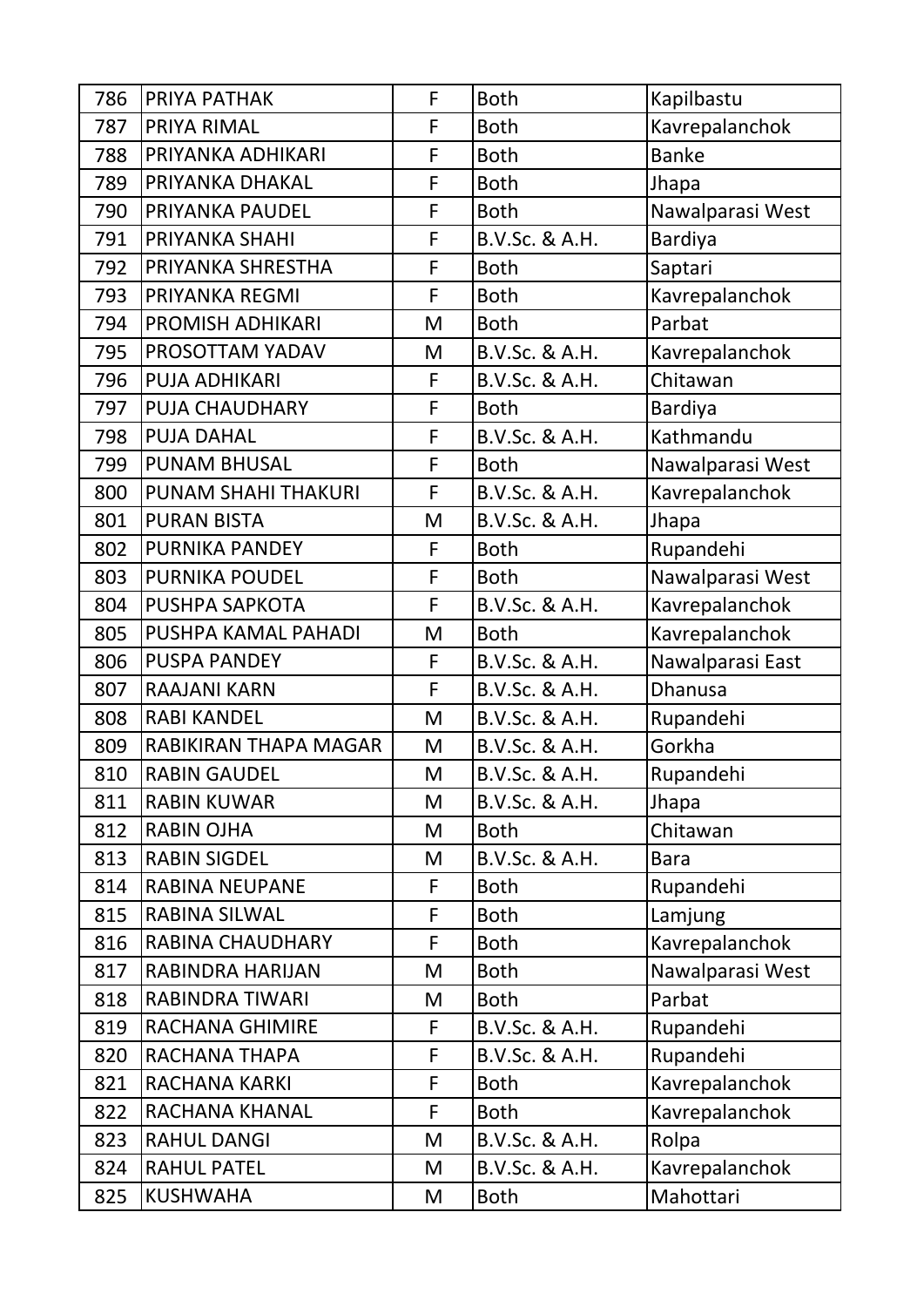| 826 | <b>RAJ MANDAL</b>       | M | <b>Both</b>    | Kavrepalanchok |
|-----|-------------------------|---|----------------|----------------|
| 827 | <b>RAJ DEV YADAV</b>    | M | <b>Both</b>    | Kapilbastu     |
| 828 | RAJ KUMAR BUDHA         | M | B.V.Sc. & A.H. | Jumla          |
| 829 | <b>RAJAN GAIRE</b>      | M | <b>Both</b>    | Surkhet        |
| 830 | <b>RAJAN DANGI</b>      | M | <b>Both</b>    | Kavrepalanchok |
| 831 | <b>RAJANI PANT</b>      | F | <b>Both</b>    | <b>Dailekh</b> |
| 832 | <b>RAJENDRA KAFLE</b>   | M | <b>Both</b>    | Kavrepalanchok |
| 833 | <b>RAJESH SAPKOTA</b>   | M | B.V.Sc. & A.H. | Lamjung        |
| 834 | <b>RAJESH SHAHI</b>     | M | B.V.Sc. & A.H. | Humla          |
| 835 | <b>RAJESH YADAV</b>     | M | <b>Both</b>    | Kavrepalanchok |
| 836 | <b>RAJESH PUN MAGAR</b> | M | <b>Both</b>    | Kavrepalanchok |
| 837 | <b>RAKSHA TANDAN</b>    | F | B.V.Sc. & A.H. | Kapilbastu     |
| 838 | RAKSHYA DHITAL          | F | B.V.Sc. & A.H. | Kavrepalanchok |
| 839 | RAKSHYA TAMANG          | F | <b>Both</b>    | Kavrepalanchok |
| 840 | <b>RAM DANGI</b>        | M | <b>Both</b>    | Dang           |
| 841 | <b>RAM GYAWALI</b>      | M | B.V.Sc. & A.H. | Surkhet        |
| 842 | <b>RAM BINOD YADAV</b>  | M | <b>Both</b>    | Kapilbastu     |
| 843 | RAM CHANDRA ARYAL       | M | <b>Both</b>    | Chitawan       |
| 844 | <b>RAM DULAR YADAV</b>  | M | B.V.Sc. & A.H. | Siraha         |
| 845 | <b>RAM PRASAD DHOBI</b> | M | <b>Both</b>    | <b>Banke</b>   |
| 846 | <b>RAM PUKAR MAHATO</b> | M | B.V.Sc. & A.H. | Mahottari      |
| 847 | <b>RAMAN BUDHATHOKI</b> | M | <b>Both</b>    | Kavrepalanchok |
| 848 | <b>RAMESH CHAUDHARY</b> | M | B.V.Sc. & A.H. | Dang           |
| 849 | RAMESH KUMAR YADAV      | M | <b>Both</b>    | Saptari        |
| 850 | RAMSHARAN ADHIKARI      | M | B.V.Sc. & A.H. | Kavrepalanchok |
| 851 | <b>RANJAN PAUDEL</b>    | M | B.V.Sc. & A.H. | Syangja        |
| 852 | RANJANA MIJAR           | F | B.V.Sc. & A.H. | Nuwakot        |
| 853 | RANJANA RANABHAT        | F | <b>Both</b>    | Chitawan       |
|     | RANJANA CHAUDHARY       |   |                |                |
| 854 | <b>THARU</b>            | F | <b>Both</b>    | Parsa          |
| 855 | RASHMI BHATTARAI        | F | <b>Both</b>    | Jhapa          |
| 856 | <b>RASMI BASNET</b>     | F | <b>Both</b>    | Dolakha        |
| 857 | <b>RASMI DHAMI</b>      | F | B.V.Sc. & A.H. | Baitadi        |
| 858 | <b>RATISH THAPA</b>     | M | B.V.Sc. & A.H. | Chitawan       |
| 859 | <b>RAVI BANJADE</b>     | M | <b>Both</b>    | Kavrepalanchok |
| 860 | <b>RAVI KUMAR SAH</b>   | M | B.V.Sc. & A.H. | Siraha         |
| 861 | <b>REETU POKHREL</b>    | F | B.V.Sc. & A.H. | Kavrepalanchok |
| 862 | <b>REJINA KARKI</b>     | F | <b>Both</b>    | Udayapur       |
| 863 | <b>REJU KHADKA</b>      | F | B.V.Sc. & A.H. | Gorkha         |
| 864 | <b>REKHA KHATRI</b>     | F | B.V.Sc. & A.H. | Kavrepalanchok |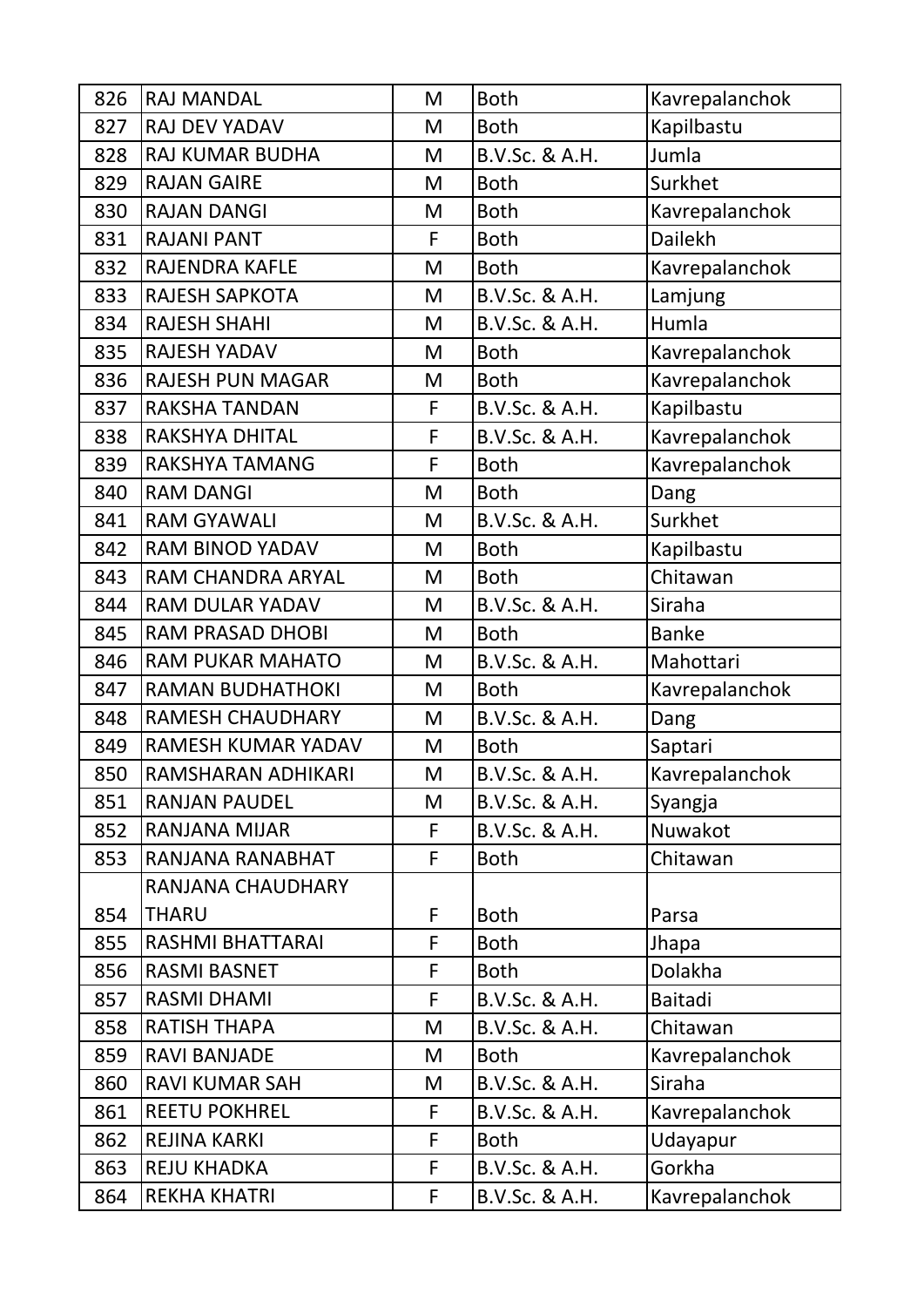| 865 | RENISHA MANANDHAR          | F | B.V.Sc. & A.H. | Kavrepalanchok   |
|-----|----------------------------|---|----------------|------------------|
| 866 | <b>RENU TIMILSINA</b>      | F | <b>Both</b>    | Kavrepalanchok   |
| 867 | RENUKA PEMI MAGAR          | F | <b>Both</b>    | Gulmi            |
| 868 | <b>RESHAM ACHARYA</b>      | M | B.V.Sc. & A.H. | Kavrepalanchok   |
| 869 | <b>RESMI LAMA</b>          | F | <b>Both</b>    | Kavrepalanchok   |
| 870 | RICHA SHRESTHA             | F | B.V.Sc. & A.H. | Makwanpur        |
| 871 | RIGOSHA BASNET             | F | B.V.Sc. & A.H. | Okhaldhunga      |
| 872 | <b>RIMA KUMARI</b>         | F | <b>Both</b>    | Kavrepalanchok   |
| 873 | <b>RINA SAH</b>            | F | <b>Both</b>    | Siraha           |
| 874 | <b>RISHABH KAFLE</b>       | M | B.V.Sc. & A.H. | Jhapa            |
| 875 | <b>RISHI BHANDARI</b>      | M | B.V.Sc. & A.H. | Kavrepalanchok   |
| 876 | <b>RISHI KUMAR YADAV</b>   | M | <b>Both</b>    | Saptari          |
| 877 | <b>RISHI PRAKASH YOGI</b>  | M | B.V.Sc. & A.H. | Kavrepalanchok   |
| 878 | <b>RISHI RAM PANDEY</b>    | M | B.V.Sc. & A.H. | Nawalparasi West |
| 879 | <b>RISHIRAM THAPA</b>      | M | B.V.Sc. & A.H. | Palpa            |
| 880 | <b>RITESH ADHIKARI</b>     | M | <b>Both</b>    | Sindhuli         |
| 881 | <b>RITURAJ JHA</b>         | M | <b>Both</b>    | Kavrepalanchok   |
| 882 | <b>RIYA GHALE</b>          | F | <b>Both</b>    | Chitawan         |
| 883 | <b>RIYA SUNDAS</b>         | F | <b>Both</b>    | Kavrepalanchok   |
| 884 | <b>RIYA THAPA</b>          | F | <b>Both</b>    | Kavrepalanchok   |
| 885 | <b>RIYA ROSHANI POUDEL</b> | F | <b>Both</b>    | <b>Bardiya</b>   |
| 886 | <b>ROHAN DEV KUNWAR</b>    | M | B.V.Sc. & A.H. | Kavrepalanchok   |
| 887 | ROHIT KUMAR MAHATO         | M | <b>Both</b>    | Siraha           |
| 888 | <b>ROHIT KUMAR SAH</b>     | M | <b>Both</b>    | Siraha           |
| 889 | <b>ROHIT RAJ BHATT</b>     | M | B.V.Sc. & A.H. | Kanchanpur       |
| 890 | <b>ROHIT SINGH YADAV</b>   | M | B.V.Sc. & A.H. | <b>Bardiya</b>   |
| 891 | <b>ROJAN GURUNG</b>        | M | <b>Both</b>    | Chitawan         |
| 892 | <b>ROJASH POUDEL</b>       | M | <b>Both</b>    | Chitawan         |
| 893 | <b>ROJINA KAFLE</b>        | F | <b>Both</b>    | Kavrepalanchok   |
| 894 | <b>ROMI RAI</b>            | F | B.V.Sc. & A.H. | Makwanpur        |
| 895 | <b>ROMI KUMARI SAH</b>     | F | B.V.Sc. & A.H. | Rautahat         |
| 896 | <b>RONISA POUDEL</b>       | F | B.V.Sc. & A.H. | Chitawan         |
| 897 | <b>ROSHAN B.K</b>          | M | <b>Both</b>    | Dang             |
| 898 | <b>ROSHAN LAMA</b>         | M | B.V.Sc. & A.H. | Sarlahi          |
| 899 | <b>ROSHAN BABU PANDEY</b>  | M | B.V.Sc. & A.H. | Lamjung          |
| 900 | ROSHIKA K.C.               | F | <b>Both</b>    | Kavrepalanchok   |
| 901 | <b>ROSHNA NEPAL</b>        | F | <b>Both</b>    | Kavrepalanchok   |
| 902 | <b>ROSHNA THAPA</b>        | F | B.V.Sc. & A.H. | Kavrepalanchok   |
| 903 | <b>ROSHNI SHARMA</b>       | F | <b>Both</b>    | Nawalparasi West |
| 904 | ROSINA BARTAULA            | F | <b>Both</b>    | Kavrepalanchok   |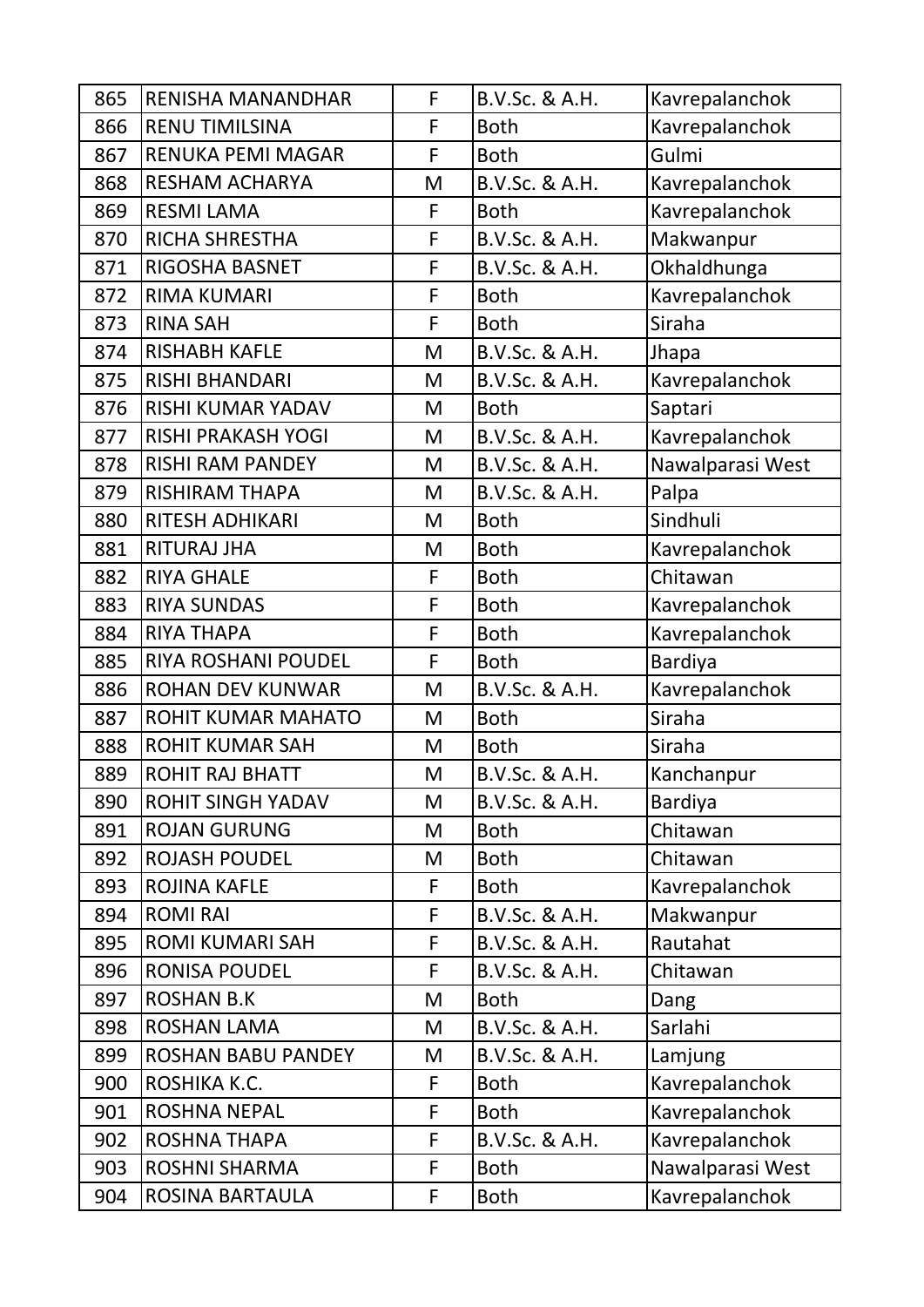| 905 | <b>RUBINA SAH</b>           | F | <b>Both</b>    | Kavrepalanchok   |
|-----|-----------------------------|---|----------------|------------------|
| 906 | <b>RUBISHA KARKI</b>        | F | <b>Both</b>    | Jhapa            |
| 907 | <b>RUDRA BAHADUR OLI</b>    | M | <b>Both</b>    | Dang             |
| 908 | <b>RUKSUNA GURUNG</b>       | F | <b>Both</b>    | Chitawan         |
| 909 | <b>RUPAK KHANAL</b>         | M | <b>Both</b>    | Dang             |
| 910 | <b>RUPESH MAHATO</b>        | M | <b>Both</b>    | Chitawan         |
| 911 | <b>RUPESH PANDEY</b>        | M | <b>Both</b>    | Morang           |
|     | <b>RUPESH KUMAR SINGH</b>   |   |                |                  |
| 912 | <b>KUSHWAHA</b>             | M | <b>Both</b>    | Siraha           |
| 913 | RUPESH KUMAR YADAV          | M | B.V.Sc. & A.H. | Mahottari        |
| 914 | <b>RUSIKA KUNWAR</b>        | F | <b>Both</b>    | Kavrepalanchok   |
| 915 | <b>SABAL REGMI</b>          | M | B.V.Sc. & A.H. | Lamjung          |
| 916 | <b>SABAL RAYAMAJHI</b>      | M | <b>Both</b>    | Kavrepalanchok   |
| 917 | <b>SABINA RAYAMAJHI</b>     | F | <b>Both</b>    | Arghakhanchi     |
| 918 | <b>SABINA SHARMA POUDEL</b> | F | <b>Both</b>    | Chitawan         |
| 919 | <b>SABINA SHRESTHA</b>      | F | <b>Both</b>    | Chitawan         |
| 920 | <b>SABINA SUNDAS</b>        | F | <b>Both</b>    | <b>Bhaktapur</b> |
| 921 | <b>SABINA SAPKOTA</b>       | F | <b>Both</b>    | Kavrepalanchok   |
| 922 | <b>SABITA ACHARYA</b>       | F | <b>Both</b>    | Kavrepalanchok   |
| 923 | <b>SABITRI KANDU</b>        | F | <b>Both</b>    | Rupandehi        |
| 924 | <b>SACHIN POUDEL</b>        | M | <b>Both</b>    | Chitawan         |
| 925 | <b>SACHIN CHAPAGAIN</b>     | M | B.V.Sc. & A.H. | Kavrepalanchok   |
| 926 | <b>SACHIN MISHRA</b>        | M | B.V.Sc. & A.H. | Kavrepalanchok   |
| 927 | <b>SACHINA GHIMIRE</b>      | F | B.V.Sc. & A.H. | Chitawan         |
| 928 | SACHITA SHRESTHA            | F | B.V.Sc. & A.H. | Kavrepalanchok   |
| 929 | SADHANA BHATTARAI           | F | B.V.Sc. & A.H. | Dhanusa          |
| 930 | <b>SADHANA KHANAL</b>       | F | <b>Both</b>    | Palpa            |
| 931 | <b>SADHANA POUDEL</b>       | F | B.V.Sc. & A.H. | Chitawan         |
| 932 | <b>SADHANA YOGI</b>         | F | B.V.Sc. & A.H. | Kavrepalanchok   |
| 933 | SADIKSHA SAPKOTA            | F | B.V.Sc. & A.H. | Chitawan         |
| 934 | SADIKSHYA CHAPAGAIN         | F | <b>Both</b>    | Chitawan         |
| 935 | <b>SADIKSHYA CHHETRI</b>    | F | B.V.Sc. & A.H. | Lamjung          |
| 936 | <b>SADIKSHYA KARKI</b>      | F | <b>Both</b>    | Syangja          |
| 937 | <b>SAFAL DHAKAL</b>         | M | B.V.Sc. & A.H. | Chitawan         |
| 938 | <b>SAGAR BHATTARAI</b>      | M | B.V.Sc. & A.H. | Rupandehi        |
| 939 | <b>SAGAR DHAKAL</b>         | M | B.V.Sc. & A.H. | Gorkha           |
| 940 | <b>SAGAR GHIMIRE</b>        | M | <b>Both</b>    | Tanahu           |
| 941 | SAGAR K.C.                  | M | B.V.Sc. & A.H. | Kaski            |
| 942 | <b>SAGAR NEPALI</b>         | M | B.V.Sc. & A.H. | Palpa            |
| 943 | <b>SAGAR PANDEY</b>         | F | <b>Both</b>    | Nawalparasi East |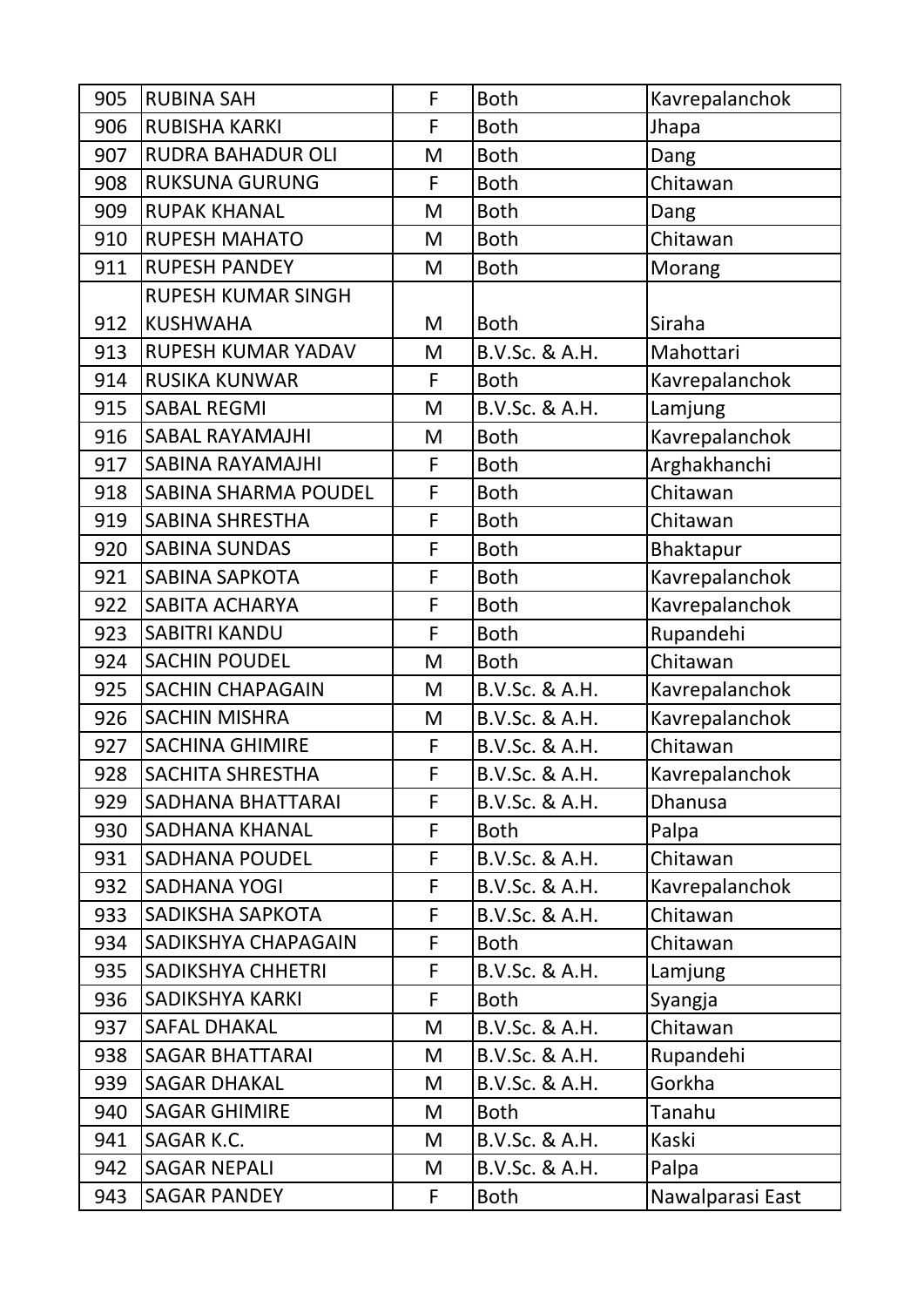| 944 | <b>SAGAR SAH</b>             | M | B.V.Sc. & A.H. | Saptari          |
|-----|------------------------------|---|----------------|------------------|
| 945 | <b>SAGAR BHANDARI</b>        | M | <b>Both</b>    | Kavrepalanchok   |
| 946 | <b>SAGAR RAWAT</b>           | M | B.V.Sc. & A.H. | Kavrepalanchok   |
| 947 | <b>SAGAR SHRESTHA</b>        | M | <b>Both</b>    | Kavrepalanchok   |
| 948 | <b>SAHIL SHAH</b>            | M | B.V.Sc. & A.H. | Saptari          |
| 949 | <b>SAHIL MANDEL</b>          | M | <b>Both</b>    | Kavrepalanchok   |
| 950 | <b>SAJAN THAPA</b>           | M | B.V.Sc. & A.H. | Kavrepalanchok   |
| 951 | <b>SAJANA GURUNG</b>         | F | B.V.Sc. & A.H. | Lamjung          |
| 952 | SAJINA SHARMA                | F | <b>Both</b>    | Kavrepalanchok   |
| 953 | <b>SAKSHAM PAUDEL</b>        | M | B.V.Sc. & A.H. | Rupandehi        |
| 954 | <b>SAKSHAM KAFLE</b>         | M | <b>Both</b>    | Kavrepalanchok   |
| 955 | <b>SALINA BUDHA</b>          | F | <b>Both</b>    | Jajarkot         |
| 956 | <b>SALINA POUDEL</b>         | F | <b>Both</b>    | Nawalparasi East |
| 957 | <b>SALINA G.C</b>            | F | B.V.Sc. & A.H. | Kavrepalanchok   |
| 958 | <b>SALOK CHAUDHARY THARU</b> | M | B.V.Sc. & A.H. | <b>Bara</b>      |
| 959 | <b>SALON TAMANG</b>          | M | <b>Both</b>    | Chitawan         |
| 960 | <b>SAMARPAN POUDEL</b>       | M | <b>Both</b>    | Chitawan         |
| 961 | <b>SAMARPAN TIWARI</b>       | M | <b>Both</b>    | Lamjung          |
| 962 | <b>SAMEER KHATRI</b>         | M | <b>Both</b>    | Kavrepalanchok   |
| 963 | <b>SAMIKA RANABHAT</b>       | F | B.V.Sc. & A.H. | Chitawan         |
| 964 | <b>SAMIKSHA BHUSAL</b>       | F | <b>Both</b>    | Arghakhanchi     |
| 965 | <b>SAMIKSHA DHAKAL</b>       | F | <b>Both</b>    | Kavrepalanchok   |
| 966 | SAMIKSHA SAPKOTA             | F | <b>Both</b>    | Kavrepalanchok   |
| 967 | <b>SAMIKSHA SYANGDAN</b>     | F | <b>Both</b>    | Kavrepalanchok   |
| 968 | SAMIKSHYA BUDHATHOKI         | F | <b>Both</b>    | Nawalparasi West |
| 969 | <b>SAMIKSHYA GAUTAM</b>      | F | B.V.Sc. & A.H. | Chitawan         |
| 970 | <b>SAMIKSHYA GHIMIRE</b>     | F | B.V.Sc. & A.H. | Arghakhanchi     |
| 971 | <b>SAMIKSHYA KOIRALA</b>     | F | <b>Both</b>    | Nawalparasi West |
| 972 | <b>SAMIKSHYA LEKHAK</b>      | F | B.V.Sc. & A.H. | Kailali          |
| 973 | <b>SAMIKSHYA PAUDEL</b>      | F | <b>Both</b>    | Kavrepalanchok   |
| 974 | <b>SAMIKSHYA PAUDYAL</b>     | F | <b>Both</b>    | Kavrepalanchok   |
| 975 | <b>SAMIKSHYA POUDEL</b>      | F | <b>Both</b>    | Kavrepalanchok   |
| 976 | <b>SAMIR CHHETRI</b>         | M | B.V.Sc. & A.H. | Chitawan         |
| 977 | <b>SAMIR NEPAL</b>           | M | <b>Both</b>    | Nuwakot          |
| 978 | <b>SAMIRA PARIYAR</b>        | F | B.V.Sc. & A.H. | <b>Bajura</b>    |
| 979 | <b>SAMIT SINJALI MAGAR</b>   | M | B.V.Sc. & A.H. | Kavrepalanchok   |
| 980 | <b>MAGAR</b>                 | F | B.V.Sc. & A.H. | Dang             |
| 981 | <b>THARU</b>                 | F | <b>Both</b>    | Parsa            |
| 982 | SAMJHANA RANA MAGAR          | F | B.V.Sc. & A.H. | Palpa            |
| 983 | SAMPADA SHARMA               | F | <b>Both</b>    | Chitawan         |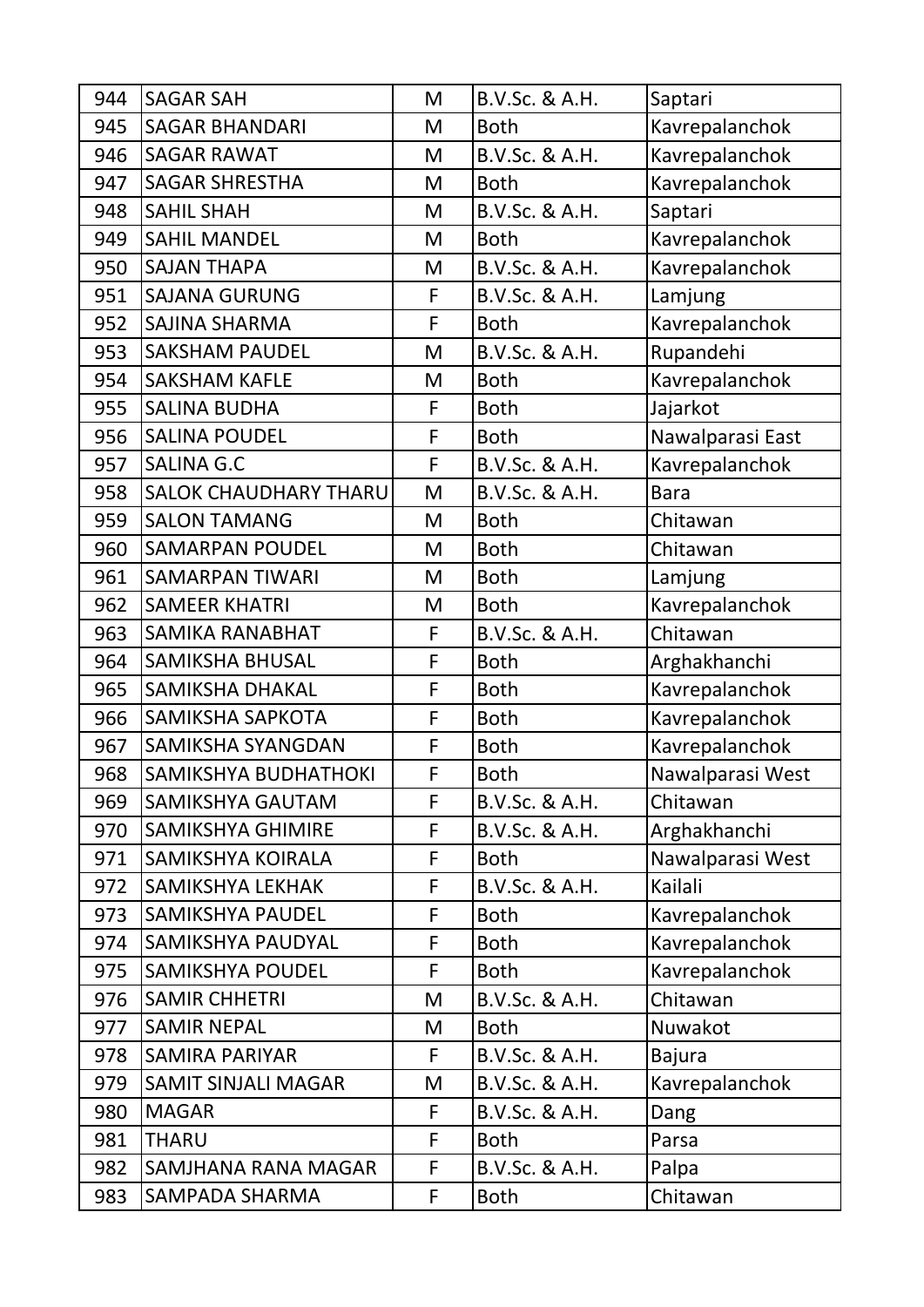| 984  | <b>SAMPANNA ARYAL</b>    | M | <b>Both</b>    | Nuwakot          |
|------|--------------------------|---|----------------|------------------|
| 985  | <b>SAMRAT GHIMIRE</b>    | M | B.V.Sc. & A.H. | Kavrepalanchok   |
| 986  | <b>SAMUNDRA PANDEY</b>   | M | <b>Both</b>    | Nawalparasi East |
| 987  | <b>SAMYOG ARYAL</b>      | M | <b>Both</b>    | Kavrepalanchok   |
| 988  | <b>SANAT UPADHAYA</b>    | M | B.V.Sc. & A.H. | <b>Dailekh</b>   |
| 989  | <b>SANDESH ADHIKARI</b>  | M | <b>Both</b>    | Rupandehi        |
| 990  | <b>SANDESH KHATIWADA</b> | M | B.V.Sc. & A.H. | Makwanpur        |
| 991  | <b>SANDESH SUBEDI</b>    | M | B.V.Sc. & A.H. | Syangja          |
| 992  | <b>SANDHYA POKHAREL</b>  | F | B.V.Sc. & A.H. | Palpa            |
| 993  | SANDHYA K.C.             | F | <b>Both</b>    | Kavrepalanchok   |
| 994  | <b>SANDHYA PANTHA</b>    | F | <b>Both</b>    | Kavrepalanchok   |
| 995  | <b>SANDHYA ROY</b>       | F | <b>Both</b>    | Kavrepalanchok   |
| 996  | <b>SANDIP DHAKAL</b>     | M | <b>Both</b>    | Chitawan         |
| 997  | <b>SANDIP KANDEL</b>     | M | <b>Both</b>    | Chitawan         |
| 998  | <b>SANDIP KHATI</b>      | M | B.V.Sc. & A.H. | Tanahu           |
| 999  | <b>SANDIP RAUT</b>       | M | B.V.Sc. & A.H. | Mahottari        |
| 1000 | <b>SANDIP MISHRA</b>     | M | <b>Both</b>    | Kavrepalanchok   |
|      | 1001 SANDIP PAUDEL       | M | B.V.Sc. & A.H. | Kavrepalanchok   |
|      | 1002 SANDIPA THAPA       | F | B.V.Sc. & A.H. | Gorkha           |
|      | 1003 SANGAM G.C.         | M | <b>Both</b>    | Nawalparasi East |
|      | 1004 SANGITA BASHYAL     | F | <b>Both</b>    | Parbat           |
|      | 1005 SANGITA BUDHA       | F | <b>Both</b>    | Jumla            |
|      | 1006   SANGITA GIRI      | F | <b>Both</b>    | Gorkha           |
|      | 1007 SANGITA SIRMAL      | F | <b>Both</b>    | Kavrepalanchok   |
|      | 1008 SANISHA JOSHI       | F | B.V.Sc. & A.H. | Chitawan         |
|      | 1009 SANJANA THAPA       | F | B.V.Sc. & A.H. | Kavrepalanchok   |
|      | 1010 SANJOG POKHREL      | M | <b>Both</b>    | Kapilbastu       |
|      | <b>SANJOGTA SHARMA</b>   |   |                |                  |
|      | 1011   BHANDARI          | F | <b>Both</b>    | Kavrepalanchok   |
|      | 1012 SANJU GYAWALI       | F | <b>Both</b>    | Chitawan         |
|      | 1013 SANO KANCHHA TAMANG | M | <b>Both</b>    | Kavrepalanchok   |
|      | 1014 SANOJ KUMAR GUPTA   | M | B.V.Sc. & A.H. | Kapilbastu       |
|      | 1015   SANSKRITI BHATTA  | F | B.V.Sc. & A.H. | Kailali          |
|      | 1016 CHAUDHARY           | M | B.V.Sc. & A.H. | Kavrepalanchok   |
|      | 1017 SANTOSH BHANDARI    | M | <b>Both</b>    | Jumla            |
|      | 1018 SANTOSH KHANAL      | M | <b>Both</b>    | Rupandehi        |
|      | 1019 SANTOSH PANTHA      | M | B.V.Sc. & A.H. | Gulmi            |
|      |                          |   | B.V.Sc. & A.H. |                  |
|      | 1020 SANTOSH SAPKOTA     | M |                | <b>Baglung</b>   |
|      | 1021   SANTOSH SINGH     | M | B.V.Sc. & A.H. | <b>Bajhang</b>   |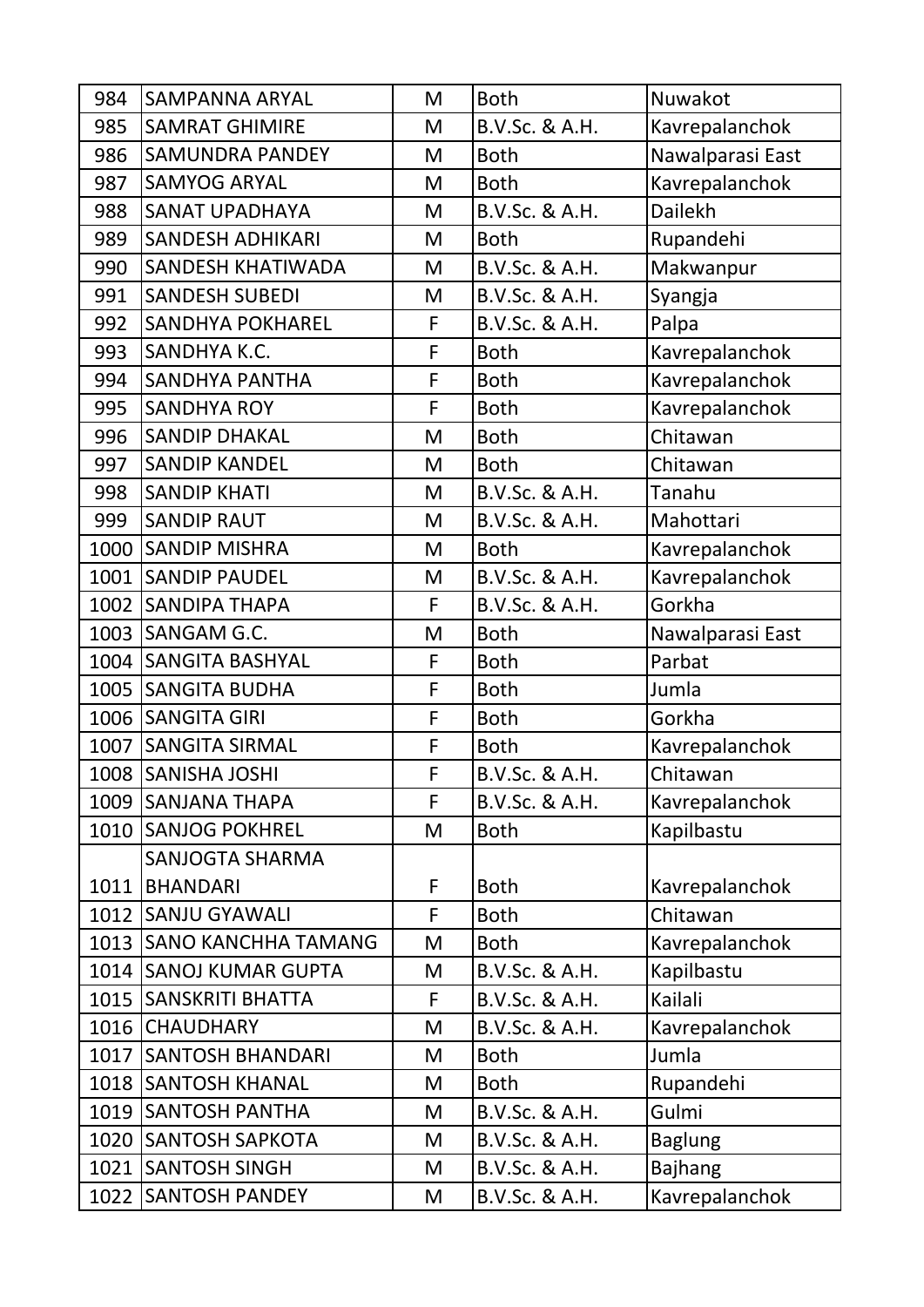| 1023 SANTOSH KUMAR SAH   | M | B.V.Sc. & A.H. | Kavrepalanchok   |
|--------------------------|---|----------------|------------------|
| 1024 SANTOSHI KUNWAR     | F | B.V.Sc. & A.H. | Tanahu           |
| 1025 SAPANA GIRI         | F | <b>Both</b>    | Salyan           |
| 1026 SAPANA SUBARNAKAR   | F | B.V.Sc. & A.H. | Jumla            |
| 1027 SAPANA BASHYAL      | F | <b>Both</b>    | Kavrepalanchok   |
| 1028 SAPANA GAUTAM       | F | B.V.Sc. & A.H. | Kavrepalanchok   |
| 1029 SAPANA MAHARA       | F | <b>Both</b>    | Kavrepalanchok   |
| 1030 SAPHAL PANTHI       | M | B.V.Sc. & A.H. | Arghakhanchi     |
| 1031 SARALA HENGAJU      | F | B.V.Sc. & A.H. | <b>Bhaktapur</b> |
| 1032 SARASWATI GAUTAM    | F | <b>Both</b>    | Nawalparasi West |
| 1033 SARASWOTI SHRESTHA  | F | <b>Both</b>    | Tanahu           |
| 1034 SARBINDA PANDEY     | F | B.V.Sc. & A.H. | Chitawan         |
| 1035 SARINA ARYAL        | F | <b>Both</b>    | Chitawan         |
| 1036 SARITA KUMARI THARU | F | <b>Both</b>    | Kavrepalanchok   |
| 1037 SARJINA DHAKAL      | F | <b>Both</b>    | Gulmi            |
| 1038   SARMILA BHANDARI  | F | B.V.Sc. & A.H. | Kavrepalanchok   |
| 1039 SAROJ KC            | M | <b>Both</b>    | Pyuthan          |
| 1040 SAROJ KHADKA        | M | B.V.Sc. & A.H. | Dang             |
| 1041 SAROJ POKHREL       | M | B.V.Sc. & A.H. | Kaski            |
| 1042 SAROJ POKHREL       | M | <b>Both</b>    | Dang             |
| 1043 SAROJ BHUSAL        | M | <b>Both</b>    | Kavrepalanchok   |
| 1044 SAROJ NEPAL         | M | <b>Both</b>    | Kavrepalanchok   |
| 1045 SAROJ BABU SHRESTHA | M | <b>Both</b>    | Kavrepalanchok   |
| 1046 SAROJ KUMAR MAHATO  | M | <b>Both</b>    | Kavrepalanchok   |
| 1047 SARSWOTI GAIRE      | F | B.V.Sc. & A.H. | Lamjung          |
| 1048 SARTHAK GAUTAM      | M | B.V.Sc. & A.H. | Kavrepalanchok   |
| 1049 SARU SHARMA         | F | B.V.Sc. & A.H. | Syangja          |
| 1050 SATISH PANDAY       | M | B.V.Sc. & A.H. | Dang             |
| 1051 SATYA LAL BUDHA     | M | <b>Both</b>    | Kavrepalanchok   |
| 1052 SATYAM KARN         | M | B.V.Sc. & A.H. | Saptari          |
| 1053 SATYAM SINGH        | M | B.V.Sc. & A.H. | Saptari          |
| 1054 SATYAM YADAV        | M | B.V.Sc. & A.H. | Mahottari        |
| 1055   SAUGAL SHRSETHA   | M | <b>Both</b>    | Tanahu           |
| 1056 SAUGAT DAHAL        | M | B.V.Sc. & A.H. | Kavrepalanchok   |
| 1057 SAUGAT PANTHA       | M | B.V.Sc. & A.H. | Tanahu           |
| 1058 SAUGAT BHANDARI     | M | B.V.Sc. & A.H. | Kavrepalanchok   |
| 1059   SAUGAT BHATTARAI  | M | <b>Both</b>    | Kavrepalanchok   |
| 1060 SAUGAT BHUSAL       | M | B.V.Sc. & A.H. | Kavrepalanchok   |
| 1061   SEJAL CHAUDHARY   | F | <b>Both</b>    | Kavrepalanchok   |
| 1062 SEJAL MALLIK        | F | <b>Both</b>    | Kavrepalanchok   |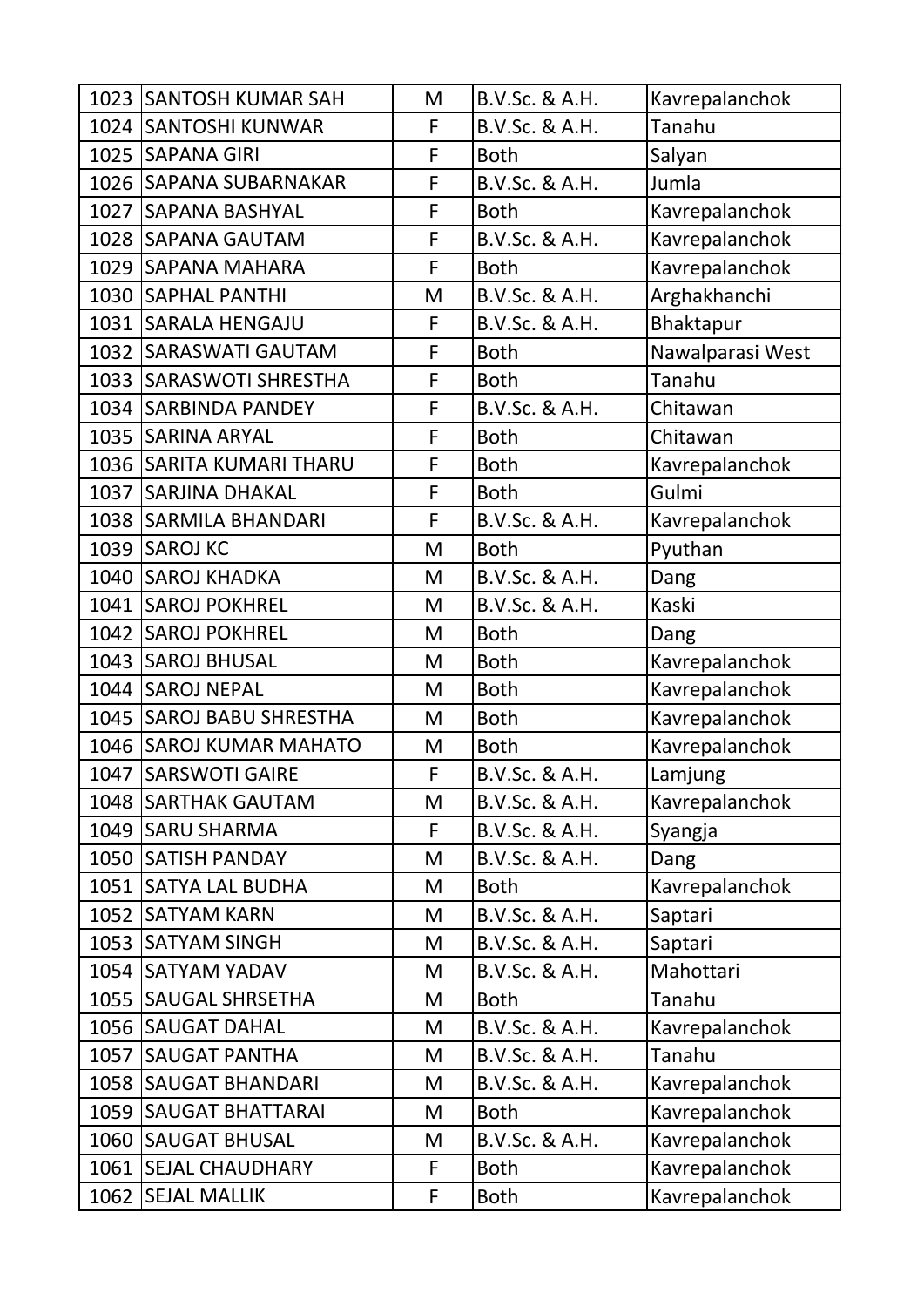| 1063 SHADHANA BHATTA       | F           | B.V.Sc. & A.H. | Kanchanpur       |
|----------------------------|-------------|----------------|------------------|
| 1064 SHAHIL DHAKAL         | M           | <b>Both</b>    | Kavrepalanchok   |
| 1065 SHAILAJA RIJAL        | F           | <b>Both</b>    | Kavrepalanchok   |
| 1066 SHAILENDRA NEUPANE    | M           | <b>Both</b>    | Kalikot          |
| 1067 SHAILESH PRASAD BARAI | M           | B.V.Sc. & A.H. | Kapilbastu       |
| 1068 SHAKSHI BARBARIYA     | F           | <b>Both</b>    | Parsa            |
| 1069 SHAMA PUN             | F           | <b>Both</b>    | Rupandehi        |
| 1070 SHANKAR DHAKAL        | M           | <b>Both</b>    | Chitawan         |
| 1071 SHANTI PANDEY         | F           | B.V.Sc. & A.H. | Nawalparasi East |
| <b>SHARADA KUMARI</b>      |             |                |                  |
| 1072 CHAUDHARY             | F           | B.V.Sc. & A.H. | Kailali          |
| 1073 SHARMILA MAGAR        | F           | <b>Both</b>    | Kavrepalanchok   |
| 1074 SHARMILA SUBEDI       | F           | B.V.Sc. & A.H. | Kavrepalanchok   |
| 1075 SHASWAT KARAKHETI     | M           | B.V.Sc. & A.H. | Gorkha           |
| 1076 SHIKHA GURUNG         | F           | B.V.Sc. & A.H. | Chitawan         |
| 1077 SHIKHA GURUNG         | F           | B.V.Sc. & A.H. | Kavrepalanchok   |
| 1078 SHILPA SHRESTHA       | F           | <b>Both</b>    | Jhapa            |
| 1079 SHIRISH THAKUR        | M           | <b>Both</b>    | Mahottari        |
| 1080 SHIRISHA SAPKOTA      | F           | B.V.Sc. & A.H. | Chitawan         |
| 1081 SHISHIR ACHARYA       | M           | <b>Both</b>    | Arghakhanchi     |
| 1082 SHISHIR PANT          | M           | <b>Both</b>    | Palpa            |
| 1083 SHISHIR DHAKAL        | M           | <b>Both</b>    | Kavrepalanchok   |
| 1084 SHITAL RAJ SHARMA     | M           | B.V.Sc. & A.H. | Parbat           |
| 1085 CHAUDHARY             | M           | <b>Both</b>    | Kavrepalanchok   |
| 1086 SHIVA BHUSAL          | M           | <b>Both</b>    | Nawalparasi East |
| 1087 SHIVA POUDEL          | M           | <b>Both</b>    | Kavrepalanchok   |
| 1088 SHIVA PRASAD KAFLE    | M           | <b>Both</b>    | Nawalparasi East |
| 1089 SHIVAM KUMAR SINGH    | M           | <b>Both</b>    | Mahottari        |
| 1090 SHIVENDRA YADAV       | M           | B.V.Sc. & A.H. | Saptari          |
| 1091 SHIWANI BHUJEL        | F           | <b>Both</b>    | Kavrepalanchok   |
| 1092 SHIWANI SINGH         | $\mathsf F$ | B.V.Sc. & A.H. | Kavrepalanchok   |
| 1093 SHOVA ADHIKARI        | F           | B.V.Sc. & A.H. | Parbat           |
| 1094 SHRADA NEUPANE        | F           | B.V.Sc. & A.H. | Lamjung          |
| 1095 SHRADDHA ADHIKARI     | F           | B.V.Sc. & A.H. | Palpa            |
| 1096 SHRADDHA ARYAL        | F           | B.V.Sc. & A.H. | Chitawan         |
| 1097 SHRADDHA BHUSAL       | F           | <b>Both</b>    | Nawalparasi West |
| 1098 SHRAWAN LAMICHHANE    | M           | <b>Both</b>    | Chitawan         |
| 1099   MANDAL              | M           | <b>Both</b>    | Kavrepalanchok   |
| 1100 SHREE KRISHNA GIRI    | M           | <b>Both</b>    | <b>Bardiya</b>   |
| 1101 SHREYA ACHARYA        | F           | B.V.Sc. & A.H. | Dang             |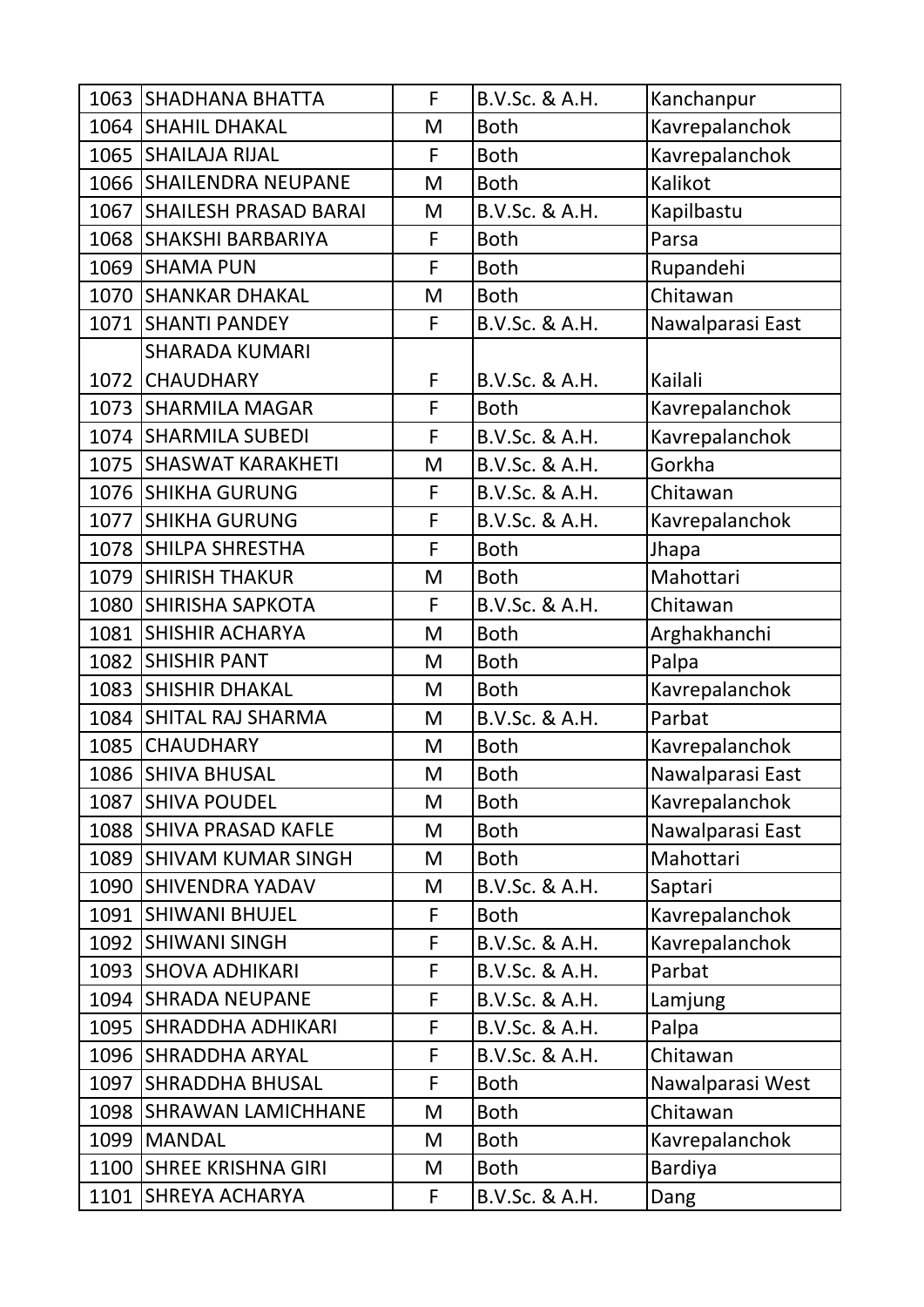| 1102 SHREYA KAUCHA        | F           | B.V.Sc. & A.H. | <b>Baglung</b>   |
|---------------------------|-------------|----------------|------------------|
| 1103 SHREYA POUDEL SHARMA | F           | <b>Both</b>    | <b>Banke</b>     |
| 1104 SHRIJANA THAPA       | F           | <b>Both</b>    | Palpa            |
| 1105 SHRIJANA BHANDARI    | F           | <b>Both</b>    | Kavrepalanchok   |
| 1106 SHRISTI BHANDARI     | F           | <b>Both</b>    | Nawalparasi West |
| 1107 SHRISTI CHILUWAL     | F           | <b>Both</b>    | Lamjung          |
| 1108 SHRISTY ADHIKARI     | F           | <b>Both</b>    | Kapilbastu       |
| 1109 SHRITI JHA           | F           | <b>Both</b>    | Kavrepalanchok   |
| 1110 SHUBHAM BHUSAL       | M           | <b>Both</b>    | Rupandehi        |
| 1111 SHUBHAM GUPTA        | M           | B.V.Sc. & A.H. | <b>Banke</b>     |
| 1112 SHUSANTA ADHIKARI    | M           | B.V.Sc. & A.H. | Kaski            |
| 1113 SHWETA BANIYA        | F           | B.V.Sc. & A.H. | Sindhuli         |
| 1114 SHWETA DHAKAL        | F           | B.V.Sc. & A.H. | Chitawan         |
| 1115 SIBENDRA SAH         | M           | B.V.Sc. & A.H. | Kavrepalanchok   |
| 1116 SIDDHARTHA POUDEL    | M           | <b>Both</b>    | Kavrepalanchok   |
| 1117 SIDDHARTHA SWARNAKAR | M           | B.V.Sc. & A.H. | Kavrepalanchok   |
| 1118 SIJAN GHIMIRE        | M           | B.V.Sc. & A.H. | Chitawan         |
| 1119 SILPA BISHOWKARMA    | F           | <b>Both</b>    | Palpa            |
| 1120 SIMANA PANTA         | F           | B.V.Sc. & A.H. | Chitawan         |
| 1121 SIMRAN POUDEL        | F           | B.V.Sc. & A.H. | Morang           |
| 1122 SIR KUMARI PUN MAGAR | F           | B.V.Sc. & A.H. | Dang             |
| 1123 SIRISH BHANDARI      | M           | <b>Both</b>    | Kavrepalanchok   |
| 1124 SIRJANA PAUDEL       | F           | B.V.Sc. & A.H. | Rupandehi        |
| 1125 SISAM BHANDARI       | F           | <b>Both</b>    | Rupandehi        |
| 1126 SISHAM ADHIKARI      | F           | B.V.Sc. & A.H. | Kavrepalanchok   |
| 1127 SITAL BARAL          | F           | <b>Both</b>    | Chitawan         |
| 1128 SITARAM GIRI         | M           | B.V.Sc. & A.H. | Chitawan         |
| 1129 SITASHMA LAMSAL      | F           | B.V.Sc. & A.H. | Chitawan         |
| 1130 SMREETI PAUDEL       | F           | B.V.Sc. & A.H. | Kavrepalanchok   |
| 1131 SMRITI ADHIKARI      | F           | <b>Both</b>    | Nawalparasi East |
| 1132 SMRITI DHAKAL        | $\mathsf F$ | <b>Both</b>    | Syangja          |
| 1133 SMRITI KHATIWADA     | F           | B.V.Sc. & A.H. | Chitawan         |
| 1134   SMRITI SHARMA      | F           | <b>Both</b>    | Dang             |
| 1135 SMRITI ADHIKARI      | F           | <b>Both</b>    | Kavrepalanchok   |
| 1136 SMRITI POUDEL        | F           | <b>Both</b>    | Kavrepalanchok   |
| 1137 SNEHA SHRESTHA       | F           | B.V.Sc. & A.H. | Tanahu           |
| 1138 SOFIYA GURUNG        | F           | <b>Both</b>    | Lamjung          |
| 1139 SOM KUMAR K.C.       | M           | B.V.Sc. & A.H. | Udayapur         |
|                           |             |                |                  |
| 1140 SOMIYA KANDEL        | F           | <b>Both</b>    | Kavrepalanchok   |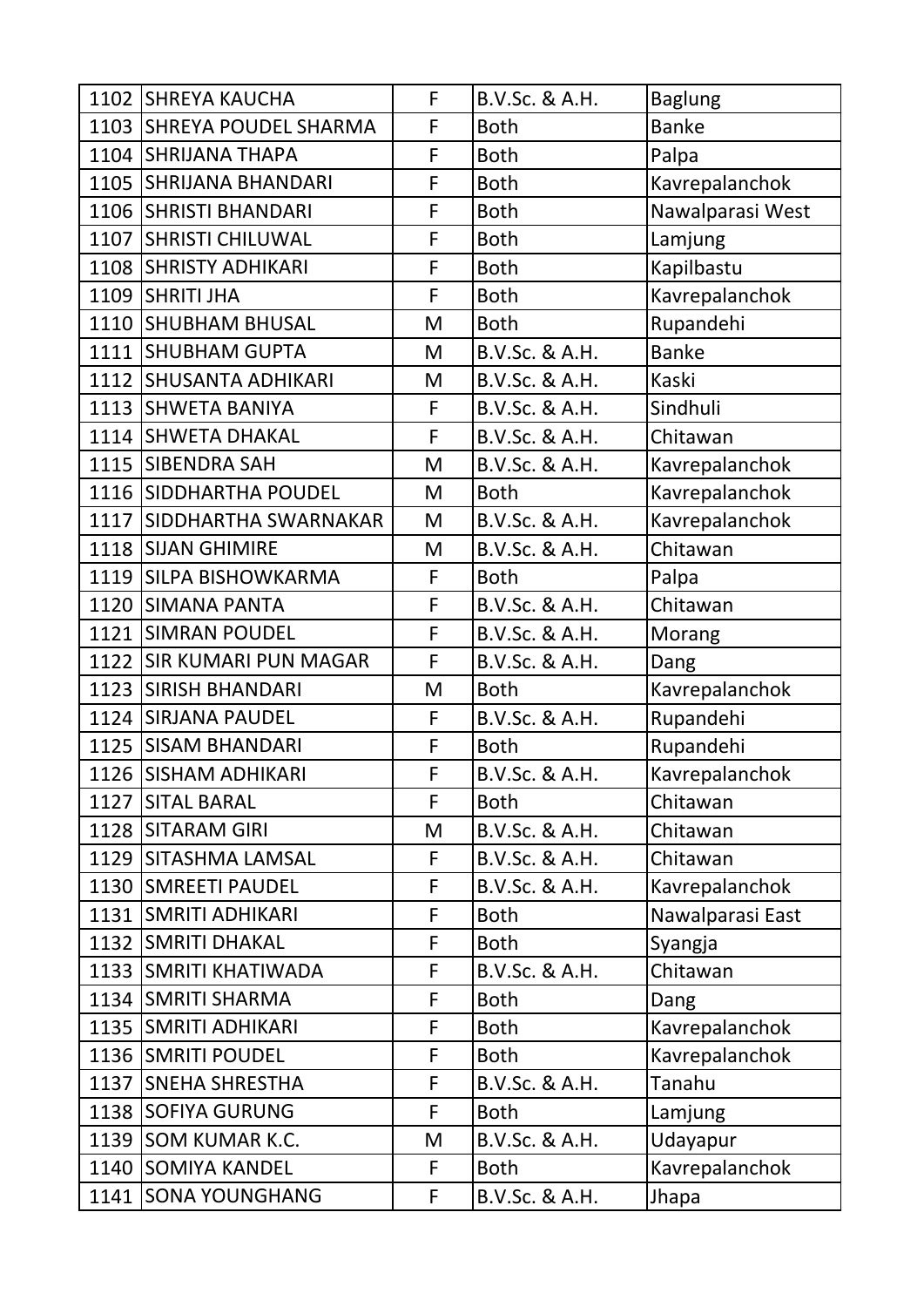|      | 1142 SONALI KARN            | F | B.V.Sc. & A.H. | Kavrepalanchok   |
|------|-----------------------------|---|----------------|------------------|
|      | 1143 SONI RANA MAGAR        | F | <b>Both</b>    | Rupandehi        |
|      | 1144 SONIKA PANT            | F | <b>Both</b>    | Kavrepalanchok   |
|      | 1145 SONISHA GAUTAM         | F | <b>Both</b>    | Chitawan         |
|      | 1146 SONIYA SAPKOTA         | F | <b>Both</b>    | Kavrepalanchok   |
|      | 1147 SONU SAPKOTA           | F | <b>Both</b>    | Kavrepalanchok   |
|      | 1148 SONU KUMAR NEPALI      | M | <b>Both</b>    | Kavrepalanchok   |
|      | 1149 SOPHIYA KHAREL         | F | <b>Both</b>    | Chitawan         |
|      | 1150 SRIJAN THAPA           | M | B.V.Sc. & A.H. | Morang           |
|      | 1151 SRIJANA ADHIKARI       | F | <b>Both</b>    | Jhapa            |
|      | 1152 SRIJANA BHANDARI       | F | <b>Both</b>    | Nuwakot          |
|      | 1153 SRIJANA SUBEDI         | F | B.V.Sc. & A.H. | Nawalparasi East |
|      | 1154 SRIJANA SHRESTHA       | F | B.V.Sc. & A.H. | Kavrepalanchok   |
|      | 1155 SRIJIT REGMI           | M | B.V.Sc. & A.H. | Nawalparasi West |
|      | 1156 SRISHTI KHATRI CHHETRI | F | <b>Both</b>    | Nawalparasi East |
|      | 1157 SRISHTI SAPKOTA        | F | <b>Both</b>    | Kavrepalanchok   |
|      | 1158 SUBASH CHALISE         | M | B.V.Sc. & A.H. | Chitawan         |
|      | 1159 SUBASH KHADKA          | M | B.V.Sc. & A.H. | Dhanusa          |
|      | 1160 SUBASH SUBEDI          | M | B.V.Sc. & A.H. | Kaski            |
|      | 1161 SUBASH THARU           | M | <b>Both</b>    | <b>Bardiya</b>   |
| 1162 | <b>SUBASH TIMSINA</b>       | M | <b>Both</b>    | Kavrepalanchok   |
|      | 1163 SUBASH WAGLE           | M | <b>Both</b>    | Kavrepalanchok   |
|      | 1164 SUBIDHA POKHREL        | F | B.V.Sc. & A.H. | Rupandehi        |
|      | 1165 SUBIGYA SAPKOTA        | M | <b>Both</b>    | Kavrepalanchok   |
|      | 1166 SUBINA MISHRA          | F | <b>Both</b>    | Chitawan         |
|      | 1167 SUBODH KHATRI          | M | B.V.Sc. & A.H. | <b>Banke</b>     |
|      | 1168   SUBODH TIWARI        | M | <b>Both</b>    | Gorkha           |
|      | 1169 SUBODH YADAV           | M | <b>Both</b>    | Kavrepalanchok   |
|      | 1170 SUCHANA THAPA          | F | B.V.Sc. & A.H. | Tanahu           |
|      | 1171 SUCHITA PANTHI         | F | B.V.Sc. & A.H. | Dang             |
|      | 1172 SUDARSHAN TAMANG       | M | B.V.Sc. & A.H. | <b>Dhading</b>   |
|      | 1173 SUDESH DHAKAL          | M | <b>Both</b>    | Chitawan         |
|      | 1174   SUDESH RAJ BANJARA   | M | <b>Both</b>    | Kavrepalanchok   |
|      | 1175 SUDHA BARAKOTI         | F | B.V.Sc. & A.H. | Chitawan         |
|      | 1176 SUDHA ADHIKARI         | F | <b>Both</b>    | Kavrepalanchok   |
|      | 1177 SUDHA GAUTAM           | F | <b>Both</b>    | Kavrepalanchok   |
|      | 1178 SUDHA PAUDEL           | F | <b>Both</b>    | Kavrepalanchok   |
|      | 1179 SUDIP BASNET           | M | B.V.Sc. & A.H. | Jhapa            |
|      | 1180 SUDIP DHUNGANA         | M | <b>Both</b>    | Tanahu           |
|      | 1181 SUDIP KHANAL           | M | <b>Both</b>    | Nawalparasi East |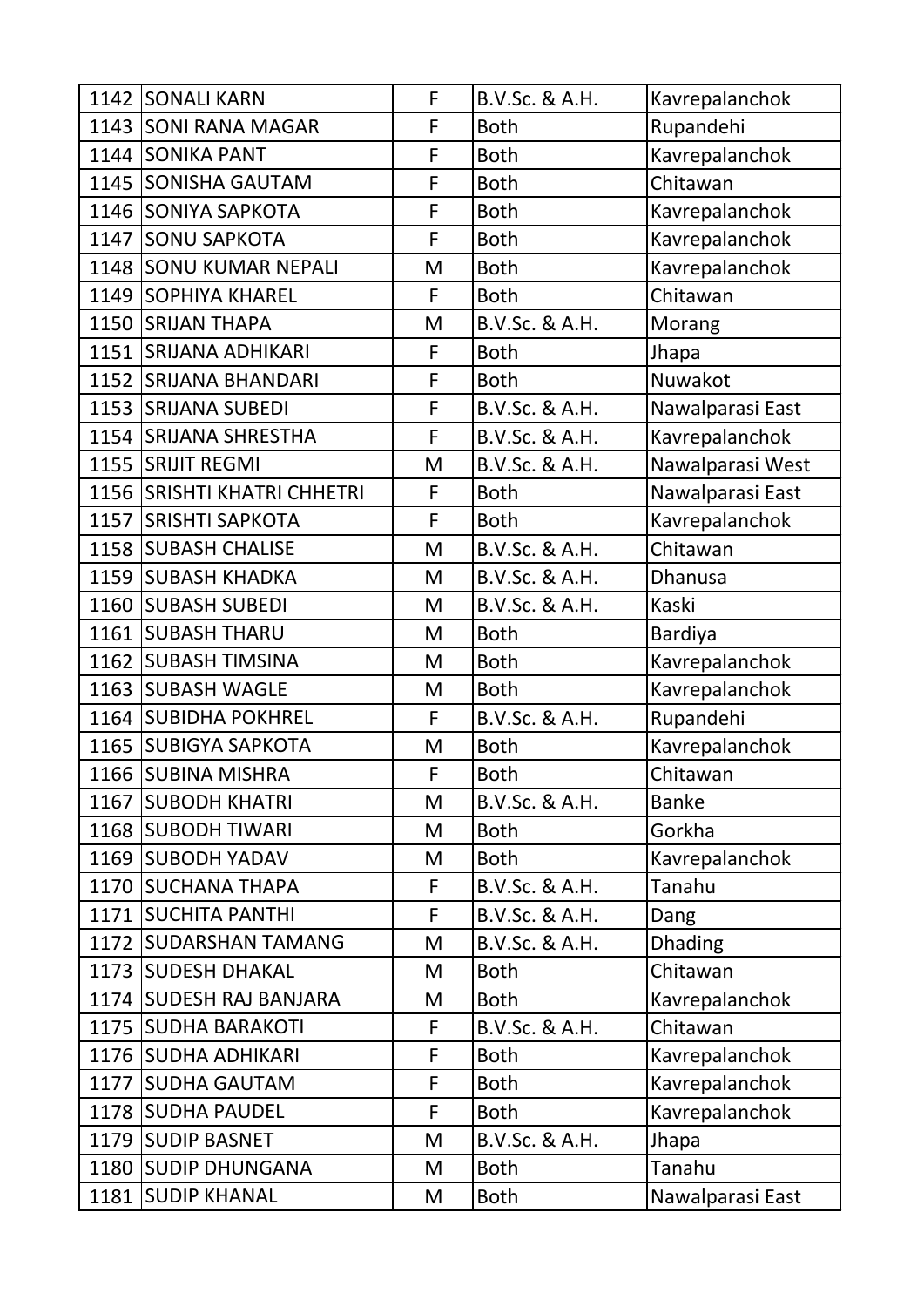| 1182 SUDIP MAHATARA      | M | B.V.Sc. & A.H. | Pyuthan          |
|--------------------------|---|----------------|------------------|
| 1183 SUDIP SHARMA        | M | <b>Both</b>    | <b>Baglung</b>   |
| 1184 SUDIP SHRESTHA      | M | B.V.Sc. & A.H. | Chitawan         |
| 1185 SUDIP ADHIKARI      | M | B.V.Sc. & A.H. | Kavrepalanchok   |
| 1186 SUDIP B.K.          | M | B.V.Sc. & A.H. | Kavrepalanchok   |
| 1187 SUDIP BHUSAL        | M | <b>Both</b>    | Kavrepalanchok   |
| 1188 SUDIP SUBEDI        | M | B.V.Sc. & A.H. | Kavrepalanchok   |
| 1189 SUDIPTA SAPKOTA     | M | <b>Both</b>    | Kaski            |
| 1190 SUJAL KANDEL        | M | B.V.Sc. & A.H. | Kavrepalanchok   |
| 1191 SUJAN KHAMCHA MAGAR | M | B.V.Sc. & A.H. | Nawalparasi East |
| 1192 SUJAN CHAUDHARY     | M | <b>Both</b>    | Kavrepalanchok   |
| 1193 SUJAN GURUNG        | M | <b>Both</b>    | Kavrepalanchok   |
| 1194 SUJATA PARAJULI     | F | <b>Both</b>    | Kavrepalanchok   |
| 1195 SUJATA YADAV        | F | <b>Both</b>    | Kavrepalanchok   |
| 1196 SUJINA SHAKYA       | F | <b>Both</b>    | Kathmandu        |
| 1197 SUJIT SHRESTHA      | M | B.V.Sc. & A.H. | Tanahu           |
| 1198 SUJIT BIRAJI YADAV  | M | B.V.Sc. & A.H. | <b>Dhanusa</b>   |
| 1199 SUJITA ADHIKARI     | F | B.V.Sc. & A.H. | Lamjung          |
| 1200 SUKRITI BHANDARI    | F | B.V.Sc. & A.H. | Rupandehi        |
| 1201 SULAV BANSTOLA      | M | <b>Both</b>    | Kaski            |
| 1202 SULAV GYAWALI       | M | B.V.Sc. & A.H. | Rupandehi        |
| 1203 SULOCHANA ARYAL     | F | <b>Both</b>    | Chitawan         |
| 1204 SUMAN GIRI          | M | B.V.Sc. & A.H. | Nawalparasi East |
| 1205 SUMAN KHADKA        | M | <b>Both</b>    | Nawalparasi East |
| 1206 SUMAN KHADKA        | M | B.V.Sc. & A.H. | Mahottari        |
| 1207 SUMAN PANDEY        | M | <b>Both</b>    | Gulmi            |
| 1208 SUMAN PAUDEL        | M | <b>Both</b>    | Gulmi            |
| 1209 SUMAN POUDEL        | M | <b>Both</b>    | Kavrepalanchok   |
| 1210 SUMAN ROKAYA        | M | <b>Both</b>    | Kavrepalanchok   |
| 1211 SUMAN KUMAR MAHATO  | M | B.V.Sc. & A.H. | Kavrepalanchok   |
| <b>SUMAN KUMARI</b>      |   |                |                  |
| 1212 CHAUDHARY           | F | <b>Both</b>    | Nawalparasi West |
| 1213 SUMAT KUSUM SEDHAIN | M | B.V.Sc. & A.H. | Kavrepalanchok   |
| 1214 SUMIKSHA SHRESTHA   | F | <b>Both</b>    | Chitawan         |
| 1215 SUMINA SAPKOTA      | F | <b>Both</b>    | Gorkha           |
| 1216 SUMIRAN POKHREL     | M | B.V.Sc. & A.H. | Jhapa            |
| 1217 SUMIT ACHARYA       | M | <b>Both</b>    | Dang             |
| 1218 SUMIT KHADKA        | M | B.V.Sc. & A.H. | Udayapur         |
| 1219   SUMIT CHAUDHARY   | M | B.V.Sc. & A.H. | Kavrepalanchok   |
| 1220   SUMNIMA RAI       | F | B.V.Sc. & A.H. | Kavrepalanchok   |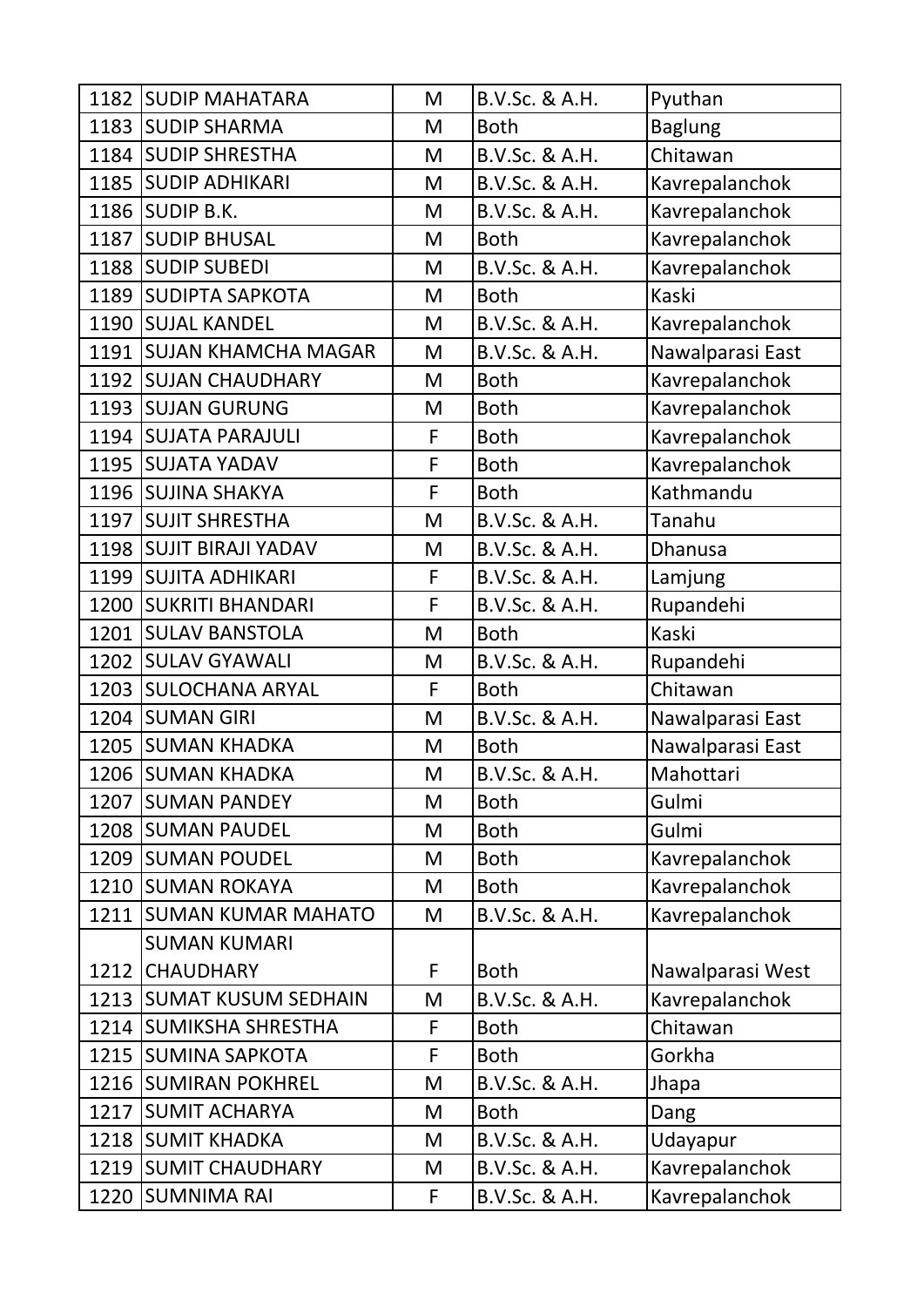|      | 1221 SUNDAR CHAPAGAIN    | M           | B.V.Sc. & A.H. | Rupandehi      |
|------|--------------------------|-------------|----------------|----------------|
| 1222 | <b>SUNDAR KHATIWADA</b>  | M           | B.V.Sc. & A.H. | Kavrepalanchok |
|      | 1223 SUNIL CHILUWAL      | M           | <b>Both</b>    | Lamjung        |
|      | 1224 SUNIL SURYABAMSHI   | M           | <b>Both</b>    | Arghakhanchi   |
|      | 1225 SUNIL THARU         | M           | <b>Both</b>    | <b>Bardiya</b> |
|      | 1226 SUNIL ARYAL         | M           | <b>Both</b>    | Kavrepalanchok |
|      | 1227 SUNIL NEUPANE       | M           | <b>Both</b>    | Kavrepalanchok |
|      | 1228 SUNIL KUMAR SAH     | M           | B.V.Sc. & A.H. | Siraha         |
|      | 1229 SUNIL KUMAR YADAV   | M           | B.V.Sc. & A.H. | Siraha         |
|      | 1230 SUNRISE TAMANG      | M           | <b>Both</b>    | Gorkha         |
|      | 1231 SUPATH ADHIKARI     | M           | <b>Both</b>    | Kavrepalanchok |
|      | 1232 SUPRIYA PATHAK      | F           | <b>Both</b>    | Palpa          |
|      | 1233 SUPRIYA THAPA       | F           | <b>Both</b>    | Kavrepalanchok |
|      | 1234 SUPRIYA BUDHA MAGAR | F           | <b>Both</b>    | Kavrepalanchok |
|      | 1235 SURAJ PARAJULI      | M           | B.V.Sc. & A.H. | Chitawan       |
|      | 1236 SURAJ PATHAK        | M           | B.V.Sc. & A.H. | Kanchanpur     |
|      | 1237 SURAJ SAPKOTA       | M           | <b>Both</b>    | Chitawan       |
|      | 1238 SURAJ ADHIKARI      | M           | <b>Both</b>    | Kavrepalanchok |
| 1239 | <b>SURAJ BHANDARI</b>    | M           | <b>Both</b>    | Kavrepalanchok |
|      | 1240 SURAKSHA POKHREL    | F           | <b>Both</b>    | Pyuthan        |
| 1241 | <b>SURAKSHA SHRESTHA</b> | F           | <b>Both</b>    | Kavrepalanchok |
| 1242 | <b>SURAKSHYA GYAWALI</b> | F           | B.V.Sc. & A.H. | Palpa          |
|      | <b>SURENDRA KUMAR</b>    |             |                |                |
|      | 1243   DEVKOTA JAISHI    | M           | B.V.Sc. & A.H. | Kavrepalanchok |
|      | 1244 SURYA SAUD          | M           | B.V.Sc. & A.H. | <b>Baitadi</b> |
|      | 1245 SURYA PRAKASH GIRI  | M           | B.V.Sc. & A.H. | Kavrepalanchok |
|      | 1246 SUSAN ARYAL         | M           | <b>Both</b>    | Arghakhanchi   |
| 1247 | <b>SUSAN POUDEL</b>      | M           | <b>Both</b>    | Rupandehi      |
|      | 1248 SUSAN SUBEDI        | $\mathsf F$ | <b>Both</b>    | Chitawan       |
|      | 1249 SUSAN YADAV         | F           | <b>Both</b>    | Rupandehi      |
|      | 1250 SUSAN THAPA         | M           | <b>Both</b>    | Kavrepalanchok |
|      | 1251 SUSHANT THARU       | M           | <b>Both</b>    | <b>Bardiya</b> |
|      | 1252 SUSHANT ALE         | M           | <b>Both</b>    | Kavrepalanchok |
|      | 1253 SUSHIL POUDEL       | M           | <b>Both</b>    | Kavrepalanchok |
|      | 1254 SUSHILA OLI         | F           | B.V.Sc. & A.H. | Dang           |
|      | 1255 SUSHILA CHAUDHARY   | F           | B.V.Sc. & A.H. | Kavrepalanchok |
|      | 1256 SUSHMA KHANAL       | F           | B.V.Sc. & A.H. | Arghakhanchi   |
|      | 1257 SUSHMA PAUDEL       | F           | <b>Both</b>    | <b>Baglung</b> |
|      | 1258 SUSHMA RANA         | $\mathsf F$ | <b>Both</b>    | Syangja        |
| 1259 | <b>SUSHMITA SHARMA</b>   | F           | B.V.Sc. & A.H. | Siraha         |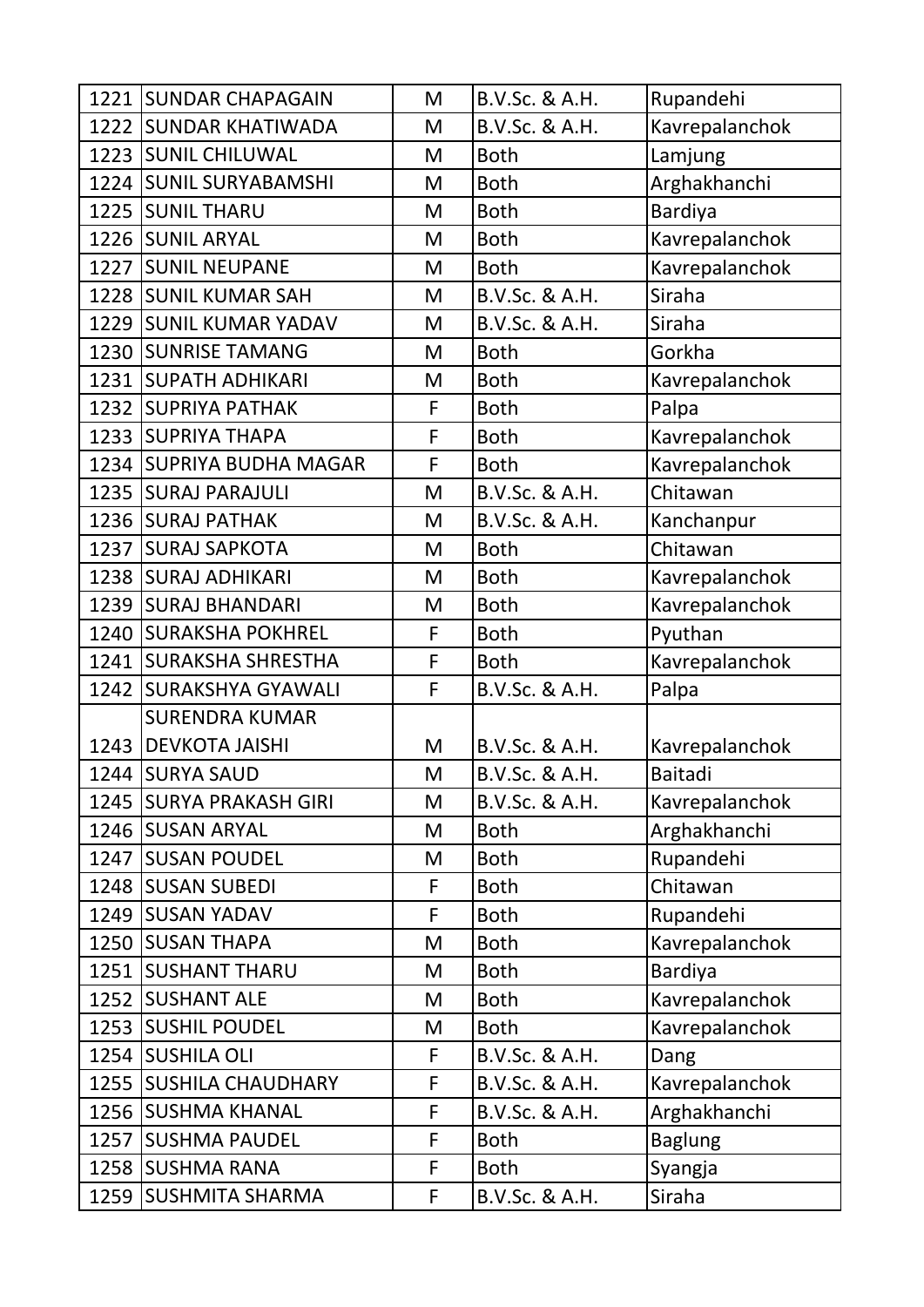|      | 1260 SUSHMITA SUBEDI        | F | <b>Both</b>    | Chitawan         |
|------|-----------------------------|---|----------------|------------------|
|      | 1261 SUSHMITA KUMARI YADAV  | F | B.V.Sc. & A.H. | Kavrepalanchok   |
|      | 1262 SUSMA LAMICHHANE       | F | B.V.Sc. & A.H. | Parbat           |
|      | 1263 SUSMA PANTA            | F | <b>Both</b>    | Lamjung          |
|      | 1264 SUSMA THAPA            | F | B.V.Sc. & A.H. | Nawalparasi East |
|      | 1265 SUSMITA BHANDARI       | F | <b>Both</b>    | Nawalparasi East |
|      | 1266 SUSMITA KOIRALA        | F | <b>Both</b>    | Syangja          |
|      | 1267 SUSMITA SAPKOTA        | F | B.V.Sc. & A.H. | Chitawan         |
|      | 1268 SUSMITA SHARMA         | F | <b>Both</b>    | <b>Baglung</b>   |
|      | 1269 SUSMITA THAPA          | F | B.V.Sc. & A.H. | Surkhet          |
|      | 1270 SUSMITA BHUSAL         | F | <b>Both</b>    | Kavrepalanchok   |
|      | 1271 SUSMITA PACHHAI        | F | <b>Both</b>    | Kavrepalanchok   |
|      | 1272 SUSMITA SAPKOTA        | F | <b>Both</b>    | Kavrepalanchok   |
|      | 1273 SUSMITA THAPA MAGAR    | F | <b>Both</b>    | Kavrepalanchok   |
|      | 1274 SUSMITA THAPA MAGAR    | F | <b>Both</b>    | Kavrepalanchok   |
|      | 1275 SUVASH PATHAK          | M | B.V.Sc. & A.H. | Kavrepalanchok   |
|      | 1276 SUWANEE SHRESTHA       | F | B.V.Sc. & A.H. | Chitawan         |
|      | 1277 SUYOG RAJ REGMI        | M | B.V.Sc. & A.H. | Kavrepalanchok   |
|      | 1278 SWAPNIL AMATYA         | M | B.V.Sc. & A.H. | Morang           |
|      | 1279 SWASTIKA GURUNG        | F | <b>Both</b>    | Tanahu           |
|      | 1280 SWASTIKA K.C           | F | <b>Both</b>    | Kavrepalanchok   |
|      | 1281 SWATI SUBBA            | F | <b>Both</b>    | Morang           |
|      | 1282   SWIKRITI GIRI        | F | <b>Both</b>    | Chitawan         |
|      | 1283 SWOYAM POUDEL          | M | <b>Both</b>    | Nawalparasi East |
|      | 1284   TEJASWI KUMARI SINGH | F | B.V.Sc. & A.H. | Kavrepalanchok   |
|      | 1285 TEK NARAYAN ADHIKARI   | M | <b>Both</b>    | Nawalparasi East |
|      | 1286   TEKENDRA RAWAT       | M | <b>Both</b>    | Salyan           |
| 1287 | <b>THAKUR PRASAD KHANAL</b> | M | <b>Both</b>    | Arghakhanchi     |
|      | 1288 TILA ALE               | F | <b>Both</b>    | Kavrepalanchok   |
|      | 1289   TILAK BHANDARI       | M | <b>Both</b>    | Kavrepalanchok   |
|      | 1290   TIMILA SHRESTHA      | F | B.V.Sc. & A.H. | Kathmandu        |
|      | 1291 TRISHNA PARAJULI       | F | <b>Both</b>    | Chitawan         |
|      | 1292  TULSA PANDE           | F | <b>Both</b>    | Nawalparasi West |
|      | 1293 UJELI PHAGAMI          | F | B.V.Sc. & A.H. | Kavrepalanchok   |
|      | 1294 UMA KC                 | F | B.V.Sc. & A.H. | Dang             |
| 1295 | <b>UMESH KUMAR YADAV</b>    | M | B.V.Sc. & A.H. | Kavrepalanchok   |
|      | 1296 UPENDRA GAUTAM         | M | <b>Both</b>    | Rupandehi        |
|      | 1297 JUPENDRA CHAUHAN       | M | <b>Both</b>    | Kavrepalanchok   |
|      | 1298   URMILA CHHETRI       | F | <b>Both</b>    | Nawalparasi West |
| 1299 | <b>USHA GAUTAM</b>          | F | <b>Both</b>    | Gulmi            |